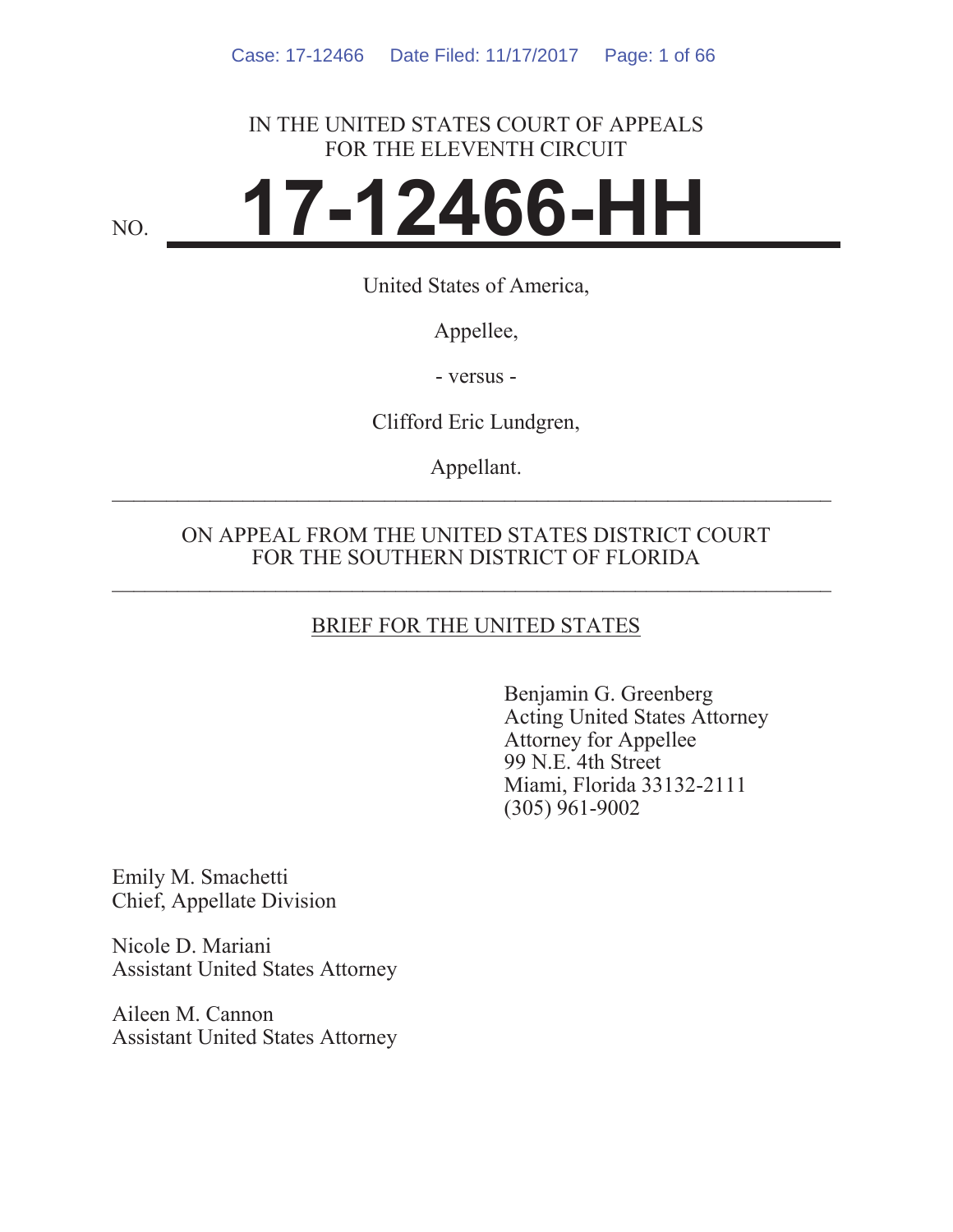## **United States v. Lundgren, Case No. 17-12466-HH Certificate of Interested Persons**

In compliance with Fed. R. App. P. 26.1 and 11th Circuit Rules 26.1 and 28- 1, the undersigned certifies that the list set forth below is a complete list of the persons and entities previously included in the CIP included in the appellant's initial brief, and also includes additional persons and entities (designated in bold face) who have an interest in the outcome of this case and were omitted from the appellant's CIP.

Aitchiler, Robert Y.

Barnes, Antonio J.

## **Cannon, Aileen M.**

## **Chipi, Nicole**

Cohen, Jacob Alain

Dell Inc. (DVMT)

Ferrer, Wifredo A.

Garcia, Rolando

Golder, Randee J.

Greenberg, Benjamin G.

Lundgren, Clifford Eric

## **Mariani, Nicole D.**

Microsoft Corporation (MSFT)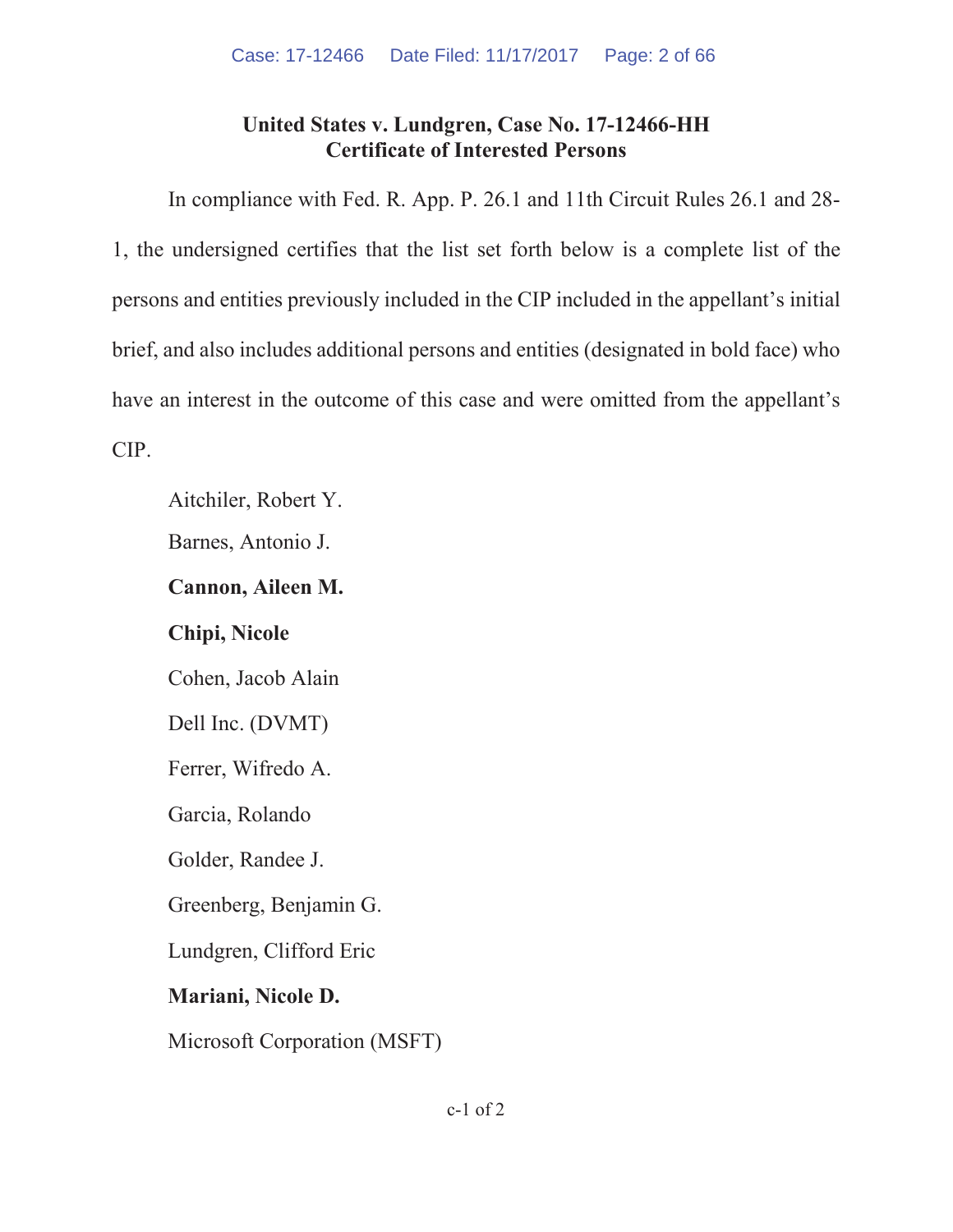## **United States v. Lundgren, Case No. 17-12466-HH Certificate of Interested Persons (Continued)**

Morris, Lothrop

Newman, Randall S.

Reinhart, Bruce E.

Rifkin, Mark C.

Rodriguez, Hugo A.

Sanchez, Lily Ann

Schlessinger, Stephen

Smachetti, Emily M.

Wolff, Robert J.

Wolf Haldenstein Adler Freeman & Herz LLP

*Aileen M. Cannon\_\_\_\_\_\_\_* 

Aileen M. Cannon Assistant United States Attorney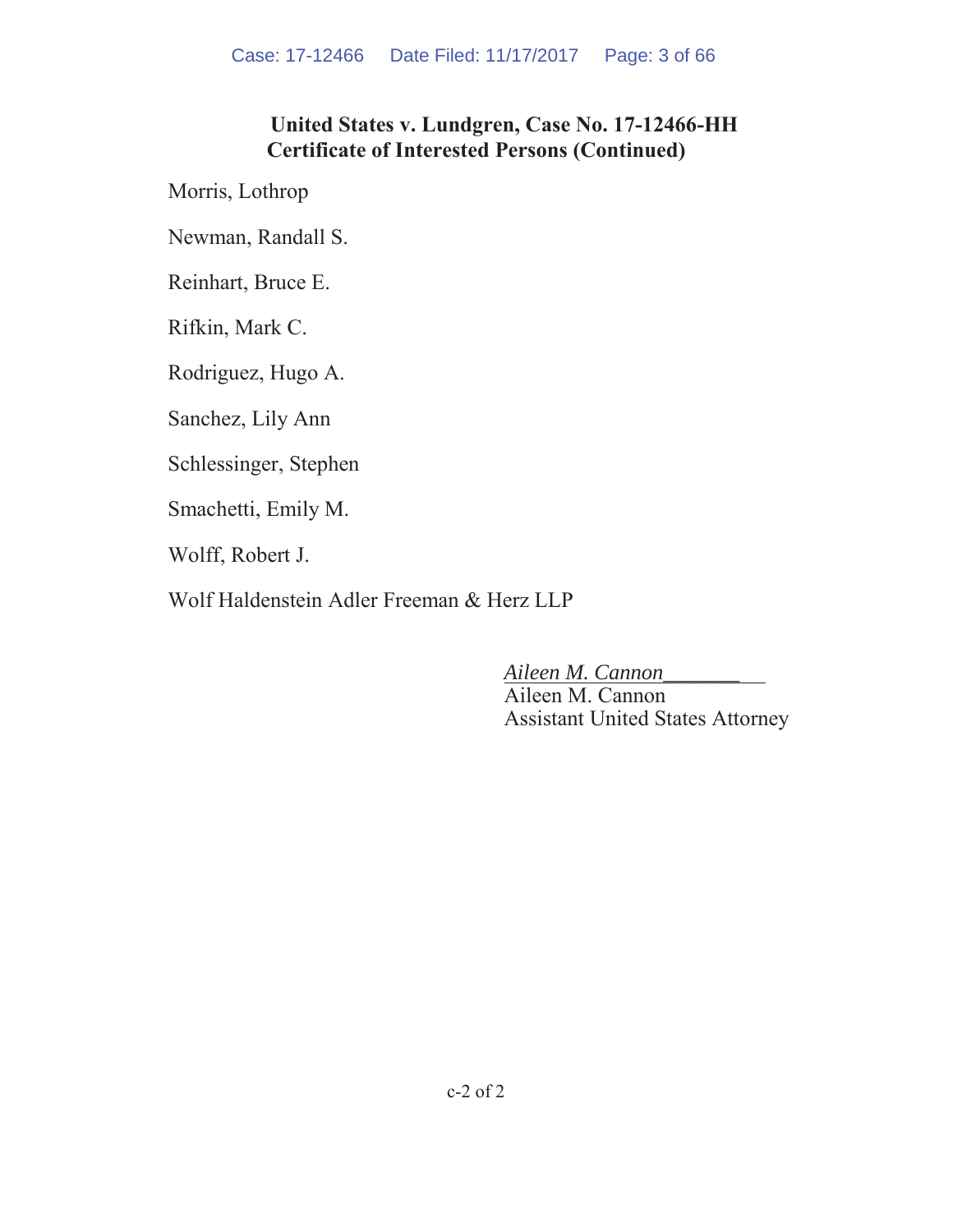## **Statement Regarding Oral Argument**

The United States of America respectfully suggests that the decisional process would not be aided significantly by oral argument, because the facts and legal arguments are presented adequately in the briefs and records before this Court.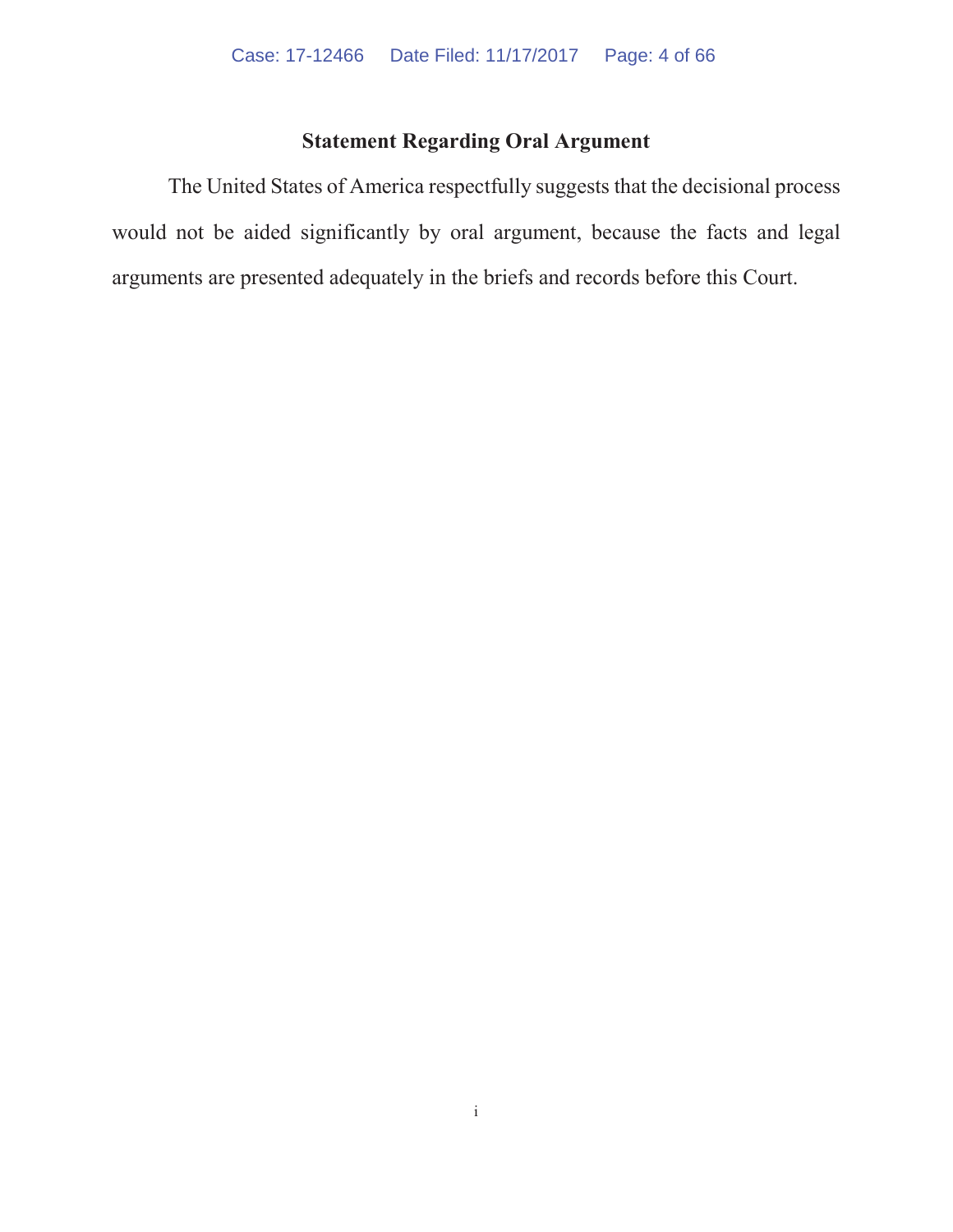# **Table of Contents**

|                               | Page:                                                        |
|-------------------------------|--------------------------------------------------------------|
|                               |                                                              |
|                               |                                                              |
|                               |                                                              |
|                               |                                                              |
|                               |                                                              |
|                               |                                                              |
| <b>Statement of the Case:</b> |                                                              |
| 1.                            |                                                              |
| 2.                            |                                                              |
|                               | a.                                                           |
|                               | $\mathbf b$ .                                                |
|                               | Lundgren's PSI Objections and Motion<br>$\mathbf{c}$ .       |
|                               |                                                              |
|                               | Government's Response to Lundgren's PSI Objections and<br>d. |
|                               |                                                              |
|                               | e.                                                           |
|                               | $\mathbf{i}$ .                                               |

ii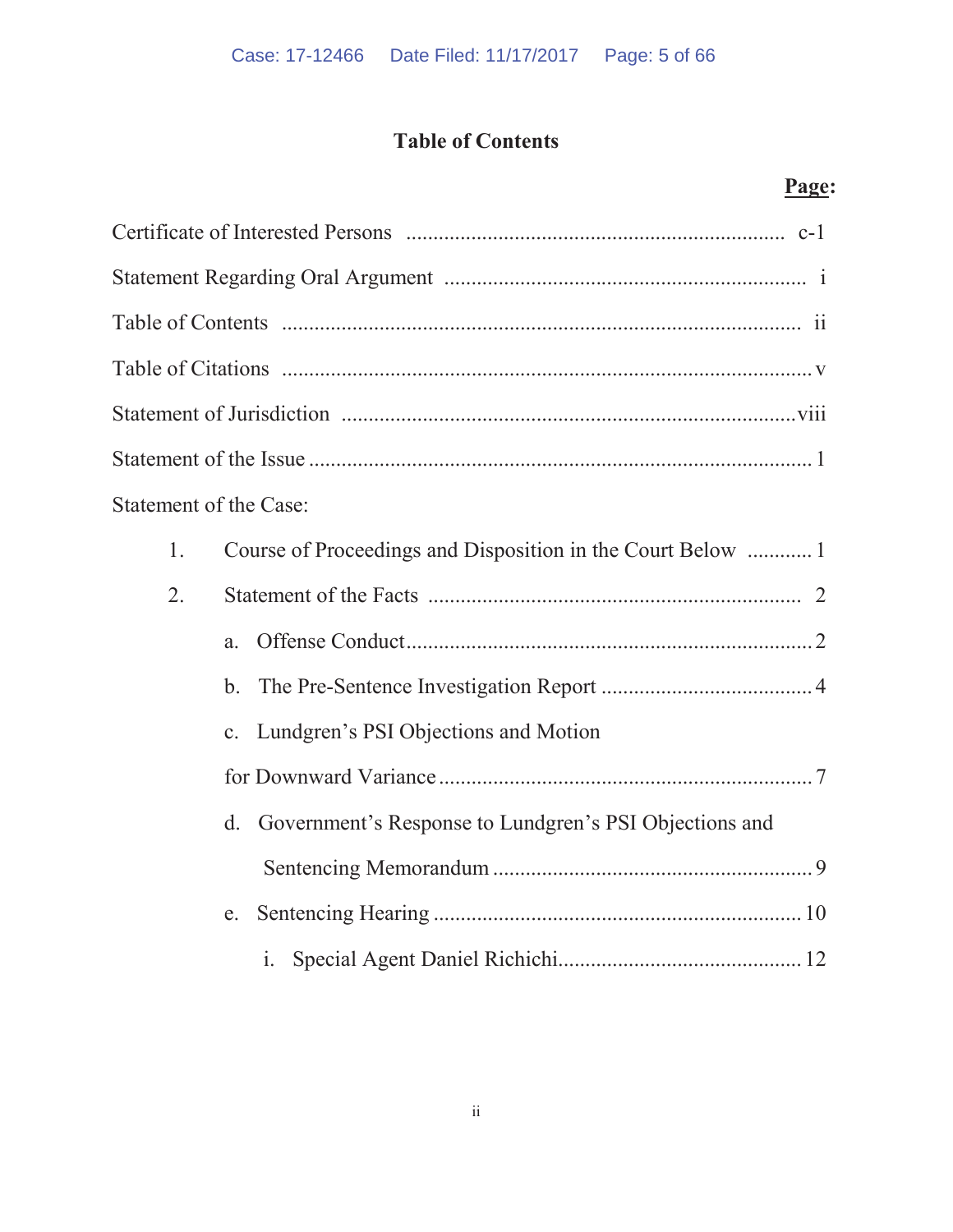# **Table of Contents (continued)**

| ii.                                                              |
|------------------------------------------------------------------|
| Licensing of Microsoft OS Software, Security<br>a.               |
| Features, and Reinstallation Discs Generally 15                  |
| The Similarity and Functionality of Lundgren's<br>$\mathbf{b}$ . |
| Counterfeit Reinstallation Discs as Compared                     |
|                                                                  |
| Microsoft's Registered Refurbisher Program and<br>c.             |
| the Lawful Market for Microsoft OS Software25                    |
| Illegal Market for Microsoft OS Software 29<br>$\rm d$ .         |
| $\overline{111}$ .                                               |
|                                                                  |
| District Court's Factual Findings and Imposition of<br>V.        |
|                                                                  |
| 3.                                                               |
|                                                                  |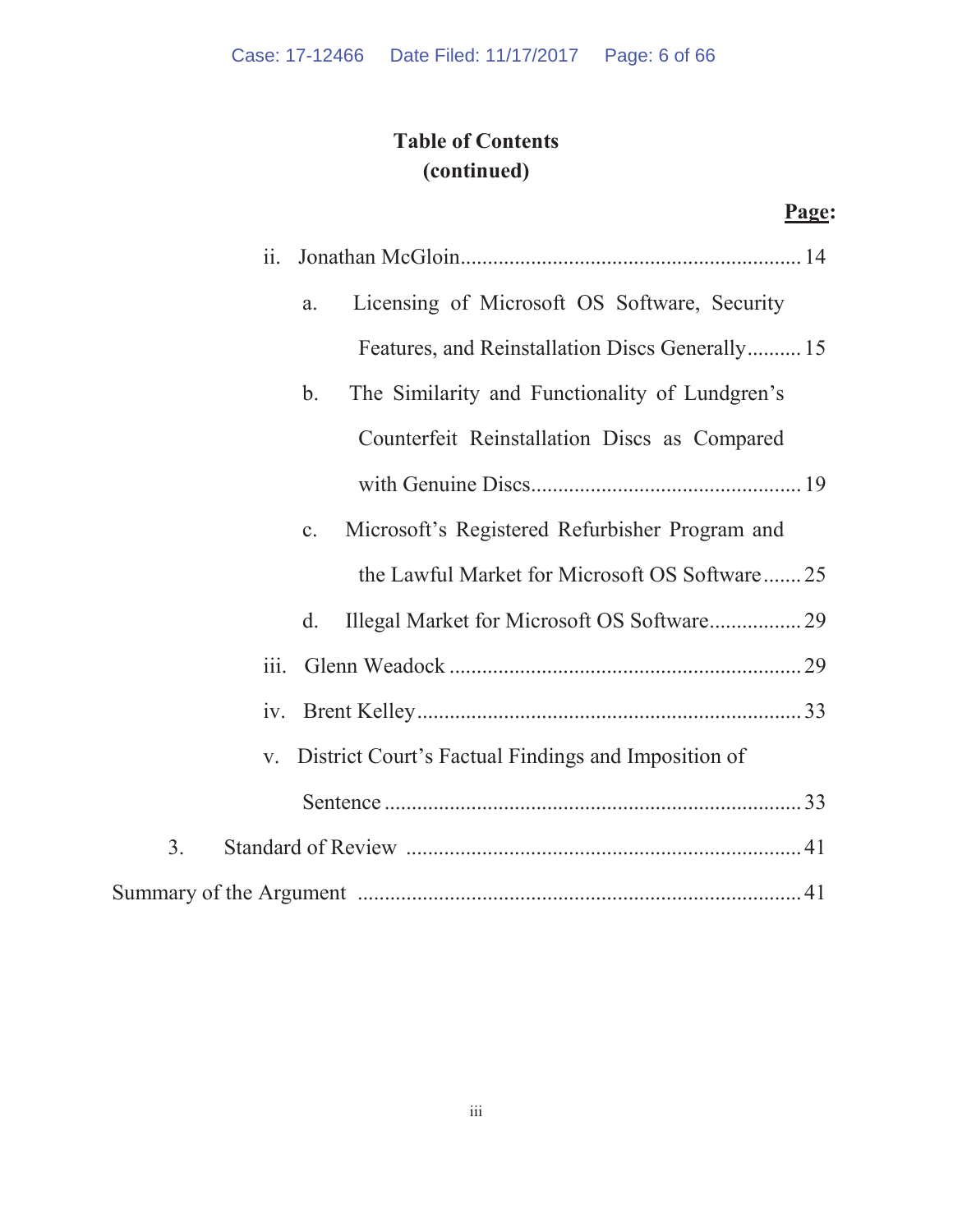# **Table of Contents (continued)**

# **Page:**

# Argument

| The District Court Properly Calculated the Infringement Amount in this Case |  |
|-----------------------------------------------------------------------------|--|
|                                                                             |  |
|                                                                             |  |
|                                                                             |  |
|                                                                             |  |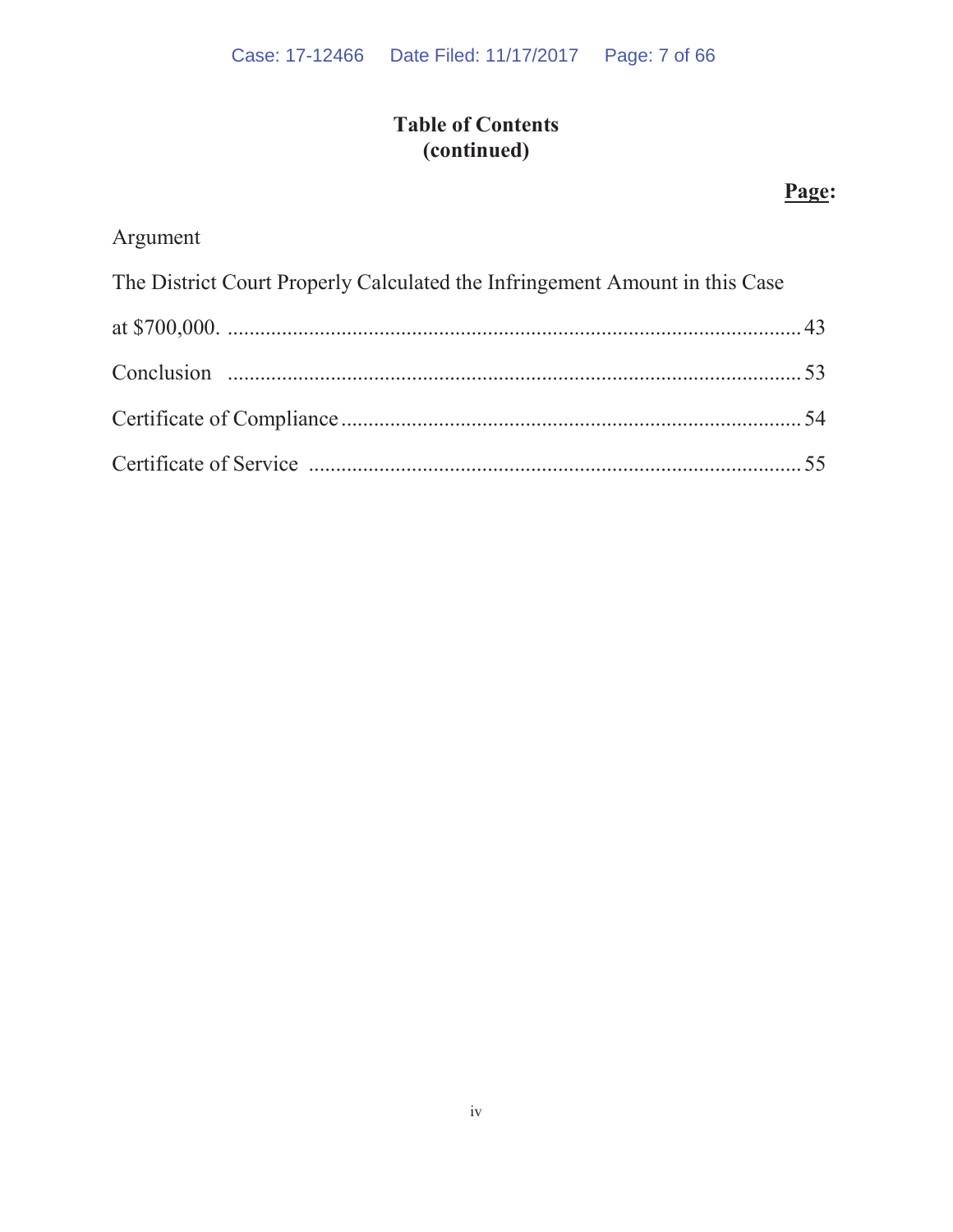# **Table of Citations**

| <b>Cases:</b>                                         | Page: |
|-------------------------------------------------------|-------|
| Amstar Corp. v. Envirotech Corp.,                     |       |
|                                                       |       |
| An-Son Corp. v. Holland-America Ins. Co.,             |       |
|                                                       |       |
| Anderson v. City of Bessemer City, N.C.,              |       |
|                                                       |       |
| Lansford-Coaldale Joint Water Auth. v. Tonolli Corp., |       |
|                                                       |       |
| Pioneer Hi-Bred Int'l v. Holden Found Seeds, Inc.,    |       |
|                                                       |       |
| Rivers v. United States,                              |       |
|                                                       |       |
| United States v. Crawford,                            |       |
|                                                       |       |
| United States v. Lozano,                              |       |
|                                                       |       |
| United States v. Monzo,                               |       |
| $\mathbf{V}$                                          |       |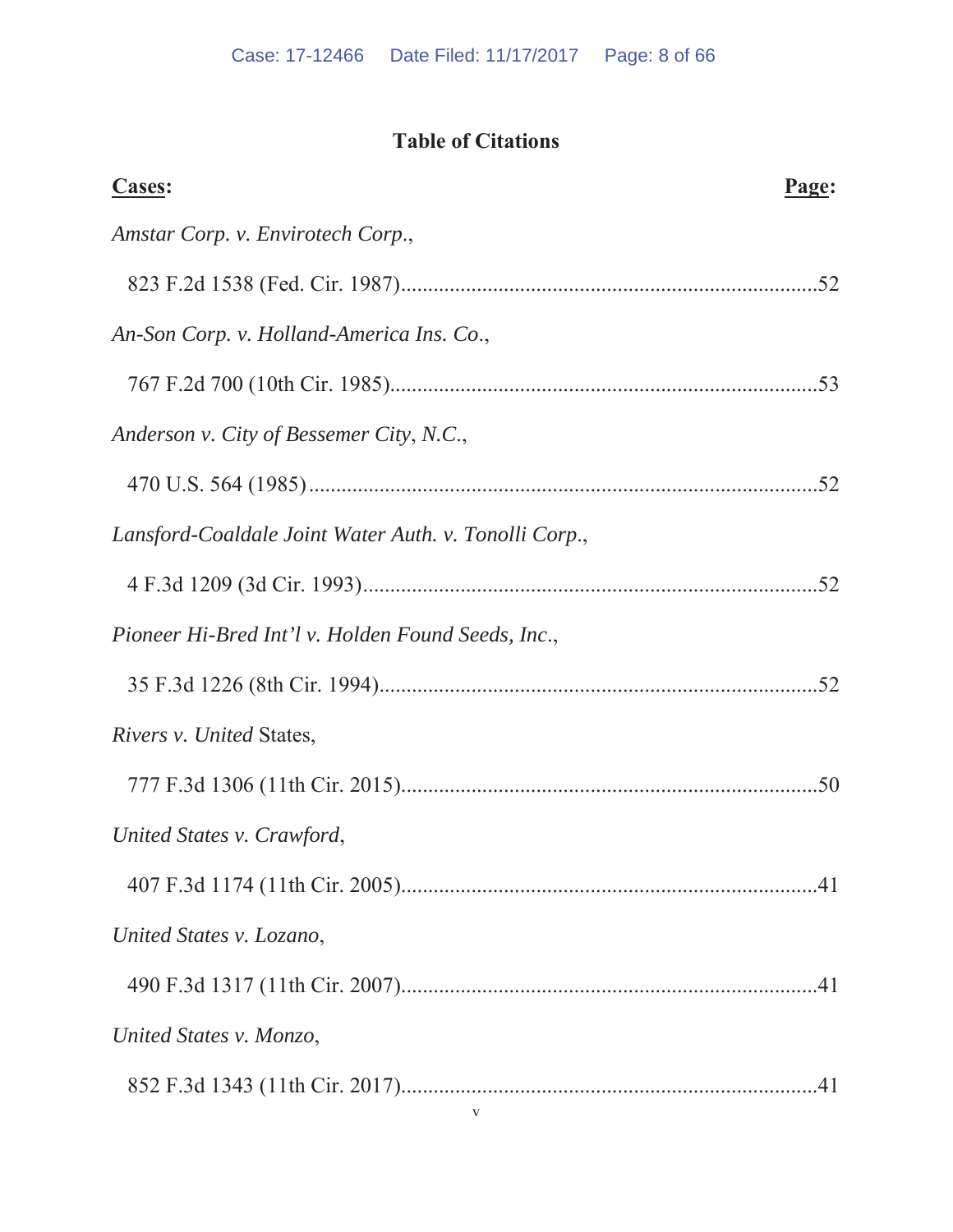# **Table of Citations (Continued)**

| <b>Cases:</b>                            | Page: |
|------------------------------------------|-------|
| *United States v. Ramirez-Chilel,        |       |
|                                          |       |
| <b>Statutes &amp; Other Authorities:</b> | Page: |
|                                          |       |
|                                          |       |
|                                          |       |
|                                          |       |
|                                          |       |
|                                          |       |
|                                          |       |
|                                          |       |
|                                          |       |
|                                          |       |
|                                          |       |
|                                          |       |
|                                          |       |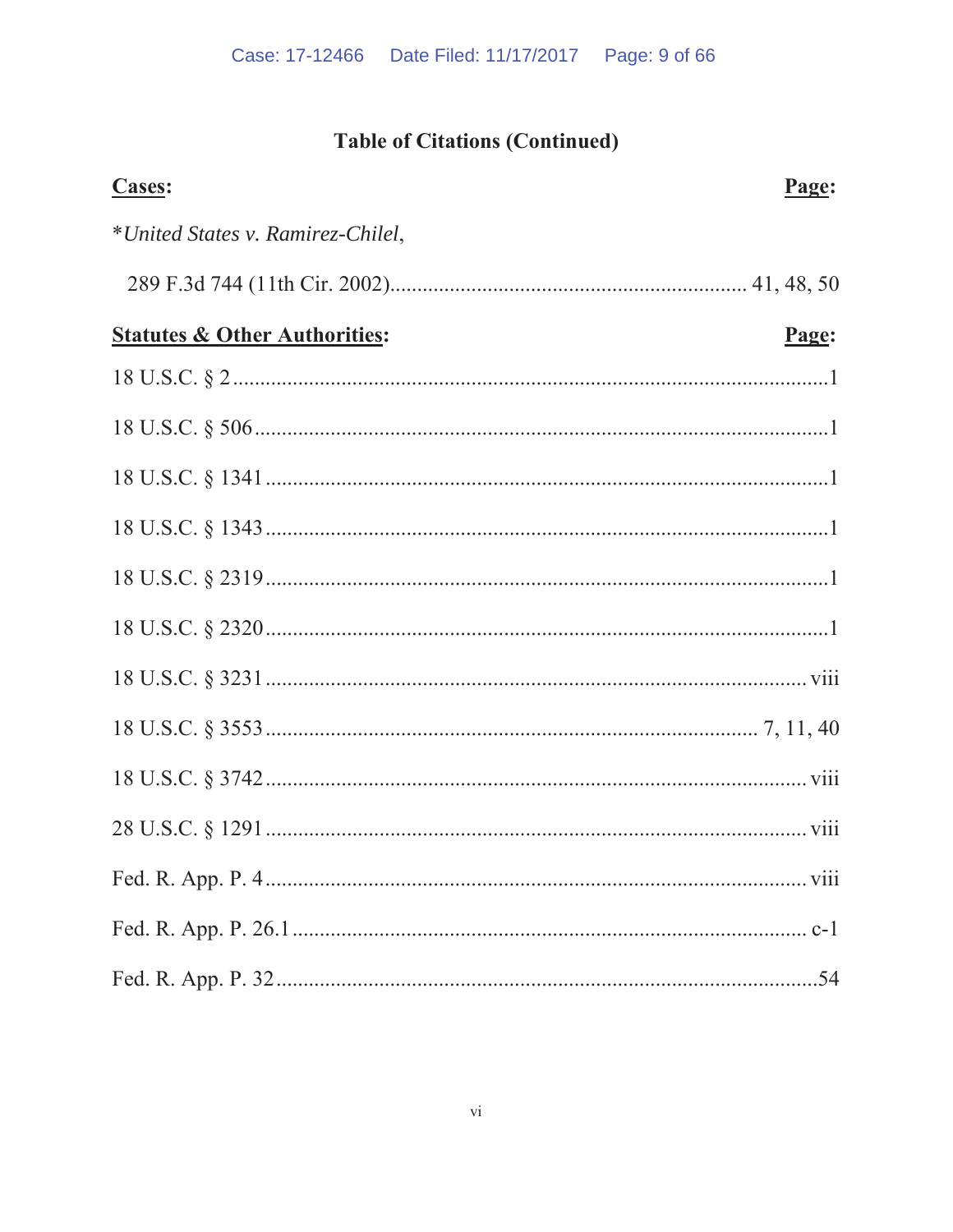# **Table of Citations (Continued)**

| <b>United States Sentencing Guidelines:</b> | Page: |
|---------------------------------------------|-------|
|                                             |       |
|                                             |       |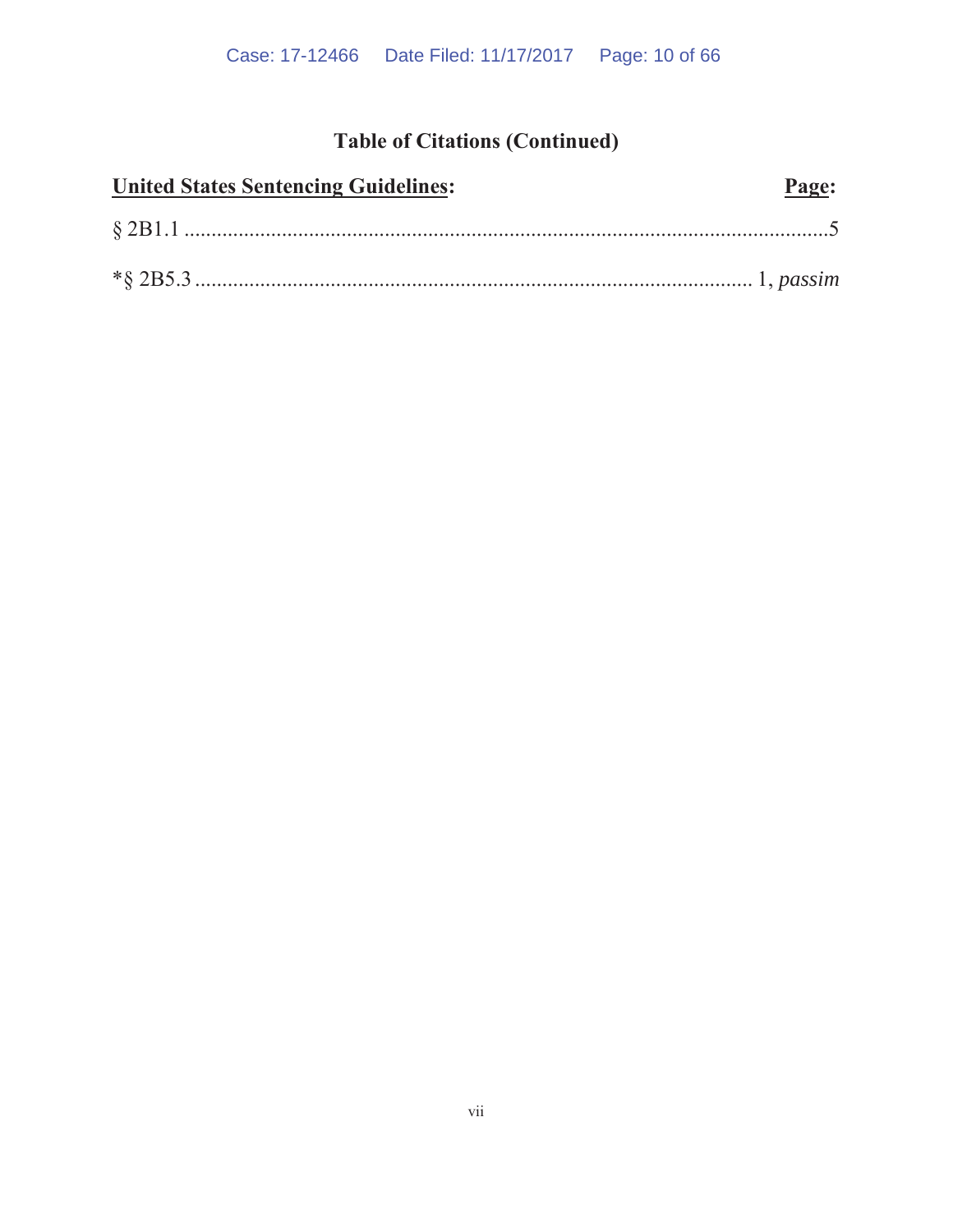## **Statement of Jurisdiction**

This is an appeal from a final judgment of the United States District Court for the Southern District of Florida in a criminal case. The district court entered its judgment against appellant Clifford Eric Lundgren on May 24, 2017 (DE:129). The district court had jurisdiction to enter the judgment pursuant to 18 U.S.C. § 3231. Lundgren filed a timely notice of appeal on May 30, 2017 (DE:140); *see* Fed. R. App. P. 4(b). This Court has jurisdiction over this appeal pursuant to 28 U.S.C. § 1291 and authority to examine Lundgren's challenge to his sentence under 18 U.S.C. § 3742(a).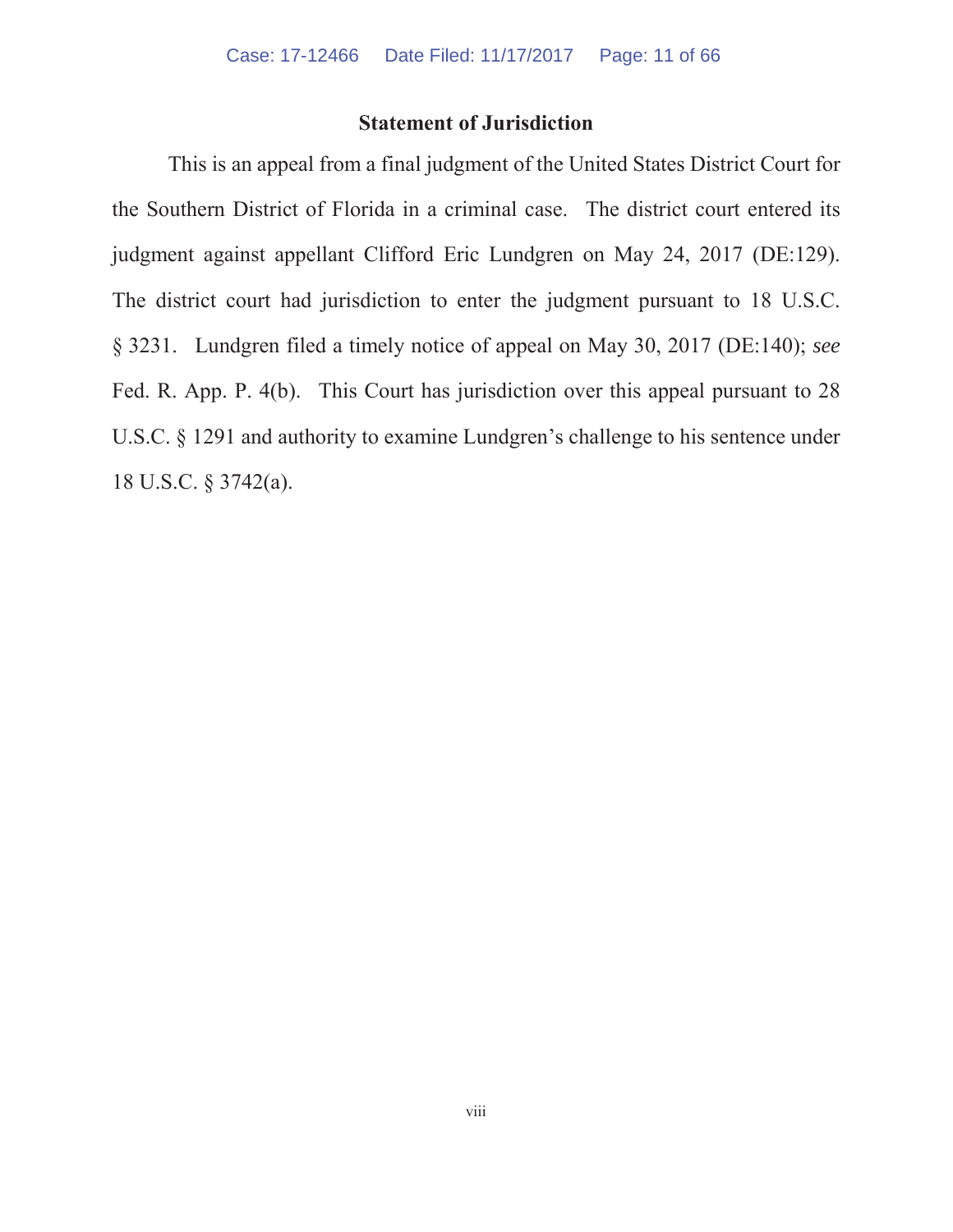## **Statement of the Issue**

Whether the district court clearly erred in determining, pursuant to Sentencing Guideline  $\S 2B5.3(b)(1)(B)$ , that Lundgren was accountable for an infringement amount of \$700,000 as a result of his criminal copyright infringement scheme.

## **Statement of the Case**

#### **1. Course of Proceedings and Disposition in the Court Below**

In February 2017, a grand jury in the Southern District of Florida returned a 21-count superseding indictment charging appellant Clifford Eric Lundgren and codefendant Robert Wolff with, among other crimes, one count of conspiracy to traffic in counterfeit goods, in violation of 18 U.S.C. §§ 2320(a)(1) and (b)(1)(A) (Count 1), and one count of criminal copyright infringement, in violation of 18 U.S.C.  $\S$  506(a)(1)(A) and 18 U.S.C.  $\S$  2319(a) and (b)(1) and 2 (Count 3) (DE:62).<sup>1</sup>

Later that month, Lundgren pled guilty to Counts 1 and 3 pursuant to a written plea agreement with the government (DE:85).

In May 2017, the district court sentenced Lundgren to 15 months' imprisonment, a downward variance from the advisory guideline range of 37 to 46

Lundgren and Wolff also were charged with one count of trafficking in counterfeit goods, in violation of 18 U.S.C.  $\S$  2320(a)(1) and (b)(1)(A); one count of trafficking in illicit labels, in violation of 18 U.S.C.  $\S 2318(a)(1)(A)(ii)$  and (c)(2) and  $(c)(3)(B)$ ; eleven counts of wire fraud, in violation of 18 U.S.C. § 1343; and six counts of mail fraud, in violation of 18 U.S.C. § 1341 (DE:62).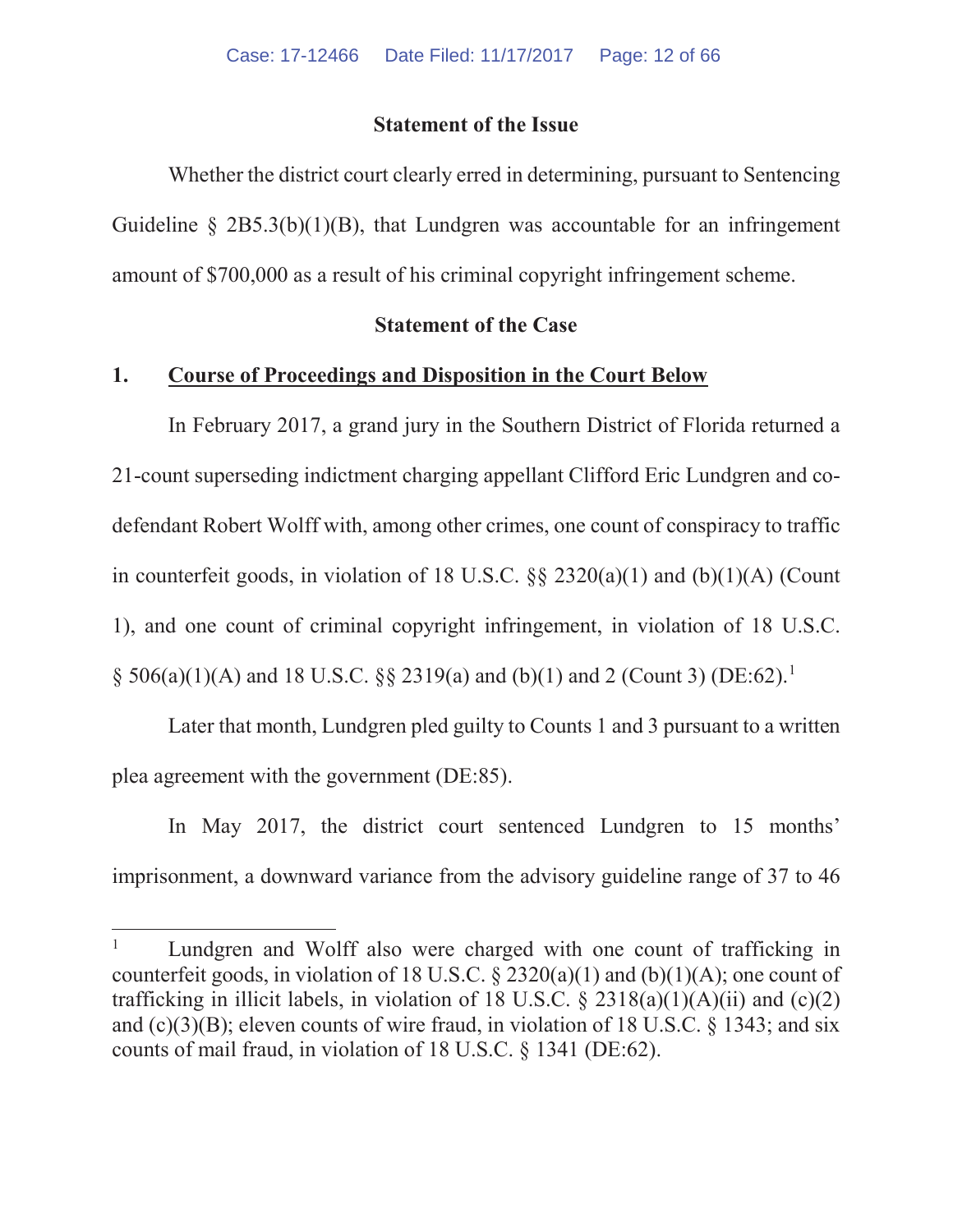months' imprisonment (DE:129). The court also imposed a three-year term of supervised release and a criminal fine of \$50,000.00 (DE:129).

Lundgren filed a timely notice of appeal (DE:140). He is on bond pending resolution of this appeal.

## **2. Statement of the Facts**

#### **a.** Offense Conduct<sup>2</sup>

In 2011, Lundgren was contacted by his co-conspirator Wolff about producing multiple copies of a Dell Reinstallation CD-ROM containing Microsoft operating system ("OS") software (the "Reinstallation Disc") that could be resold to refurbishers of Dell computers (DE:86:1). At the time, Lundgren was living in China (DE:86:1). Wolff represented that he had purchased an authorized retail copy of a Reinstallation Disc from Dell for \$5.00 (DE:86:1). Wolff provided the Reinstallation Disc to Lundgren, and Lundgren arranged for it to be counterfeited by a Chinese manufacturer (DE:86:1). Lundgren was not authorized by Dell or by Microsoft to reproduce these counterfeit Reinstallation Discs, and he knew that he was not authorized to do so (DE:86:1).

<sup>&</sup>lt;sup>2</sup> The description of the offense conduct is taken primarily from the stipulated factual proffer (DE:86; DE:159:35-36), as well as from undisputed portions of the PSI and the sentencing hearing (DE:145; *see* DE:134-2 (sentencing exhibits)). Part 2(e) below contains substantial additional facts derived from evidence elicited during the sentencing hearing.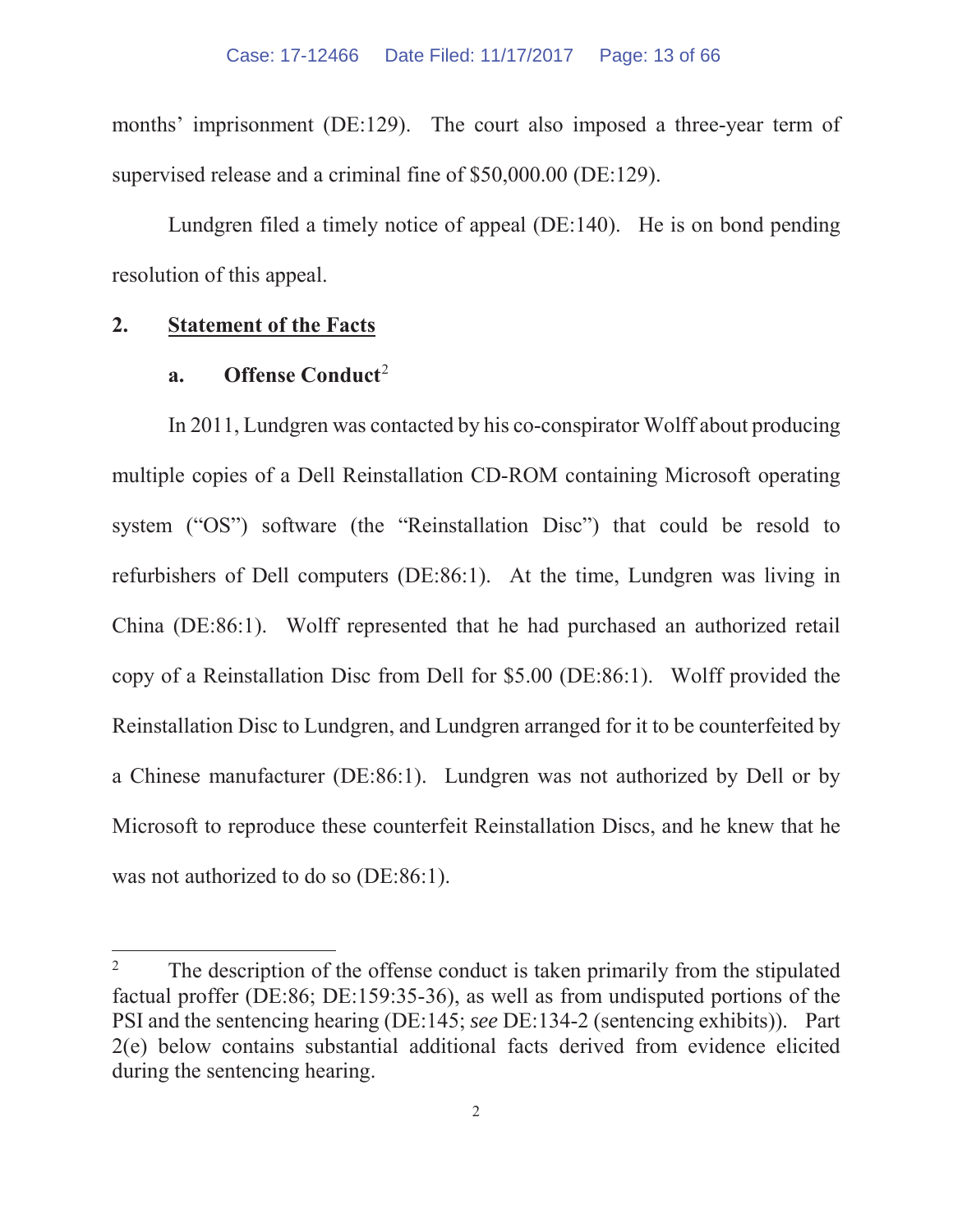As part of Lundgren's manufacturing process, labels that purported to be labels authorized by Dell and Microsoft were affixed to the Reinstallation Discs (DE:86:2). These illicit labels falsely represented that the copyrighted software contained on the discs was reproduced with the authorization of Dell and Microsoft, and they were substantially indistinguishable from the labels affixed to authorized Reinstallation Discs (DE:86:2). Lundgren was aware that the unauthorized labels and the unauthorized Reinstallation Discs were identical or substantially identical to the genuine discs (DE:86:2). In an e-mail exchange with Wolff, Lundgren told Wolff that: (1) "You would have to be an expert with a magnifying glass to know and/or see such tiny differences," and (2) "[Wolff] . . . should be able to sell these [Reinstallation Discs] back to anyone whom [sic] is not trying to sell them directly back to Bill Gates" (DE:145:23 (referencing GX6); DE:134-2 (pp. 9-10 of 71)).

In September 2012, U.S. Customs and Border Protection (CBP) officers at San Francisco International Airport detained a shipment of 2,246 Reinstallation Discs that Lundgren had caused to be shipped from China to Wolff's address in Florida, and a second shipment of 1,444 Reinstallation Discs that Lundgren had caused to be shipped from China to Wolff's father's address in New York (DE:86:2). Soon after, the CBP issued a notice of seizure to Wolff's father relating to the 1,444 disc shipment (DE:86:2). The notice stated that CBP believed the discs were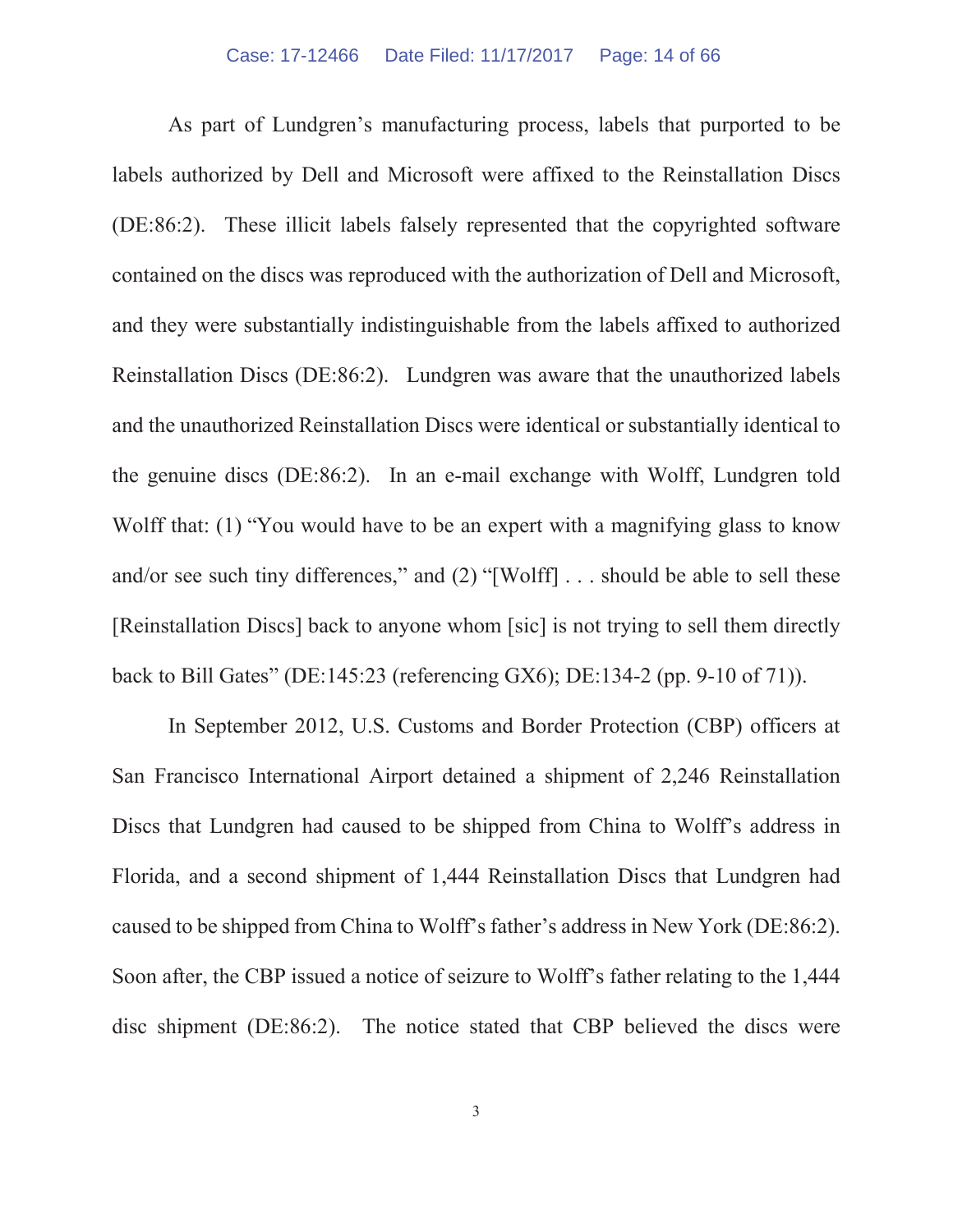#### Case: 17-12466 Date Filed: 11/17/2017 Page: 15 of 66

subject to forfeiture based on copyright violations (DE:86:2). Wolff forwarded a copy of the seizure notice to Lundgren by email (DE:86:2).

Despite having received that CBP notice, Lundgren shipped another package containing 1,598 unauthorized Reinstallation Discs to Wolff's address in Florida (DE:86:2; DE:159:36). All told, between June 2011 and November 2013, Lundgren caused approximately 28,000 counterfeit Reinstallation Discs to be shipped, directly or indirectly, to Wolff (DE:86:3), and Wolff sent approximately \$92,000 in wire transfers and PayPal payments to Lundgren (DE:145:36-41; DE:134-2 (pp. 46-47 of 71); GX16.3; GX16.4).

As part of the government's investigation, Wolff admitted to law enforcement that Lundgren knew he was selling the Reinstallation Discs as authentic to his customers (PSI ¶23). Law enforcement also recovered email and text message communications between Lundgren and Wolff in which Lundgren discussed the manufacture and shipment of the unauthorized Reinstallation Discs and celebrated the "steady income for the next year to come" that he and Wolff would receive as the "only ones capable of factory grade production" (PSI ¶¶22, 24-26, 30).

## **b. The Pre-Sentence Investigation Report**

In anticipation of sentencing, the United States Probation Office prepared a Pre-Sentence Investigation Report (PSI). The PSI set Lundgren's base offense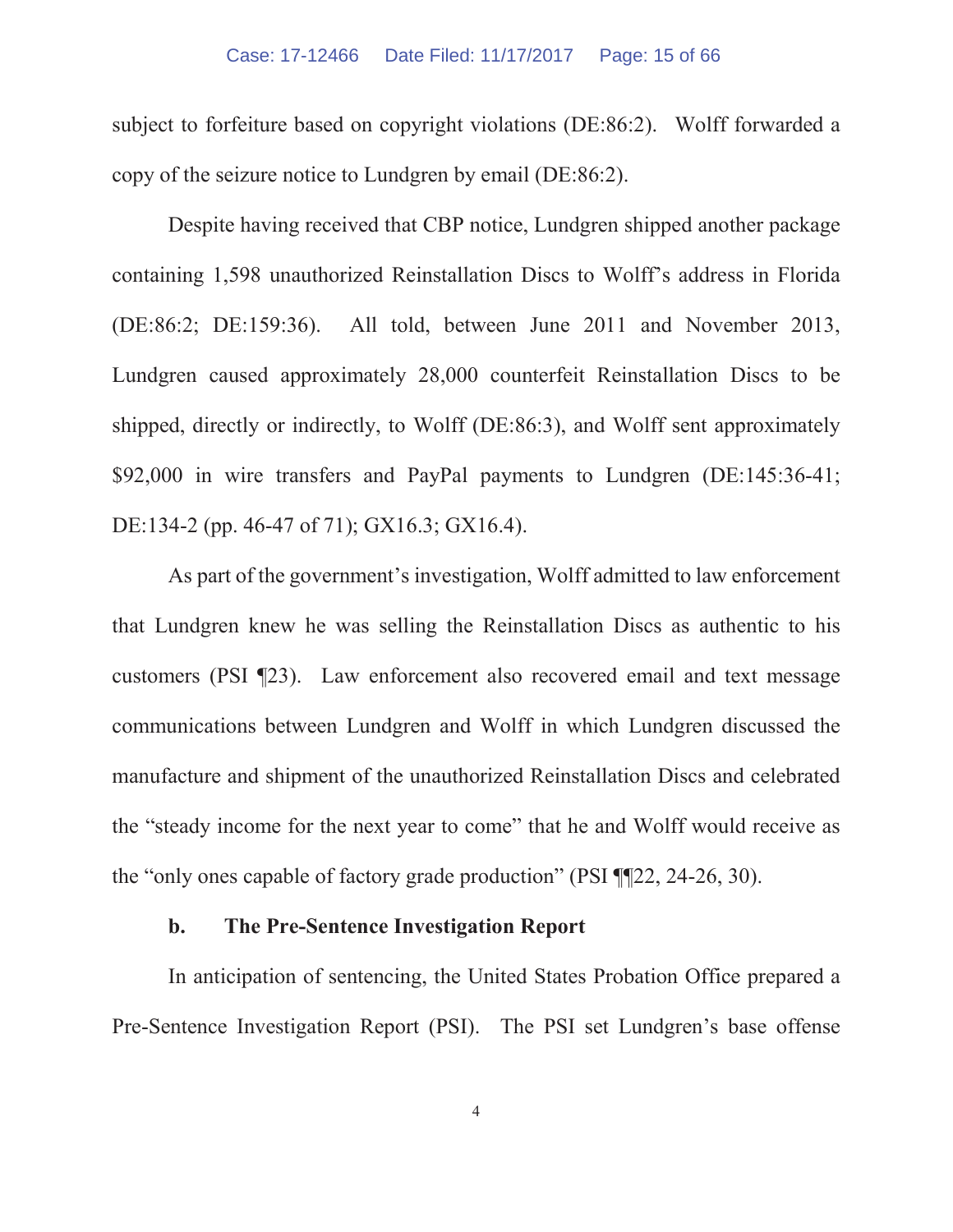level at 8 pursuant to Guideline Section  $\S 2B5.3(a)$ , which applies to criminal copyright and trademark infringement (PSI ¶38).

The PSI then recommended a fourteen-level increase in Lundgren's offense level to reflect the "infringement amount" under Section § 2B5.3(b)(1)(B) (PSI ¶39). That subsection provides that, if the "infringement amount" exceeds \$6,500, the offense level should increase by the corresponding number of levels in the fraud loss table in Section 2B1.1. USSG § 2B5.3(b)(1)(B)*.* The guideline commentary in Note 2(A) further describes how to calculate the infringement amount, and it instructs to use the "retail value of the infringed item, multiplied by the number of infringing items" if the case involves any one of eight enumerated circumstances. USSG  $\S 2B5.3(b)(1)$ , cmt.  $2(A)$ .<sup>3</sup> As relevant here, one such circumstance is where "[t]he infringing item (I) is, or appears to a reasonably informed purchaser to be, identical or substantially equivalent to the infringed item; or (II) is a digital or electronic reproduction of the infringed item." *Id.*, cmt. 2(A)(i).4

<sup>&</sup>lt;sup>3</sup> The term "retail value" is defined as the "retail price of that item in the market in which it is sold." USSG  $\S$  2B5.3, cmt. 2(C).

<sup>&</sup>lt;sup>4</sup> A separate provision in the guideline commentary covers any circumstance other than the enumerated circumstances listed in Note  $2(A)$ . USSG  $\S$  2B5.3, cmt. 2(B). In those cases, Note 2(B) instructs to use the "retail value of the *infringing* item [as opposed to the *infringed* item] multiplied by the number of infringing items." *Id.*, cmt. 2(B) (emphases added). Lundgren, the government, and the district court agreed at sentencing that using the retail value of the infringed item in Note 2(A) applied to Lundgren's infringement amount (DE:145:8-13; DE:106:2-6), and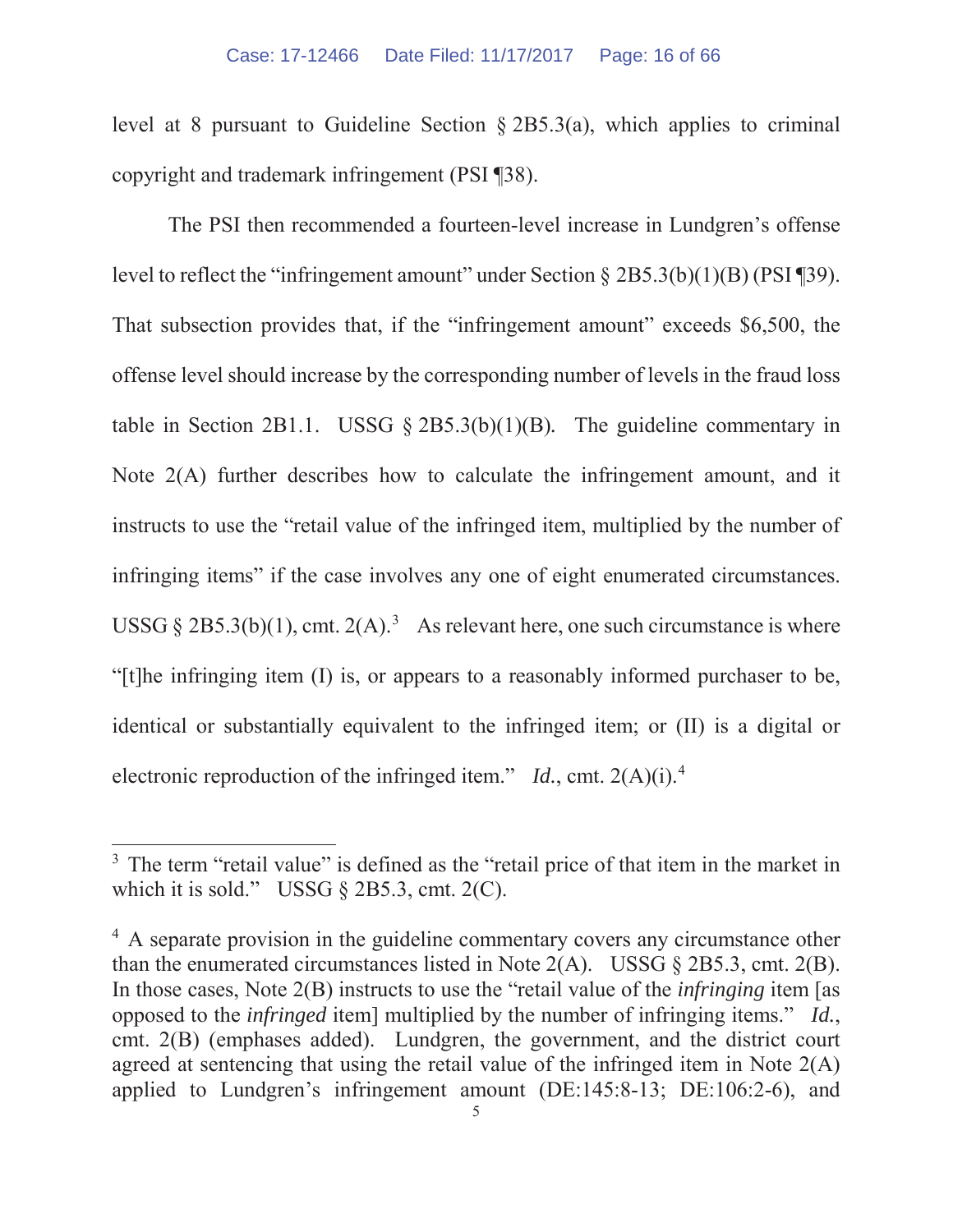In this case, the PSI calculated an infringement amount of \$700,000 to reflect the \$25 per-unit price at which Microsoft made available genuine Microsoft OS software to computer refurbishers as part of its Registered Refurbisher Program (PSI ¶31 (multiplying \$25 by 28,000, which is the number of counterfeit Microsoft reinstallation discs that Lundgren caused to be shipped to Wolff as part of the conspiracy); GX18 (sealed pricing table (DE:145:61; DE:146:19)).<sup>5</sup> That \$700,000 figure triggered a 14-level increase in offense level under the cross-referenced loss table in Section 2B1.1 (PSI ¶39). And, because the offense involved the manufacture or importation of an infringing item, Lundgren's offense level increased by an additional two levels pursuant to Section § 2B5.3(b)(3)(A) (PSI  $\P(40)$ .

Finally, the PSI recommended a three-level decrease in Lundgren's offense level to reflect his timely acceptance of responsibility (PSI ¶¶46, 47). All of that yielded a total adjusted offense level of 21 (PSI ¶48), which when combined with

Lundgren does not challenge the applicability of Note 2(A) on appeal.

<sup>5</sup> As detailed below, *infra* pp. 27-28, under the Registered Refurbisher Program, any commercial entity that sells refurbished computer equipment in the secondary market can apply to Microsoft for a license to put genuine Microsoft OS software on its refurbished computers. The price at which registered refurbishers can purchase Microsoft OS Software through the RRP is less than the price at which Microsoft OS software is sold at standard retail locations (GX18).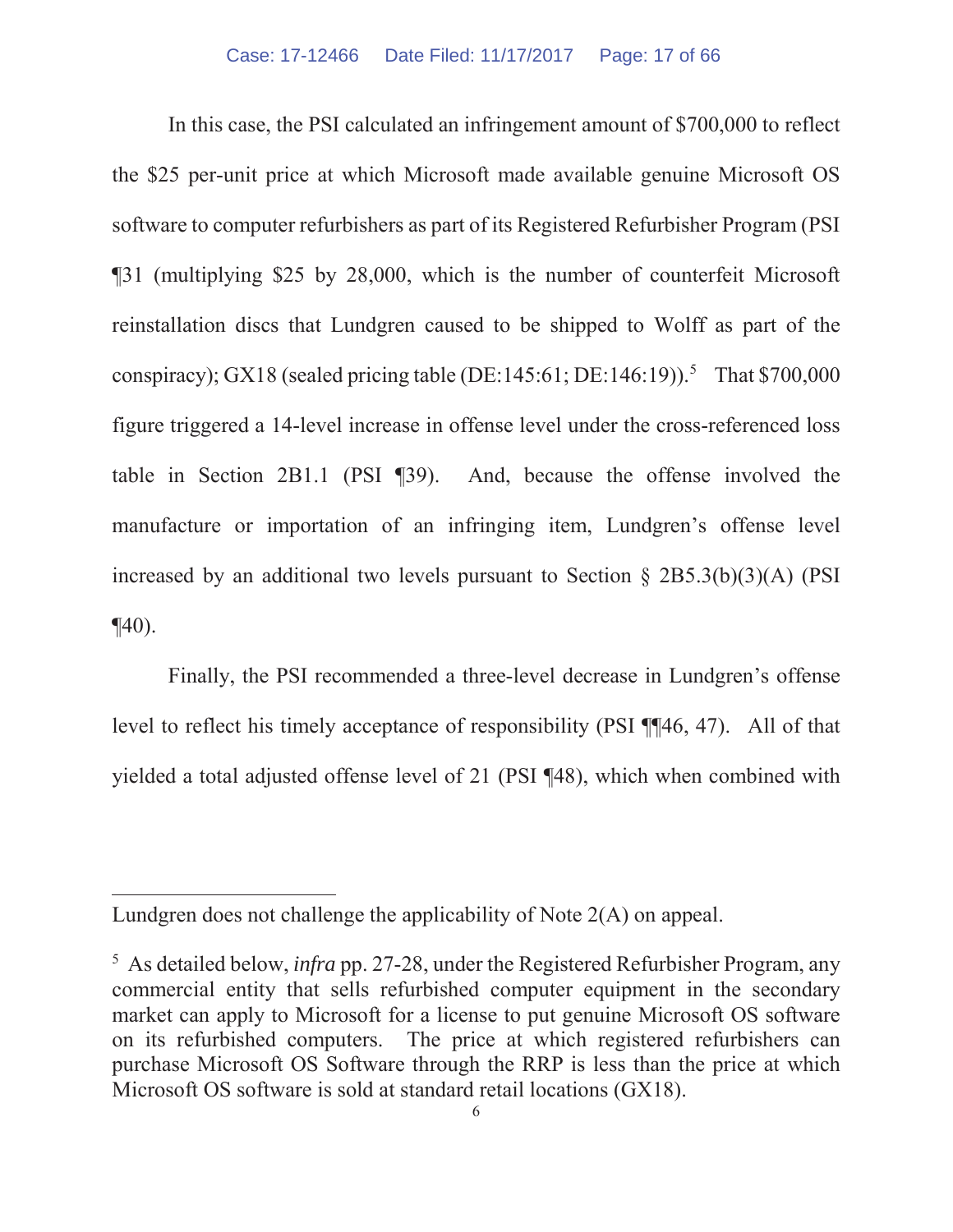Lundgren's criminal history category of I (PSI ¶53), produced an applicable advisory guideline range of 37 to 46 months' imprisonment (PSI ¶110).

## **c. Lundgren's PSI Objections and Motion for Downward Variance**

Lundgren filed three objections to the PSI (DE:108). First, Lundgren claimed that the PSI misstated the nature of the infringed item, contending that the infringed item was not "counterfeit Microsoft software" as stated in the PSI but rather "unauthorized Dell Reinstallation disks containing a counterfeit mark" (DE:108 ¶1). Second, Lundgren objected to the \$700,000 infringement amount, and he referenced an upcoming joint hearing to determine that valuation (DE:108 ¶2). Lastly, Lundgren objected to the PSI's determination that Microsoft was a "victim" within the meaning of the Mandatory Victim Restitution Act (DE:108 ¶3). He claimed that "[t]he victim, if any, is Dell," and he argued that, even assuming that Dell or Microsoft qualified as "victims" for purposes of restitution, neither had suffered any pecuniary loss (DE:108  $\P$ 3).<sup>6</sup>

Separate and apart from his PSI objections, Lundgren filed a sentencing memorandum and an accompanying motion for a downward variance to a nonincarcerative sentence (DE:117). He set forth his view of the 18 U.S.C.  $\S 3553(a)$ 

<sup>6</sup> Restitution is not at issue in this appeal, because no restitution was ordered by the district court in light of CBP's seizure of the pirated discs prior to their dissemination into the market (DE:146:14-16).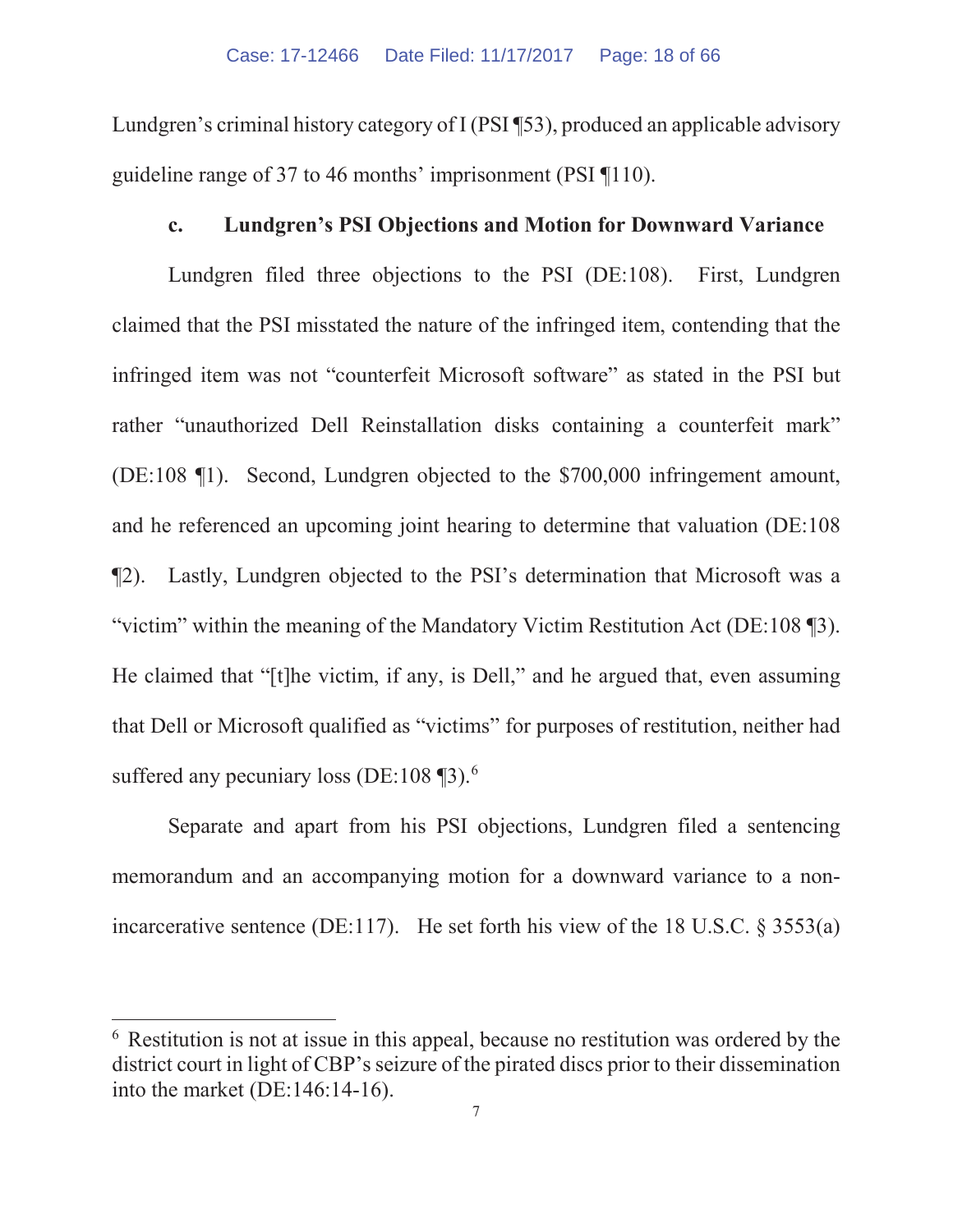factors, and he argued that the 37-to-46 month advisory range overstated the seriousness of the offense and did not account adequately for his individual characteristics as a business owner, "philanthropist social entrepreneur," and "respected leader" in the field of electronic recycling (DE:117:1, 5-6). He also characterized his offense as "an aberrant episode" that he committed when he was young (DE:117:1), and he said that he had matured and grown since that time (DE:117:9).

On the question of harm, Lundgren argued that the advisory range "substantially overstate[d] the actual pecuniary harm to the copyright and trademark owner," because licensed users of Microsoft software can obtain Reinstallation Discs for free from Dell or by downloading it at no cost from various websites (DE:117:10). And, he claimed that although he knew that he was conspiring with Wolff to sell counterfeit Reinstallation Discs unlawfully to refurbishers—and although "the unauthorized disks contained software that was identical to the authentic disks"—he did not think there would be a financial loss to Dell or Microsoft, because licensed users of Microsoft software can obtain replacement reinstallation discs from Dell or other websites for free, and he thought he was simply helping consumers who did not know about, or did not know how to access, the free software downloads (DE:117:4-5).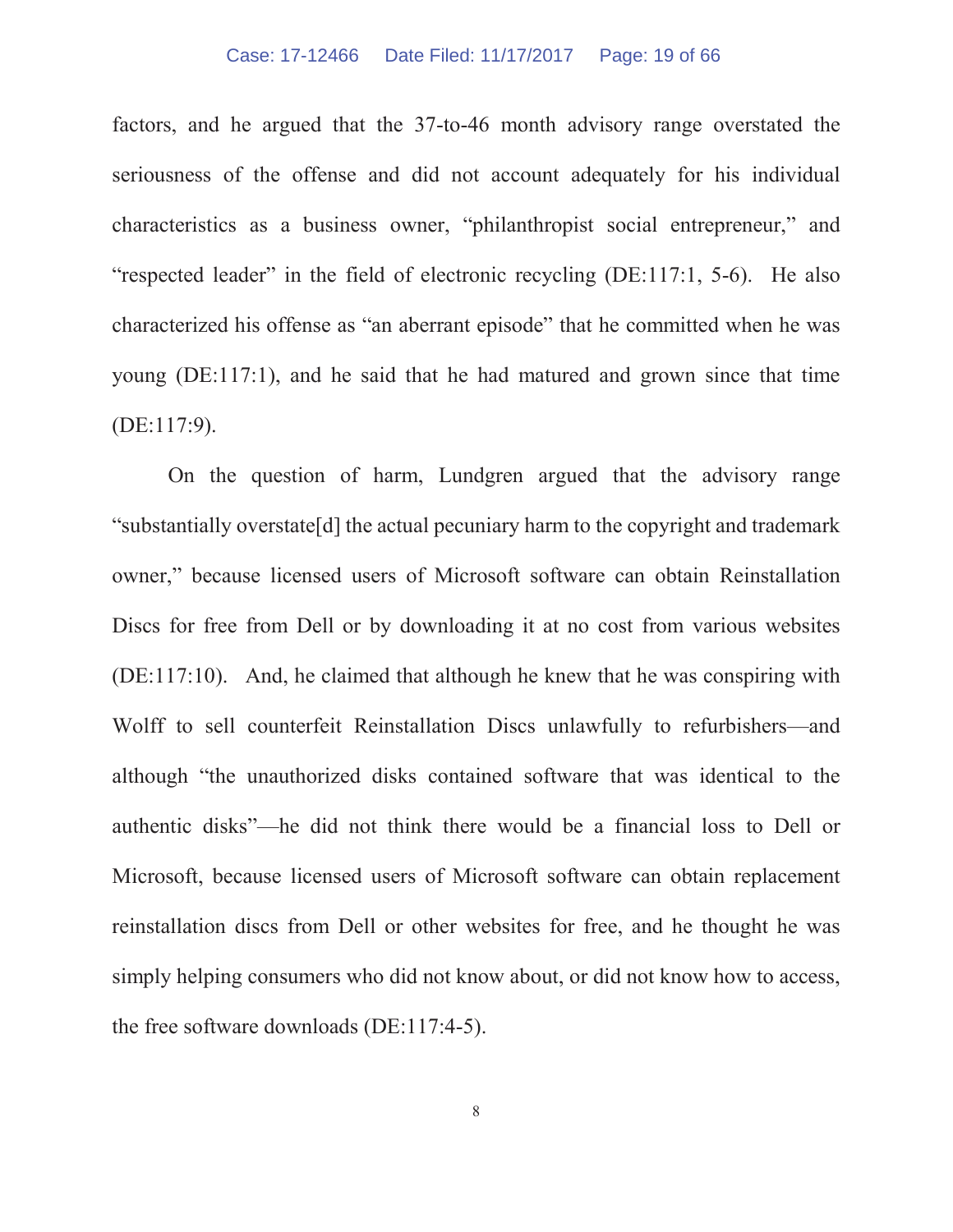## **d. Government's Response to Lundgren's PSI Objections and Sentencing Memorandum**

The government responded to Lundgren's PSI objections (DE:112). The government explained that it would establish through testimony and other evidence that, (1) contrary to Lundgren's suggestion, the infringed item is "'counterfeit Microsoft software'" (DE:112:1)—not "'unauthorized Dell Reinstallation Discs containing a counterfeit mark'" (DE:108 ¶1); (2) the infringement value of each Reinstallation Disc is \$25, which represents the per-disc price, at the low end, at which Microsoft licenses its software to registered refurbishers as part of its Registered Refurbisher Program (RRP) (DE:112:1 (referencing PSI ¶31)); (3) the Reinstallation Discs "contained unauthorized Microsoft software that was protected by valid copyrights and contained Microsoft labels that were protected by trademarks" (DE:112:2); and (4) Microsoft was properly classified as a victim for restitution purposes (DE:112:2).

The government also filed a sentencing memorandum (DE:106). The memorandum noted the extensive and long-term nature of the conspiracy, which involved the manufacture and importation of thousands of discs containing Microsoft's intellectual property (DE:106:7). The government also expanded on the significance of the copyright and trademark protections, noting (1) the important role of the courts to protect intellectual property rights (DE:106:1); (2) the multi-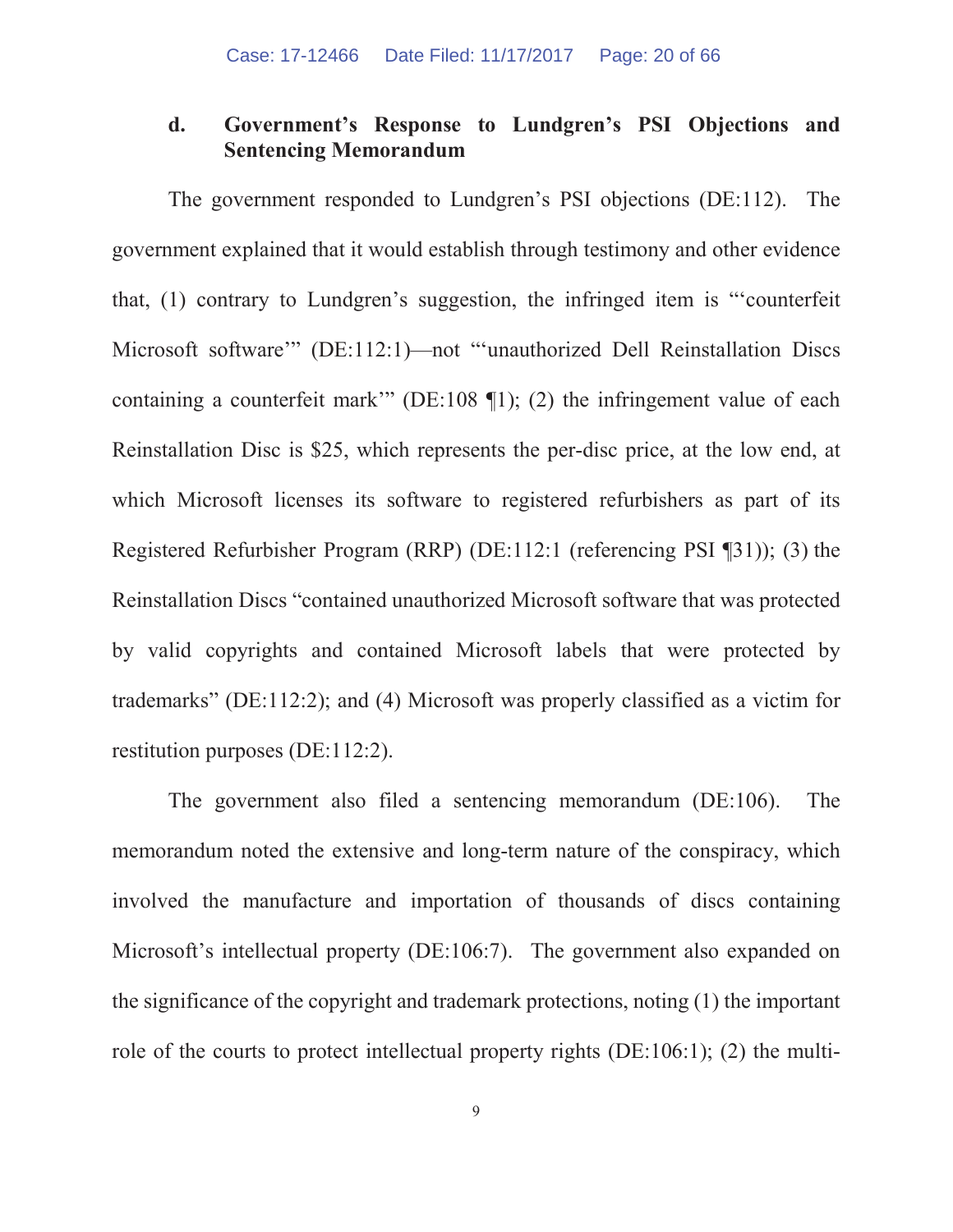#### Case: 17-12466 Date Filed: 11/17/2017 Page: 21 of 66

billion-dollar losses suffered by American companies each year at the hands of international trade in pirated goods (DE:106:7); and (3) the many additional consequences to the economy from such counterfeiting, including lost sales, lost brand value, reduced innovation, and losses to customers who purchase counterfeit goods (DE:106:7). Finally, the government disputed Lundgren's claim that Microsoft suffered only minimal pecuniary injury, noting that Microsoft had lost the sale of its software as a direct consequence of Lundgren's actions, and further noting that the counterfeit discs trafficked by Lundgren appeared to a reasonably informed purchaser to be indistinguishable from the genuine product (DE:106:5).

Ultimately, in accordance with its commitment in the plea agreement (DE:85 ¶7), the government recommended a sentence of 18 months' imprisonment—a downward variance from the 37-to-46 advisory guideline range (DE:106:7).7

## **e. Sentencing Hearing**

On May 22, 2017, the district court held the first of two sentencing hearings (DE:145). The first hearing was an evidentiary hearing on the infringement amount during which four witnesses testified (DE:145), *infra* pp. 12-34, and the second

<sup>7</sup> Lundgren's co-conspirator, Wolff, cooperated with the government and was sentenced to six months' home confinement and four years' probation (DE:142). As part of his cooperation, Wolff made controlled calls to Lundgren at the direction of law enforcement, sent monitored email and text messages to Lundgren, and consented to a search of his computer (PSI ¶¶20-30). Wolff did not appeal.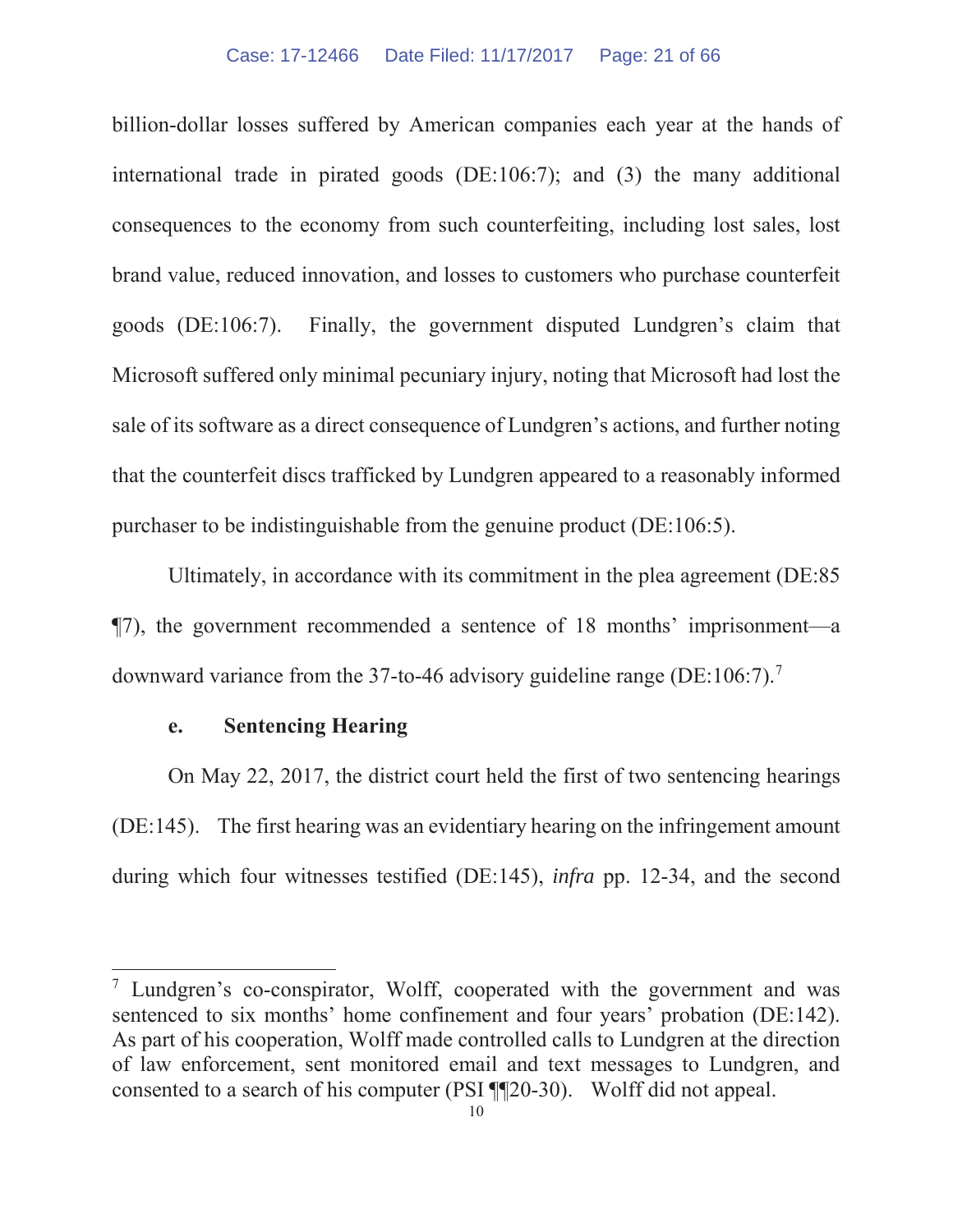hearing concerned the parties' arguments in support of an appropriate sentence based on the 18 U.S.C. § 3553(a) factors (DE:146).

At the start of the first hearing, Lundgren reiterated and expanded upon his earlier written objections to the PSI (DE:145:9-12). In his view, absent a license and product key that could be used to "activate" the Microsoft OS software, the Reinstallation Discs had no value or had a "negligible" value (DE:145:9; DE:145:12 ("If you take that disc and try to install it on the HP computer, you cannot get through unless you prove you have a license to install it on the HP computer.")). Lundgren did not dispute that the use of the retail value of the "infringed item" was the appropriate formulation within Note 2(A) to Section 2B5.3(b)(1) (DE:145:9, 201- 202). But, he claimed that, because the Reinstallation Discs did not have a product key, the infringement amount under Section 2B5.3(b)(1)(B) really should be zero, or close to zero—not \$700,000 (DE:145:9).

The government countered that the appropriate retail value was \$25 per disc, which represented the lowest amount at which an authorized refurbisher can purchase Microsoft OS software from Microsoft through the RRP (DE:145:197- 200). That \$25 figure, the government added, reflected the undisputed fact that the conspiracy to which Lundgren and Wolff had pled guilty was a conspiracy to sell unauthorized Reinstallation Discs to computer refurbishers (DE:145:199-200; *see*  DE:86:1).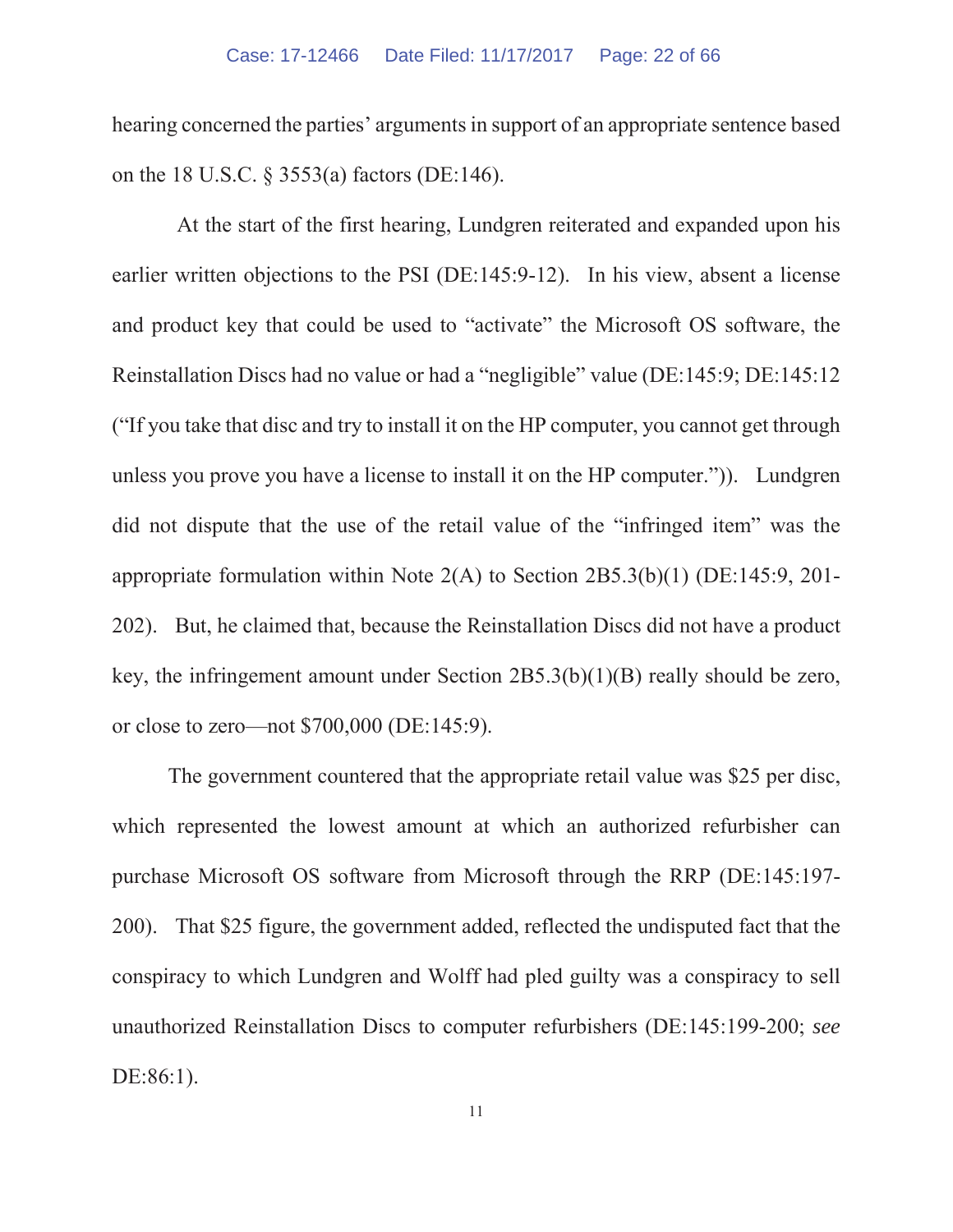#### **i. Special Agent Daniel Richichi**

Special Agent Daniel Richichi of the Department of Homeland Security testified and authenticated the seized evidence in the case, including various copies of Microsoft XP and Windows 7 counterfeit Reinstallation Discs (DE:145:14-15, 34-35). He also testified about various emails found on Wolff's computer, including one email sent from Lundgren to Wolff with the following subject line: "Re: Hello Bob, Update Please? WHAT IS GOING ON? MY REPLIES ARE IN "HIGHLIGHT" BELOW…" (GX6; DE:134-2 pp. 9 of 71; DE:145:20-25). As explained by Agent Richichi (DE:145:20-25), Lundgren was responding to an earlier email sent to him by Wolff in which Wolff described a customer's complaints with the Reinstallation Discs, including the use of the letter "o" instead of a zero on the IFPI number (a particular code on the disc), and the absence of a period after the term "U.S.A." In Lundgren's response, which Lundgren included within the body of the original email, Lundgren wrote:

*(These issues are VERY VERY minor… You would have to be an expert with a magnifying glass to know and/or see such tiny differences… ) You must have been trying to supply these units to Amazon directly or someone whom is an expert in this field… Anyone whom buys these would not notice a O or 0 when it comes to a font this size "U.S.A. (or) U.S.A" C'mon Bob, you should be able to sell these units to anyone whom is not trying to sell them directly back to Bill Gates.* If they are not perfect, it is because the unit that we received from the USA retail on Ebay was not perfect… We made an identical copy of said unit from the same factories that manufacture for Dell..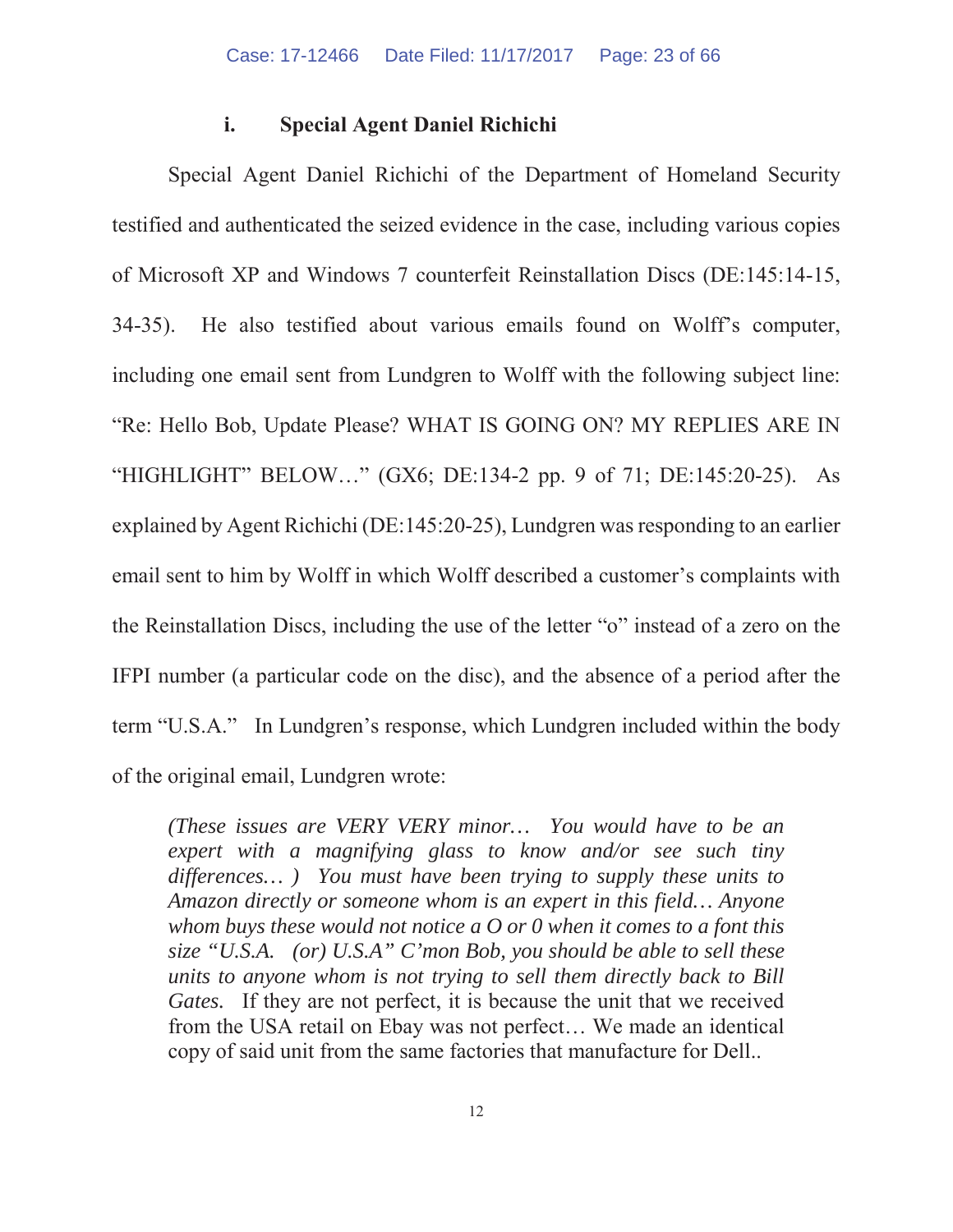If you can retain this buyer  $- I$  am sure that I can get him another batch with a "." After the A and 0 instead of O, hehe

*But for now – Please sell some of these units… You MUST have some other buyer's for this product – and if you do not, then find some. It has been months and I have not seen the return that I was expecting to use for my India project buddy…*

*Don't leave me hanging on this one.. Work hard and get these moved to any other buyer. No normal company or buyer will notice such issues and every month that you spend sitting on this product is another month XP get's [sic] older and my assets become worthless… Come thorugh [sic] on this one Bob.. Get it done… Make it happen… Make me proud so that our business can grow and we can keep WINNING!* 

The choice is yours but no matter what you choose. Keep in touch!

Thanks,

E

(GX6 (italics added but all other punctuation in original); DE:134-2 pp. 9-10 of 71; DE:145:20-25).

Agent Richichi also testified about three other emails that Lundgren sent to Wolff. In the first email, Lundgren discussed traveling to the factory in China where the molds of the discs were being made (DE:145:27-29; GX8 (DE:134-2 p. 15 of 71)). He touted that he and Wolff "w[ould] be [the] only ones capable of factory grade production" once they got the molds for Windows XP3 and Windows 7, and he noted that that would "ensure a steady income for the next year to come!" (GX8).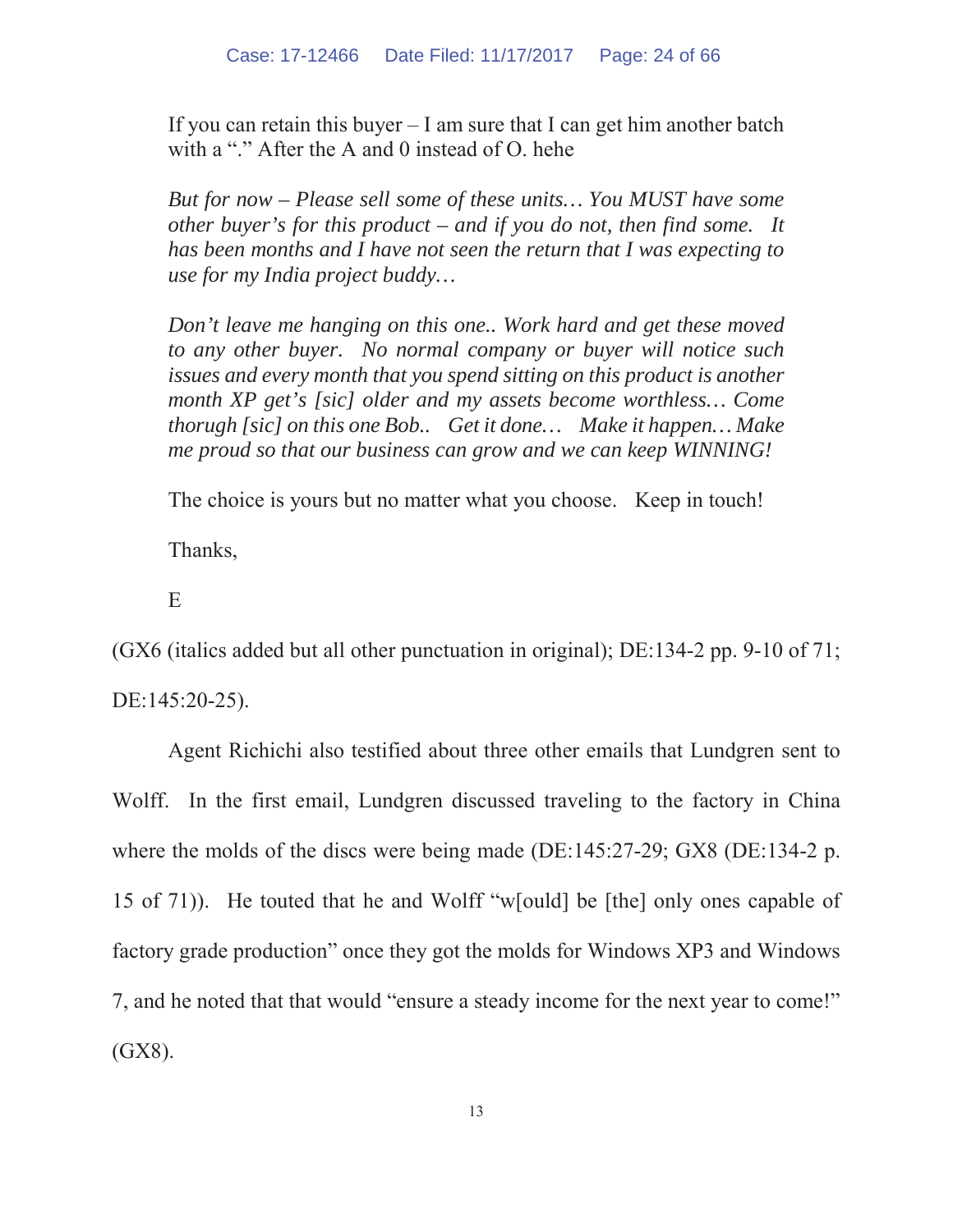In the second email, Lundgren wrote to Wolff regarding certain missing boxes that Customs had seized, and he coached Wolff on what to say and how to act if Customs called (GX9 (DE:134-2 pp. 16 of 71); DE:145:29-30). He instructed Wolff, for example, to "play stupid" and to "[a]ct upset" if Customs called (GX9). And, he told Wolff to tell Customs that he ordered the product "from an asset management broker overseas"; "the product was guaranteed to be real"; and he [Wolff] "paid a very high price for it." *Id*.

In the third email, Lundgren responded to Wolff regarding the missing boxes by saying that "Customs can't tell the difference and therefore is not legally allowed to hold them. hehe," and by noting that he "look[ed] forward" to continuing his business relationship with Wolff, because he had "many more products" that he wanted to send to Wolff from India and China (GX10 (DE:134-2 p. 19 of 71); DE:145:31).

#### **ii. Jonathan McGloin**

Jonathan McGloin testified next as an expert witness for the government (DE:145:42-153). McGloin works as an Operations Program Manager for Microsoft in its OEM Operations Division (DE:145:42, 51). As detailed in the sections below, McGloin explained the way in which Microsoft licenses and protects its software, and he discussed the functionality of the counterfeit Reinstallation Discs that Lundgren and Wolff trafficked. The court made several findings on the record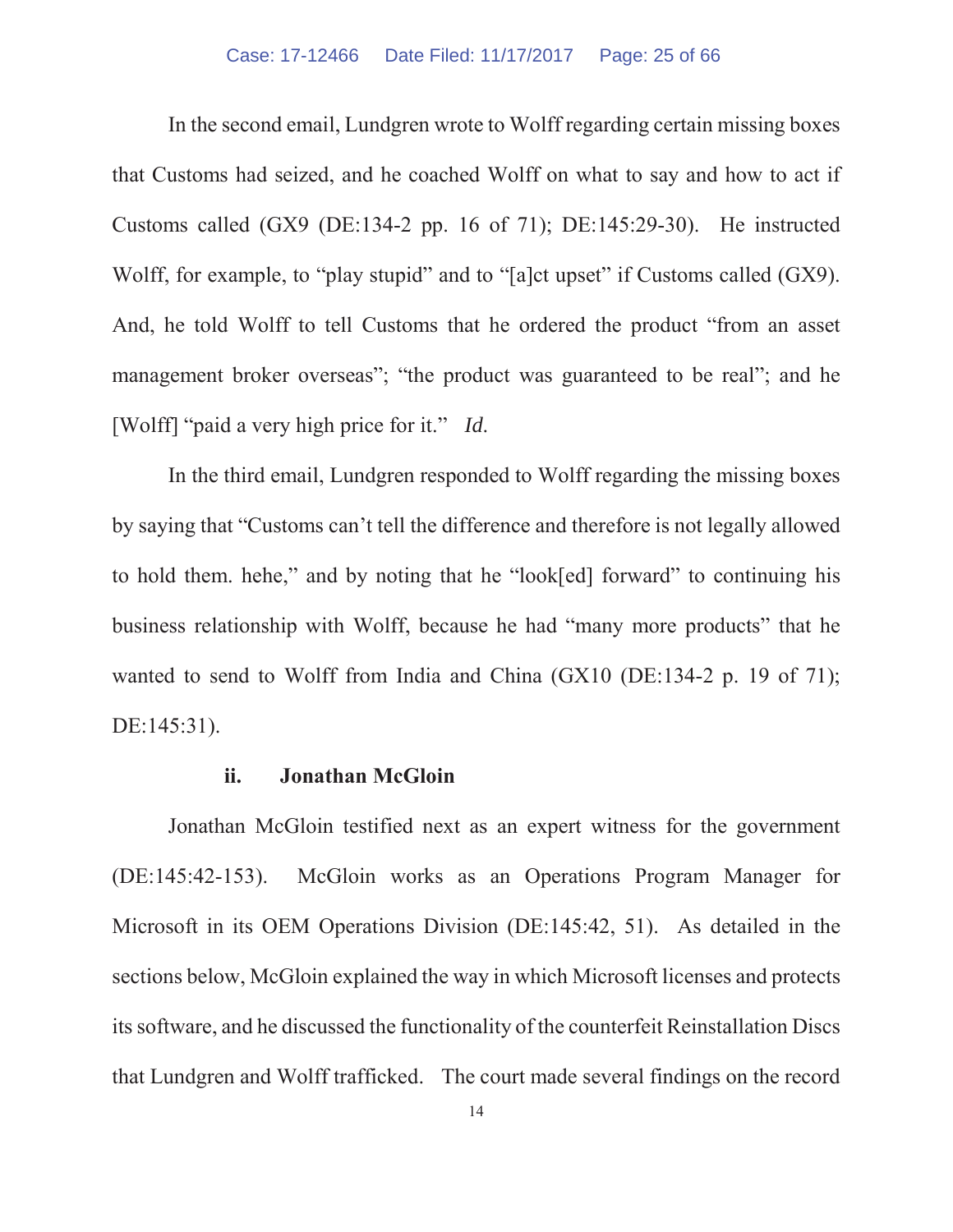that it found McGloin's testimony to be "credible and worthy of belief" (DE:145:212, 214-215).

## **a. Licensing of Microsoft OS Software, Security Features, and Reinstallation Discs Generally**

McGloin described the relationship between Microsoft and the Original Equipment Manufacturers (OEMs) to whom Microsoft licenses its proprietary software (DE:145:42-43). An OEM "is a company that produces hardware devices, PC's or other related computer hardware" (DE:145:42). In order for OEMs to sell computers containing Microsoft OS software, the OEMs enter into a direct licensing agreement with Microsoft (DE:145:42-43). This direct licensing agreement permits OEMs to pre-install a copy of Microsoft's OS software onto each new computer, creating a perpetual license that accompanies that particular device (DE:145:43). Hence, if the purchaser of that original computer sells it to someone else or gives it away, the Microsoft OS software license "travels with" the device to the new end user in perpetuity (DE:145:118-119; *see* DE:145:57, 144).

One of the conditions of the Microsoft-OEM licensing agreement is that OEMs agree to provide a "recovery solution" to the end user in the event of a hardware malfunction (DE:145:43-44). That recovery solution can come in different forms, including, as relevant here, a Reinstallation Disc that contains an "exact copy" of the original Microsoft OS software that comes pre-installed on the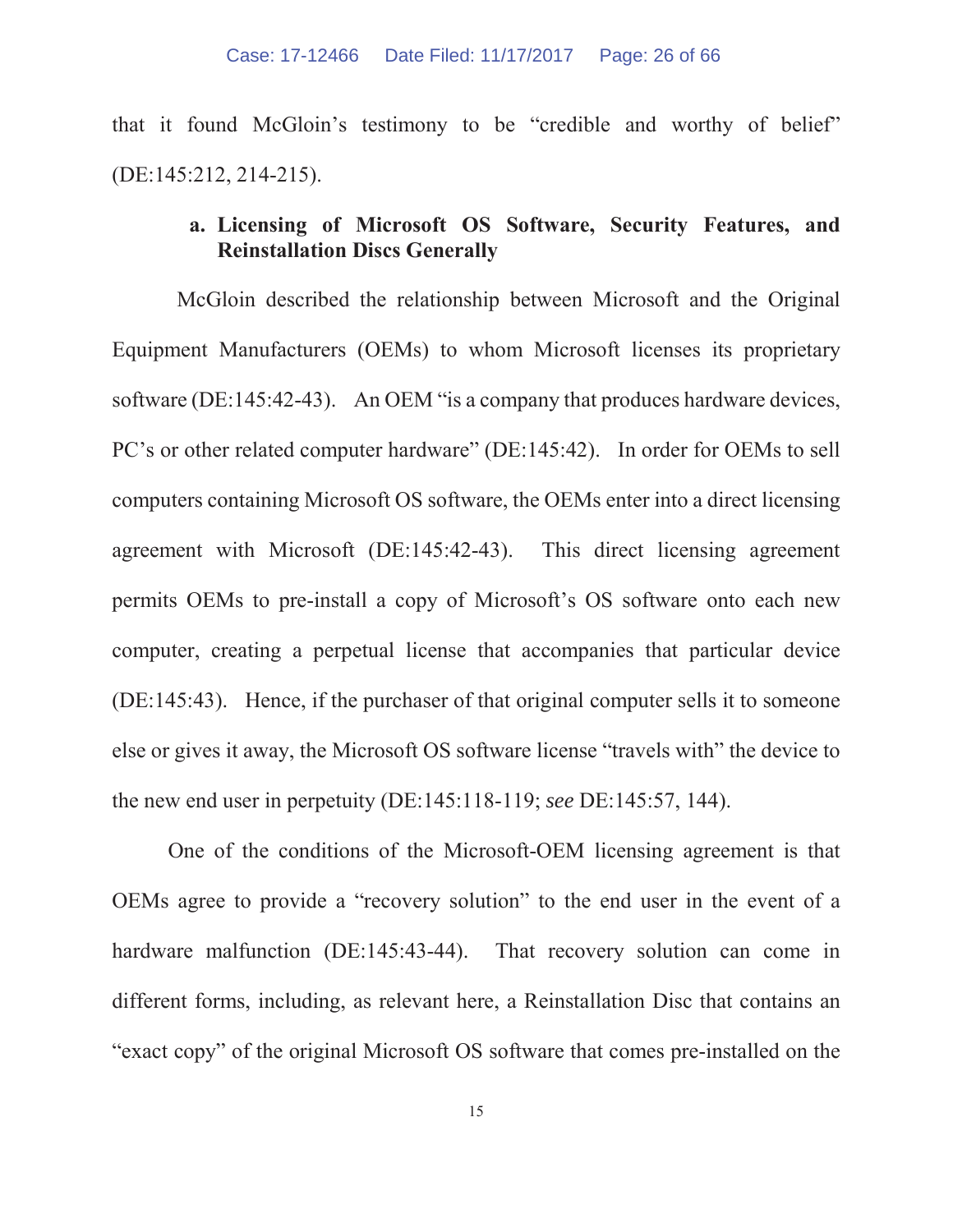computer as sold by the OEM (and it is the same software both visually and functionally as the software that Microsoft sells at retail stores like Best Buy)  $(DE:145:43-44, 71-72).$ <sup>8</sup> OEMs are prohibited from selling Reinstallation Discs separately in a commercial means, and OEMs must ensure that such discs are given only to those who lawfully purchased or acquired a Microsoft software license (DE:145:44-45, 54-56, 81, 131-132).

Furthermore, to protect its intellectual property and to secure its supply chain, Microsoft has a series of mandatory rules governing the manufacture of reinstallation discs, including, for example, the requirement that discs come stamped with different alphanumeric codes (DE:145:73-80). These codes are very small and denote different types of information, including the origin of the disc (DE:145:75- 78). And, if someone else put one of these codes on a counterfeit disc, that would be "very significant," because "it would be an attempt to mimic a genuine disc" (DE:145:77). For this reason, Microsoft conducts periodic security audits on the vendors and replicators involved in the manufacture and distribution of reinstallation

<sup>8</sup> (DE:145:71-72 ("A. An exact copy of what was preloaded on the computer is contained on the disc. Q. So it is in effect, as for purposes of the master software image, the same as you get with the retail version, at least that portion of it? A. That portion of it, the Microsoft software portion of it."); DE:145:111-112 (McGloin testifying that the software on a reinstallation disc looks the same and performs the same as the master Microsoft software image that someone would buy if they walked into Best Buy and purchased a retail version of Microsoft software)).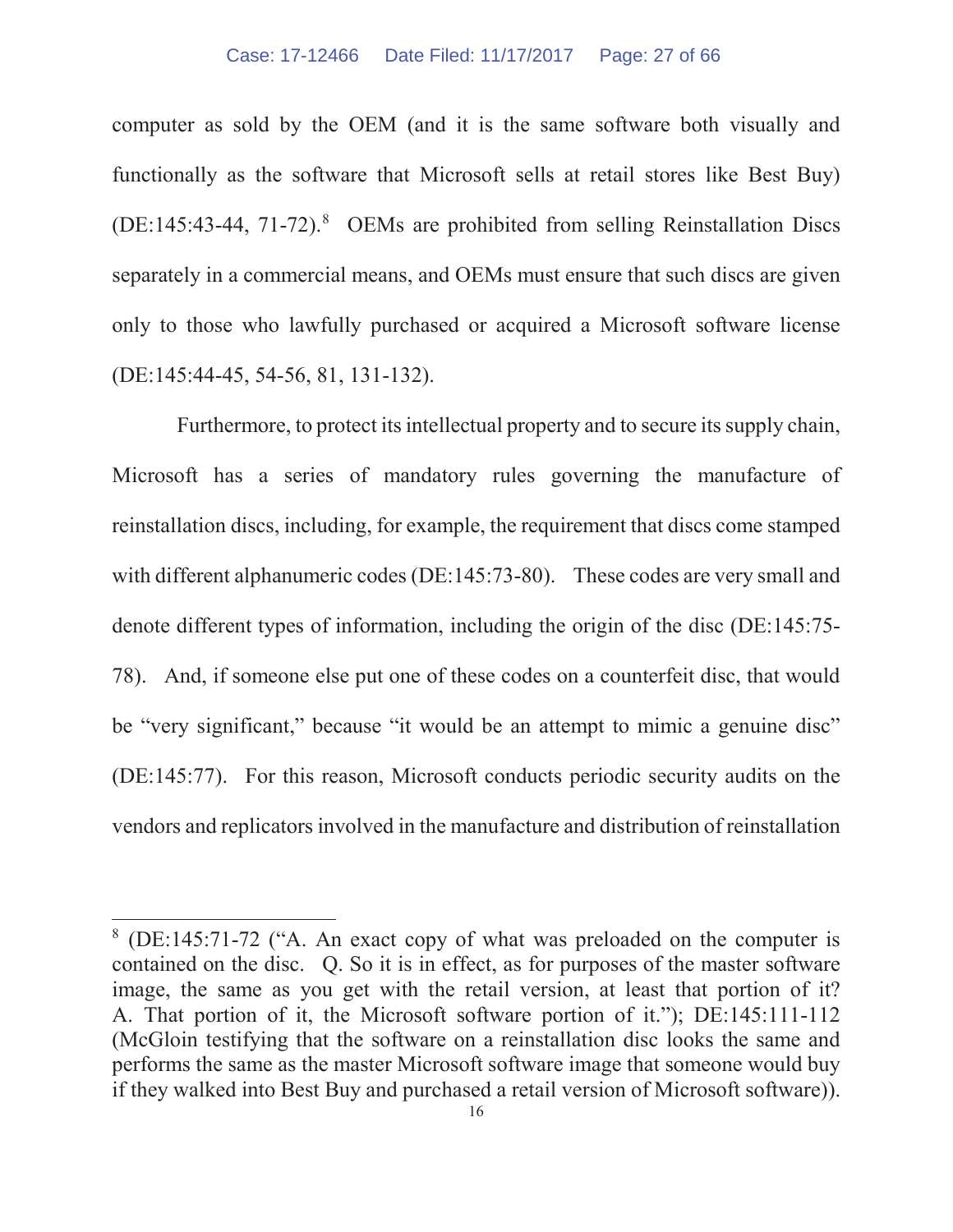discs, and it employs a digital crimes team that specializes in detecting potentially counterfeit products (DE:145:74-80).

McGloin also testified about "certificate<sup>[s]</sup> of authenticity" (DE:145:45). A certificate of authenticity, or a "COA," is a paper-based label that "contains security features, much like a bank note or [a] passport that is adhered to [stuck to] a device" (DE:145:45). During the conspiracy period, COAs typically contained a "product key" that could be used to activate the Microsoft OS software and verify the authenticity of the software license (DE:145:47). Importantly, however, an end user who purchased a computer with pre-loaded Microsoft OS software would not need the product key to activate the software (DE:145:47-48). This is because Microsoft allows devices sold by large OEMs like Dell to "bypass activation," which means that an end user can start operating the computer without having to enter a product key (DE:145:48 ("COURT: So, if somebody bought a Dell laptop, and got it home, they plug it in and operate it? McGLOIN: Yes. COURT: And the end user does nothing else? McGLOIN: Correct. It gives the end user a nice experience, it works. THE COURT: It works.")).

What this creates, McGloin noted, is something called an "unconsumed" product key—i.e., a product key that goes unused, so to speak, because an end user never has had to enter it into the system, and hence Microsoft has not registered the use of that key as an "activation event" (DE:145:50-54). This "unconsumed"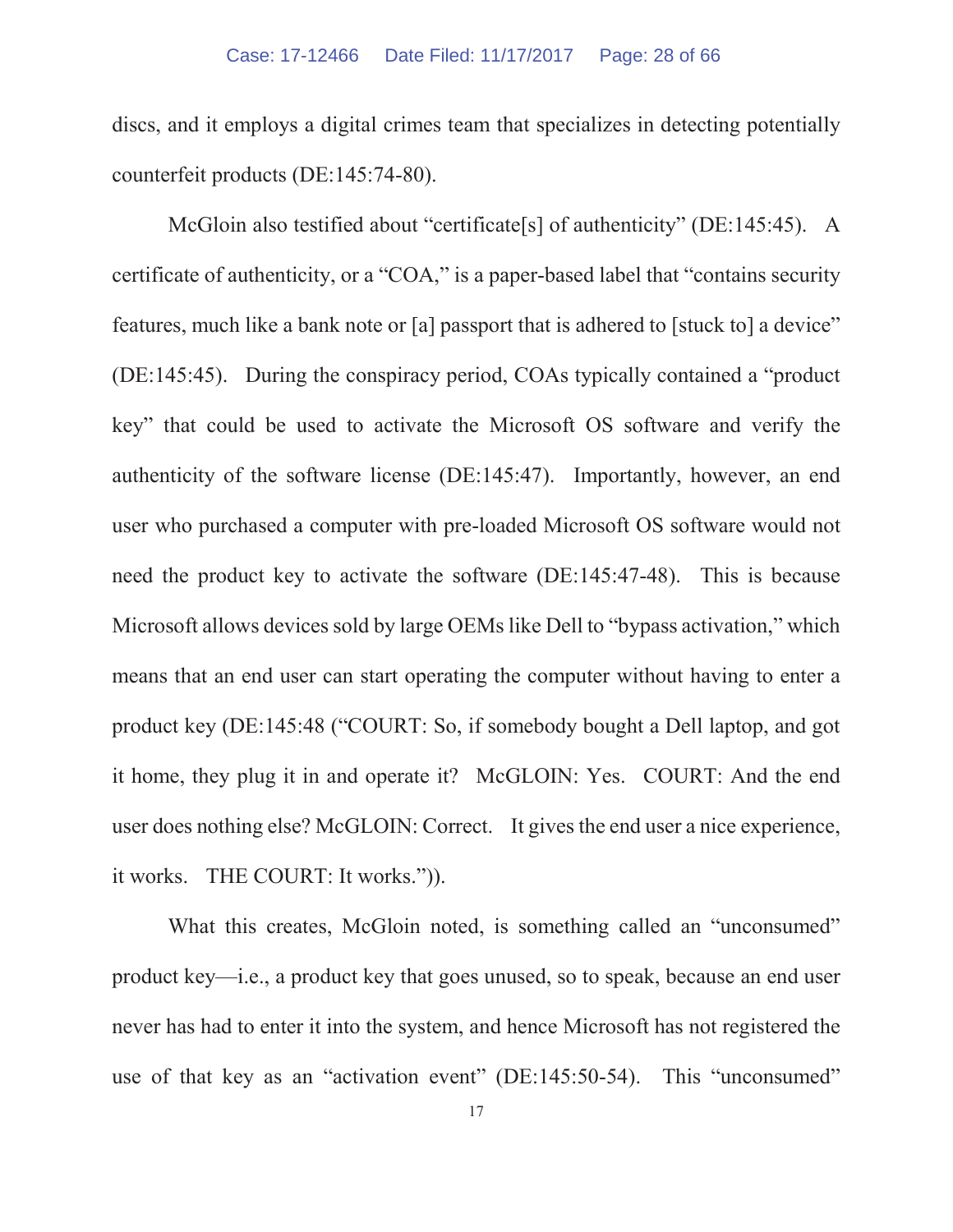#### Case: 17-12466 Date Filed: 11/17/2017 Page: 29 of 66

product key exists in "around 98 percent" of cases, McGloin testified, where the software was pre-installed by the OEM; there has not been a hardware failure; the end-user has not had to enter the product key; and Microsoft has not registered the use of that product key as an activation event (DE:145:50-54).

In light of the vast number of unconsumed product keys, it is "very common," McGloin explained, for computer refurbishers unlawfully to remove COAs with unconsumed product keys from one device and stick them on another device as a way to grant a Microsoft software license impermissibly to an otherwise unlicensed device (DE:145:51). Indeed, there "is quite a large market for obtaining product keys from other devices and reselling them through a particular market, on Ebay or other means," because they "[can] be used . . . in the refurbished market as a genuine license" (DE:145:81-82). And, as relevant here, these unconsumed product keys can be used unlawfully to activate and use pirated versions of Microsoft OS Software like the Microsoft OS software contained on Lundgren's counterfeit Reinstallation Discs:

COURT: [H]ave you experienced that knowledgeable people, realizing this, actually do detach the label and then use it on a new device, a refurbished device or something else?

McGLOIN: Yes, Your Honor, that happens all the time.

COURT: When that happens, what occurs? In other words, assuming they have the reinstallation feature or reinstallation disc, does that just mean the software gets installed and up and running?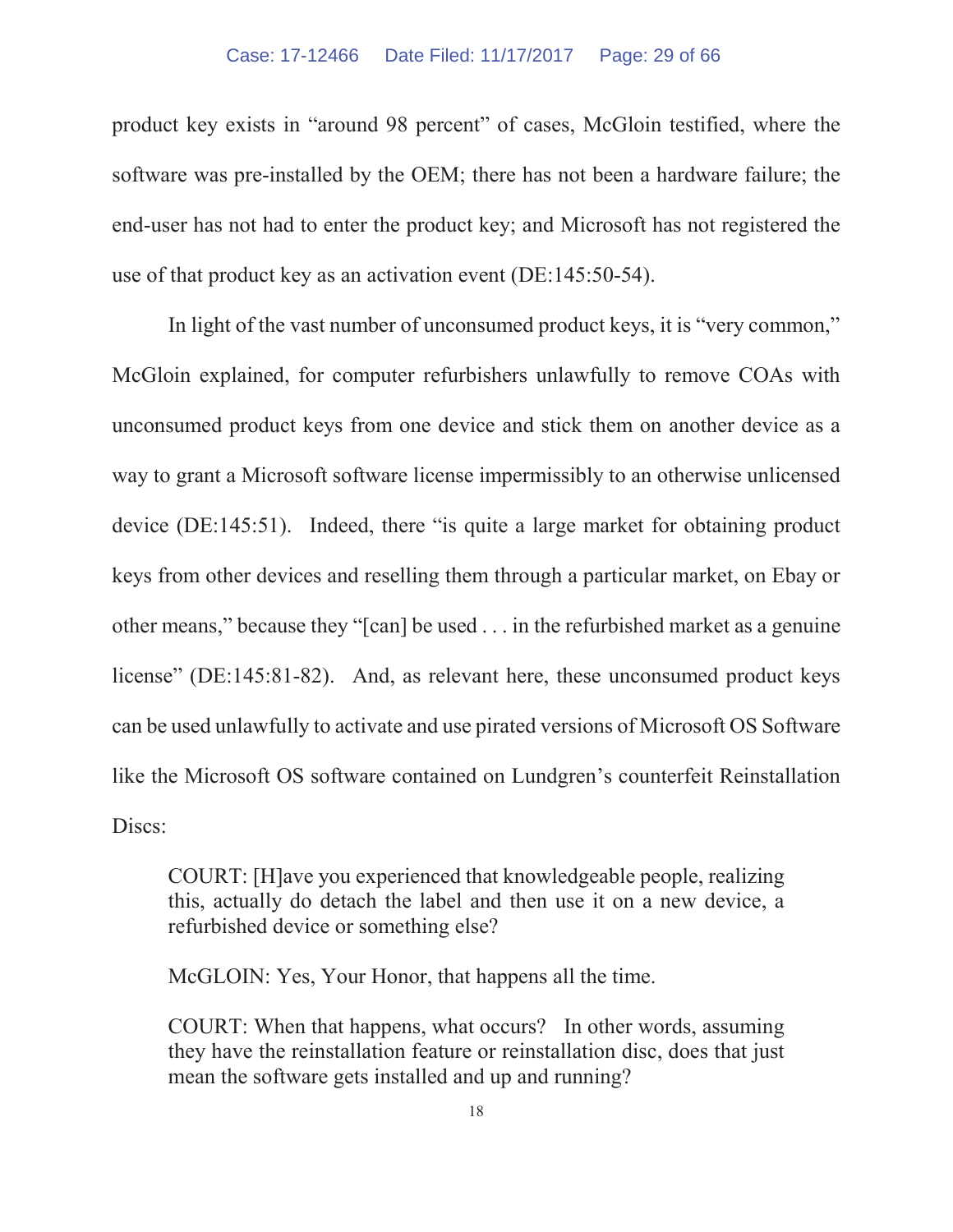McGLOIN: It will work and perform to the end customer as a genuine authorized copy, yes, sir.

COURT: Does Microsoft recognize that as a pirating of its product?

McGLOIN: Yes, the licensing is for the device.

COURT: For the machine?

McGLOIN: Correct.

(DE:145:52-53; *see* DE:145:56-57).

## **b. The Similarity and Functionality of Lundgren's Counterfeit Reinstallation Discs as Compared with Genuine Discs**

McGloin also testified about the visual and functional similarity between the counterfeit Reinstallation Discs that Lundgren trafficked versus genuine Reinstallation Discs.

As to their visual similarity, McGloin noted that Lundgren's counterfeit discs were "visually identical" to that of a genuine reinstallation disc (DE:145:88- 89). McGloin reiterated this visual-similarity point later in his testimony, noting that, unless he "looked at the codes and analyzed th[em] forensically," there was nothing visually on the counterfeit discs that would tell him they were illegitimate (DE:145:92-94; *see* DE:145:99-100 ("Yes, visually it [the counterfeit Reinstallation Disc] looks like it should and contains all of the information as we saw from the [genuine] template.")). $9$ 

<sup>9</sup> *See* GX6 (Lundgren writing to Wolff stating that any issues as to the coding on the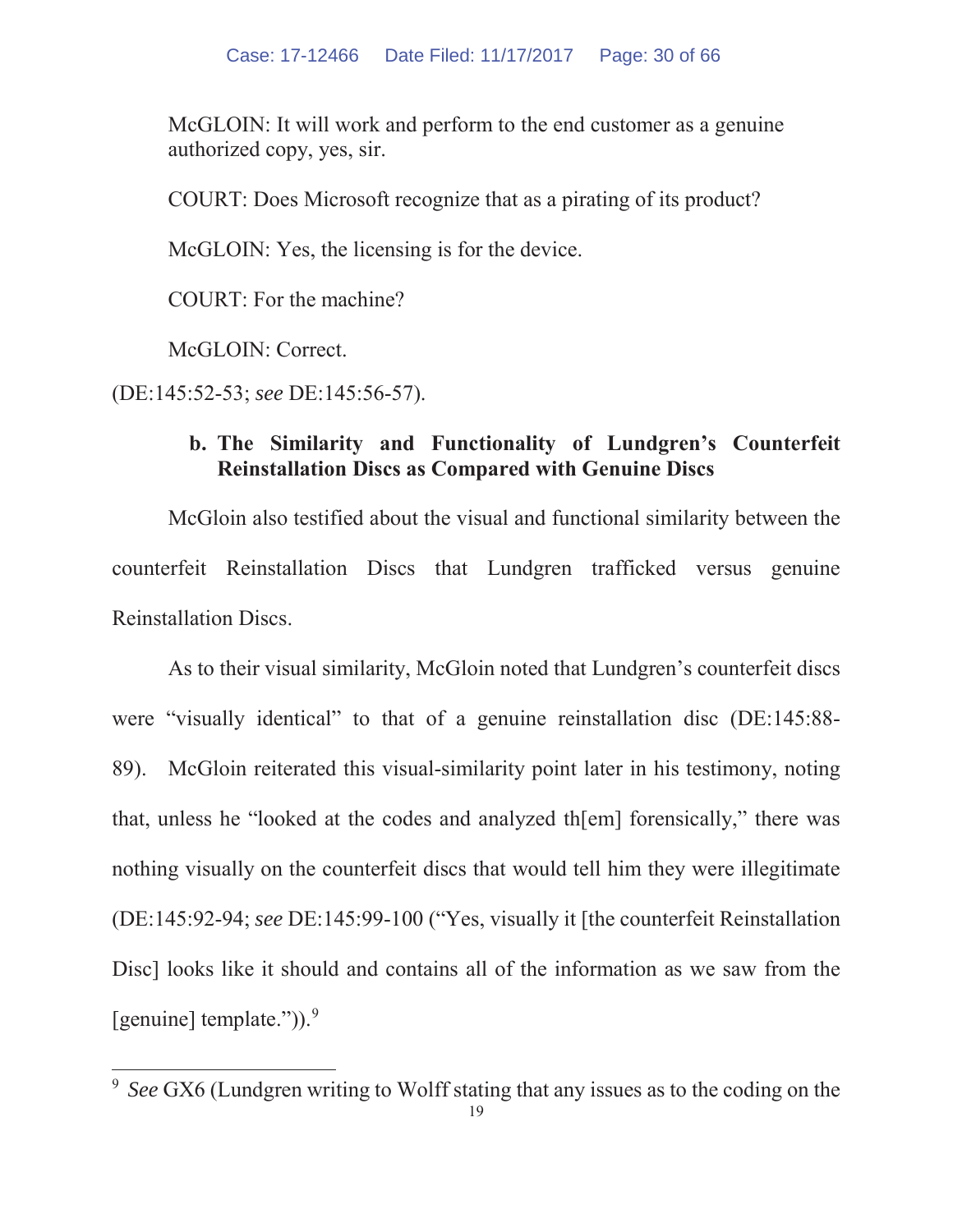As to the functional similarity of Lundgren's counterfeit Reinstallation Discs, McGloin described a series of test installations that he performed demonstrating that Lundgren's counterfeit Reinstallation Discs could be used, without a license or product key, to install functional Microsoft OS software onto a computer (DE:145:87-106).

In the first test, McGloin used one of the counterfeit discs to install a counterfeit copy of Windows XP onto a Compaq Presario computer (DE:145:90- 100). As McGloin explained, the installation process was completed successfully; the software started; and it looked identical to a legitimate version of Windows XP (DE:145:92-93). When asked by the district court how the counterfeit Reinstallation Disc's installation process compared to what a user would see when using a legitimate Reinstallation Disc, McGloin stated that the process was "[e]xactly the same," and that "[a user] would not know any different" (DE:145:92- 93 ("COURT: How does this [counterfeit disc] compare with yours in terms of what you would see had you been using a legitimate disc? McGLOIN: Exactly the same. COURT: Are they indistinguishable? McGLOIN: You would not know any

counterfeit discs are "very, very minor," that a person "would have to be an expert with a magnifying glass to know and/or see such tiny differences," and that he (Wolff) "should be able to sell these units to anyone whom [sic] is not trying to sell them directly back to Bill Gates").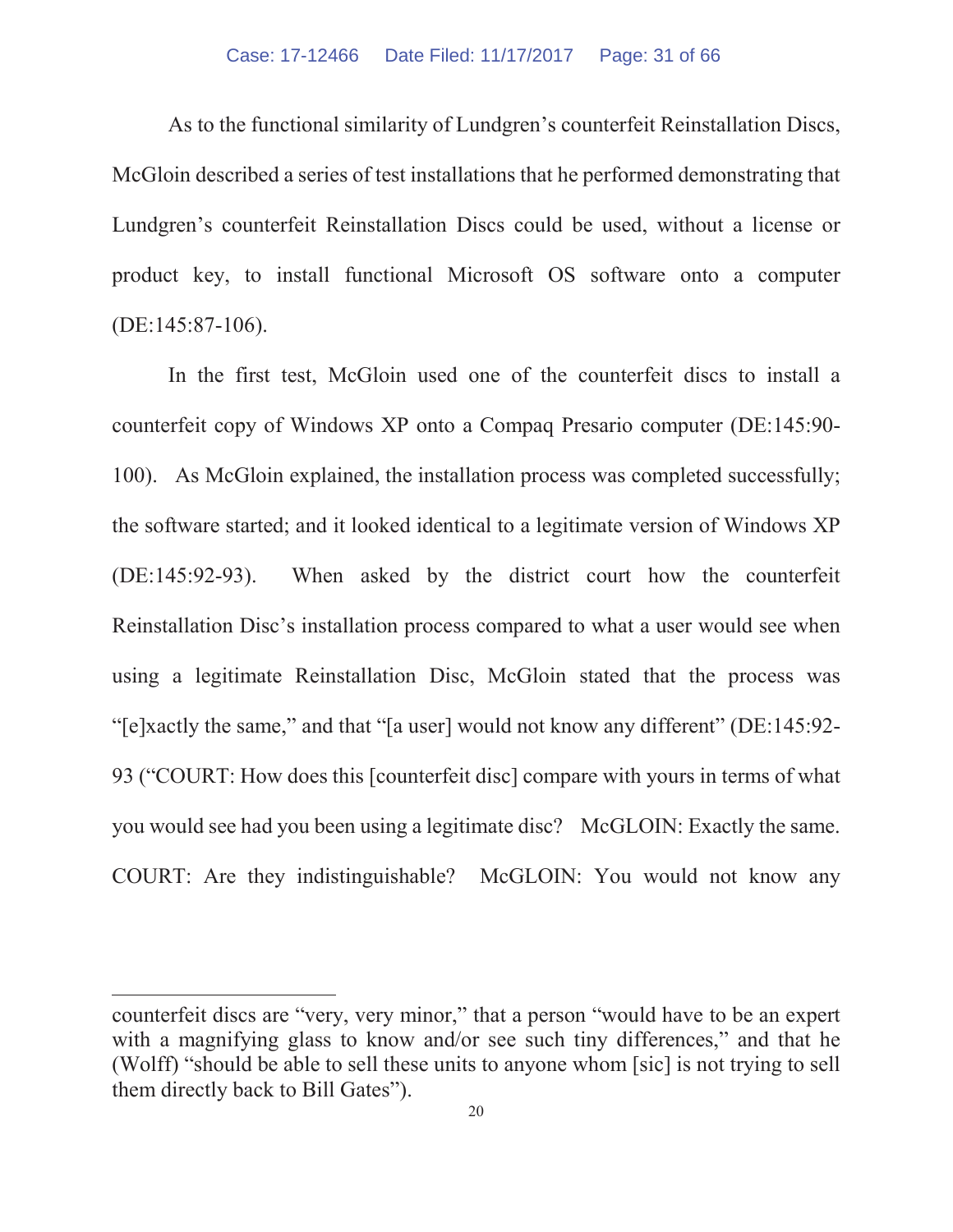different."); *see* DE:145:97 (noting that the installation process looked "authentic" and gave an impression that it was "genuine software")).

McGloin also testified that, when he ran the test with the counterfeit XP Reinstallation Disc, he was not prompted to enter a product key at the point in the installation process where he would have expected such a prompt (DE:145:94). Later, once the software was fully installed, McGloin saw a message in the background noting that he had "30 days to activate effectively"—but he explained that the operating system would continue to function, with no reduced functionality, even after the end of that 30-day period, and even if the user did not enter a license number or a product key (DE:145:95-97). This is because, as McGloin noted, Microsoft Windows XP and Microsoft Windows 7 did not have a "functionality step" (DE:145:95-97). In other words, Microsoft Windows XP and Microsoft Windows 7 OS would "nag" the user to enter a product key, and the user would not receive software updates from Microsoft without a product key, but nevertheless the operating system would continue to function, even without a product key (DE:145:95-98; *see* DE:145:102 ("A. It displayed this message, but it continued to work."); DE:145:96 (COURT: "[I]t has all of the indicators, impressions of legitimacy. McGLOIN: Yes, Your Honor.")).<sup>10</sup>

<sup>&</sup>lt;sup>10</sup> On other versions of Microsoft OS software that are not at issue in this appeal, such as Windows Vista, Microsoft *did* include a functionality step, which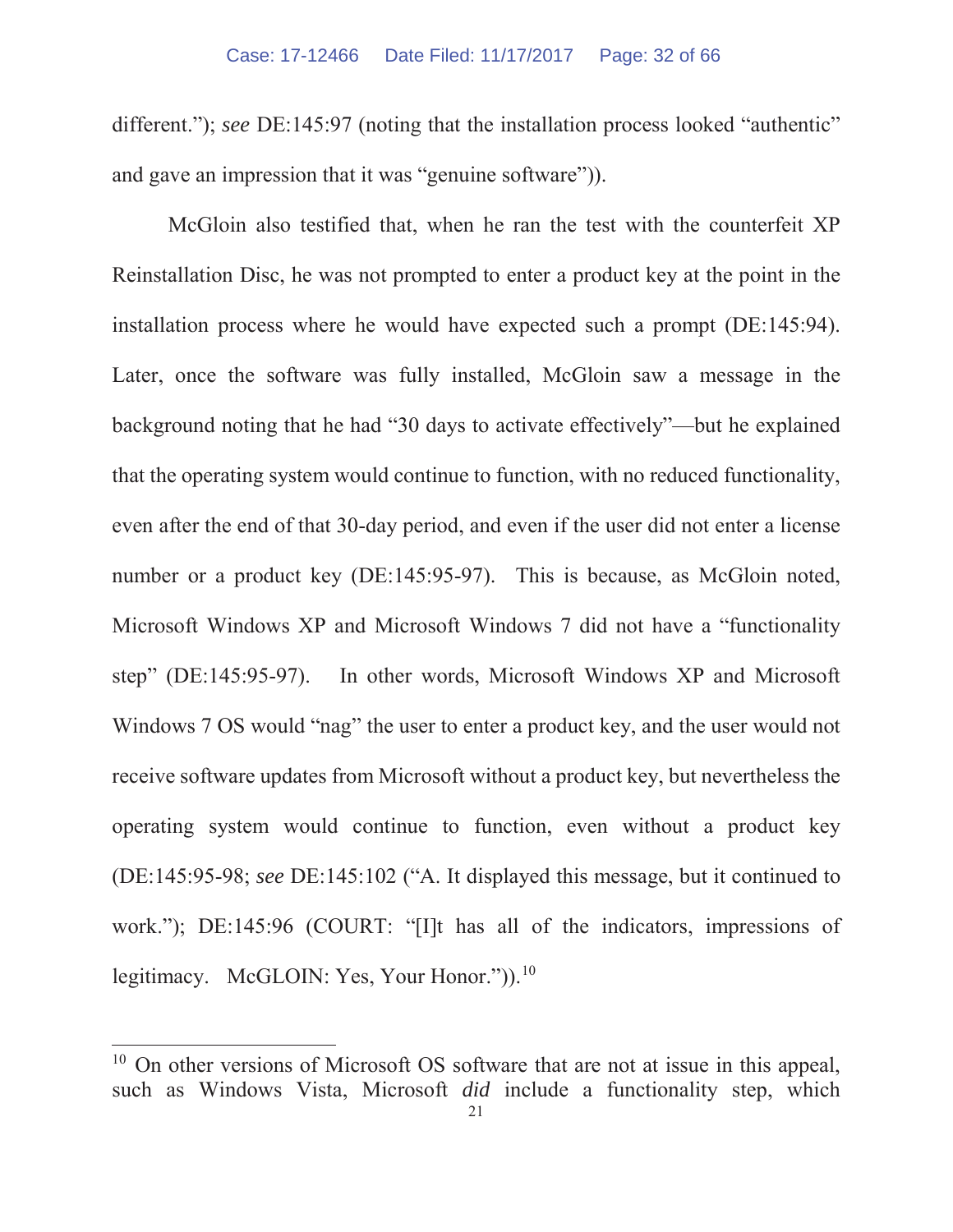#### Case: 17-12466 Date Filed: 11/17/2017 Page: 33 of 66

In addition to the Windows XP test, McGloin also testified that he ran two additional tests using one of Lundgren's counterfeit Reinstallation Discs to install Microsoft Windows 7 Professional onto a Lenovo tablet (DE:145:100-105).

In the first of these Windows 7 tests, McGloin typed in the product key that was listed on the COA on the back of the Lenovo, and the software recognized it (DE:145:104-105). That meant, in effect, that McGloin had used Lundgren's counterfeit Windows 7 Reinstallation Disc together with an "unconsumed" product key on his old computer to obtain a "fully activated device"—with no prompts to enter a product key, and with all of the applicable Microsoft updates (DE:145:104- 105 ("Yes, this is a fully activated device, and there would be no problems and you get all the updates."); *see* DE:145:148-149 (further explaining how he was able to use an unconsumed product key from an old device to arrive at the same functionality using Lundgren's counterfeit Reinstallation Disc)). And, he had been able to do so even though the counterfeit software on the counterfeit Reinstallation Disc corresponded to a Dell device, not a Lenovo (DE:145:104).

In the other Windows 7 test, McGloin again managed to use the infringed copy of Windows 7 to install a functional version of Microsoft 7 without ever entering a product key (DE:145:100-105). As with the XP test, the "installation

presumably would have affected the functionality of software without a product key (DE:145:95-96).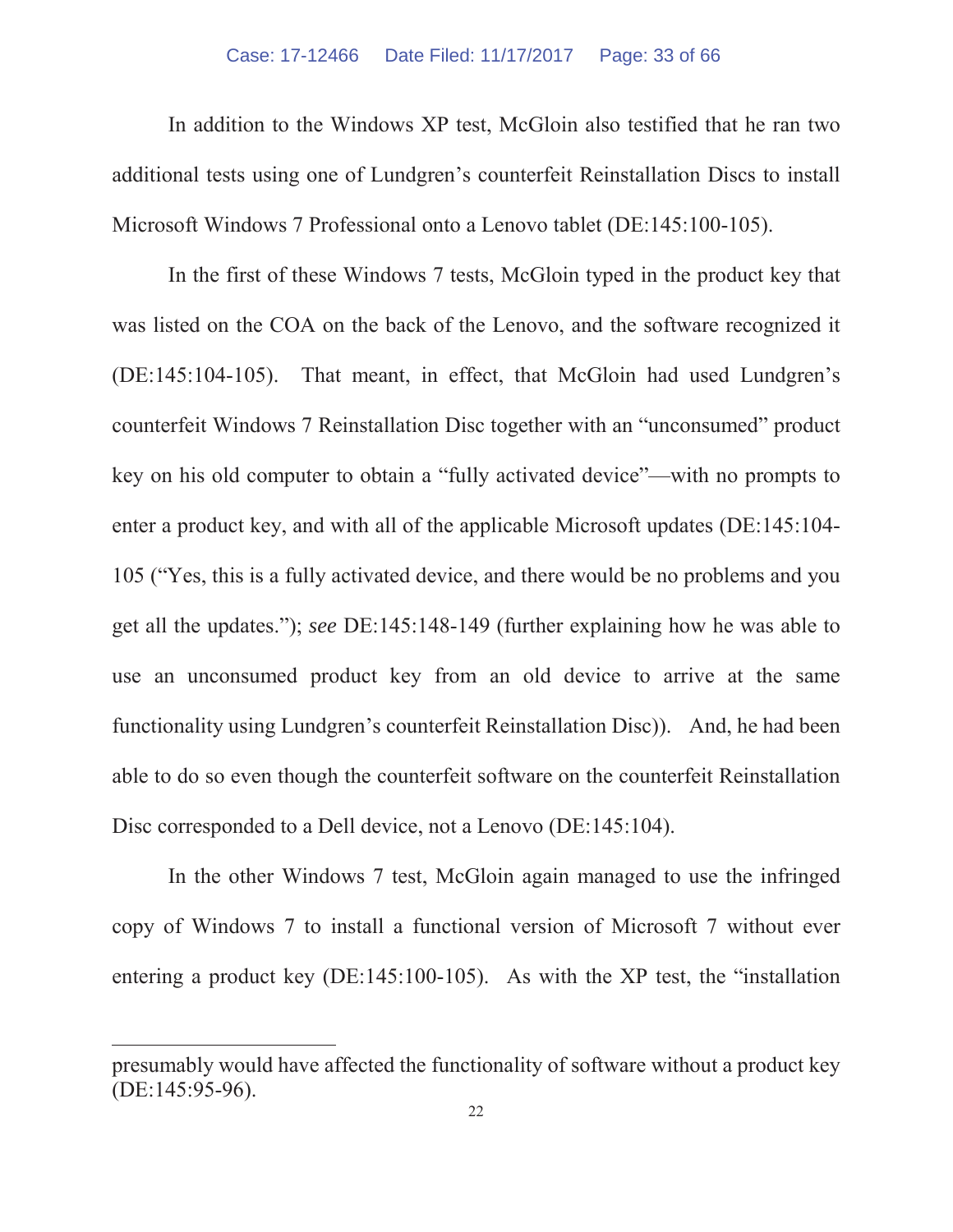process started up and proceeded to go," and the computer operated as he would have expected it to (DE:145:100-101). McGloin did receive prompts for a product key and a message signaling that the product key was invalid (although he had not entered a product key), but, as noted, the software continued to work in a manner indistinguishable from the genuine installation process (DE:145:102-103).

After hearing the above testimony, the district court commented as follows:

COURT: [I]f I understand your [McGloin's] testimony, if anyone looked visually at the disc, your testimony is, as I understand it, it is indistinguishable from a legitimate disc, and following through on that, if you ran the contents, the programs, they, too, are indistinguishable from what one would see if you had a legitimate reinstallation device. Is that the thrust of what you are saying?

McGLOIN: That is correct.

COURT: Okay. The only fly in the ointment, if it is at all, is this business where the activation prompt occurs, and the fact that it subsequently repeats itself, but you just told us if you happen to have a device that has an activation key on it that seems to be good enough, you could silence the prompt.

McGLOIN: I did perform another test subsequent to this, and didn't enter the product key, and it performed and hasn't prompted me at all.

(DE:145:105-106).

On cross-examination, Lundgren pressed McGloin on the functionality of

Microsoft OS software installed without a product key, and McGloin confirmed his

earlier testimony (DE:145:115-116, 127-131, 141-142). He stated, for example,

that Lundgren's counterfeit Reinstallation Discs installed "full version[s]" of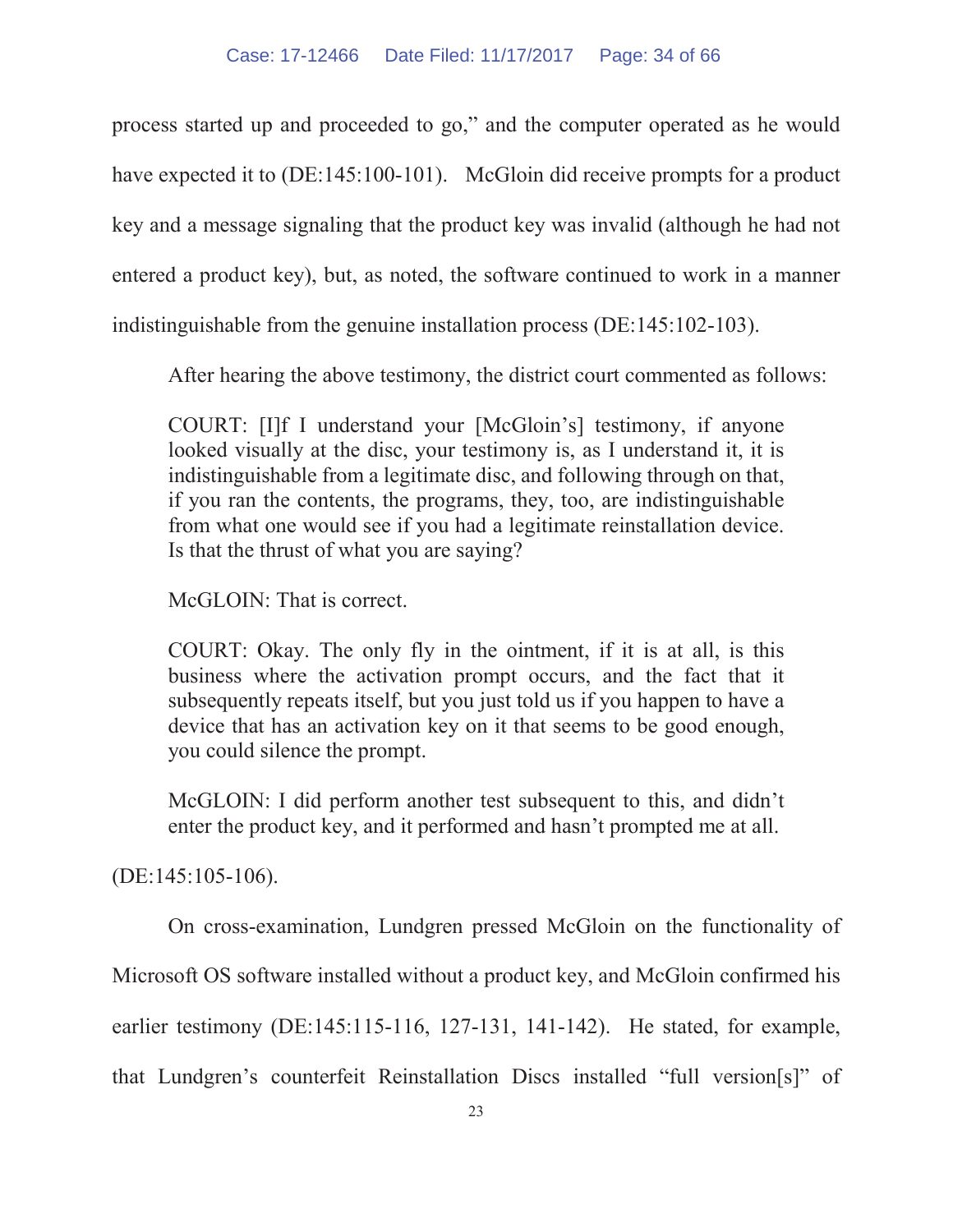Microsoft OS software, with the same "functionality" as retail versions of Microsoft OS software minus certain additional services like updates and services from Microsoft (DE:145:115-116; *see* DE:145:127).

Similarly, when Lundgren's counsel suggested that the Microsoft software was not fully operational without a product key, McGloin said no, stating:

McGLOIN: It installed the software, I am able to use it, I could connect to the internet, I could continue to use it.

Q: It is not equivalent to the software you sell for \$295?

McGLOIN: [It has the] [s]ame functionality in terms of the software.

(DE:145:141-142).

Later, when Lundgren pressed McGloin on what would happen after the 30 day activation period provided for in Microsoft's end user licensing agreement, McGloin further explained that he would still be able to use the operating system after that period (DE:145:128-131). He acknowledged that the *written* terms of the license agreement give a 30 days to activate the software, but he made clear that, in practice, the computer would not shut down after 30 days, and the user still could use the software (DE:145:130). In other words, the product key is there to verify that a genuine license has been installed—because only licensed end users who pay for the software are lawfully entitled to use it—but in reality, the computer will allow the user to continue using the software without a product key (DE:145:130 ("A. It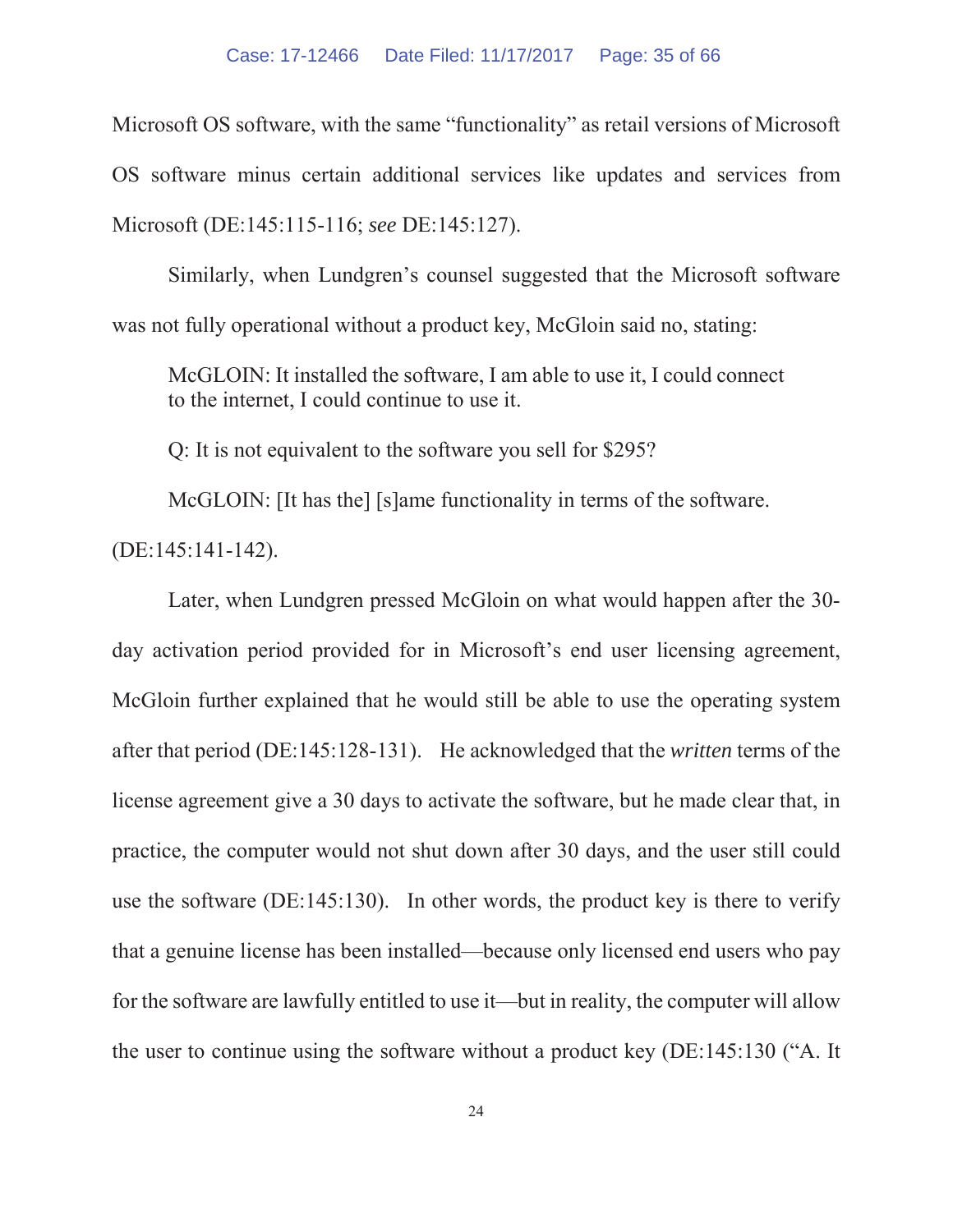will actually allow you to use this, despite what it says. It doesn't completely shut down or prevent you from using it."); DE:145:130 ("There are genuine cases where a customer may have a problem with activation, we [Microsoft] don't want to shut down the operability of the device.")).

On redirect, McGloin again confirmed that Lundgren's counterfeit Reinstallation Discs could be used to install Microsoft OS software onto an unlicensed device, thereby resulting in the loss to Microsoft of a sale of genuine Microsoft OS software (DE:145:149). Specifically, McGloin confirmed that a user could use Lundgren's counterfeit Microsoft OS software and "have the same functional operating system[,] even on a different kind of computer" (DE:145:149).

## **c. Microsoft's Registered Refurbisher Program and the Lawful Market for Microsoft OS Software**

McGloin also testified about the various means through which Microsoft OS software can be acquired lawfully. As noted, he stated that Microsoft has direct licensing agreements with OEMs under which OEMs pay Microsoft for the right to install Microsoft software on new devices. *Supra* pp. 15-16. That OEM license is for pre-installation on new devices, which means that the license is attached to the device in perpetuity, and so an original end-user lawfully can sell or give the computer away (including the Reinstallation Disc that comes with it), because the license travels with the machine (DE:145:43, 57, 119, 144).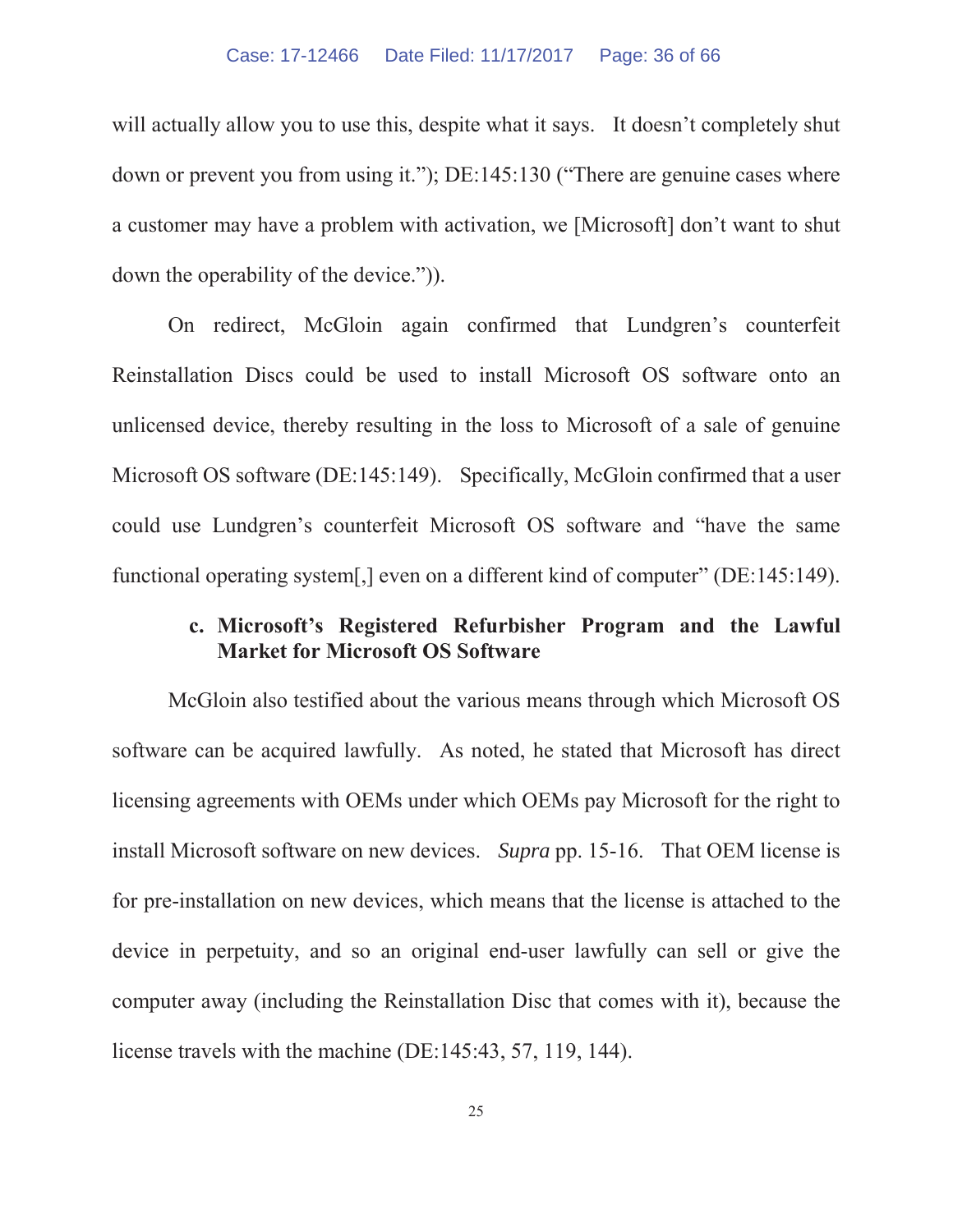Under this framework, it is not possible for someone simply to go to Dell and purchase Microsoft OS software, because Dell's permission to license the software is only for pre-installation on new devices (DE:145:43, 66-67). And, because the Reinstallation Disc "has to be sold with the device," an OEM cannot sell Reinstallation Discs separately in a commercial means:

A. Microsoft does not allow OEM's to sell recovery discs separately in a commercial means. It is not viewed as a standard on the product, it has to be sold with the device.

Q. An OEM can't say I have an extra 30,000 recovery discs, I am going to sell them to Mr. Lundgren?

A. That is not allowed.

(DE:145:81; *see* DE:145:177-178).

But, if the original end user loses the Reinstallation Disc that came with the new device, then the user can contact the OEM directly, and the OEM is authorized as part of its license with Microsoft to provide a replacement reinstallation disc or to allow the user to download the software for free through an OEM-provided download service—but only if the OEM first ensures that the computer originally had a genuine license installed (DE:145:54-56, 132, 143-145).

In addition to having direct licensing agreements with OEMs, McGloin also testified about Microsoft's Registered Refurbisher Program (RRP) (DE:145:51, 58- 60). Under the RRP, any commercial entity that sells refurbished computer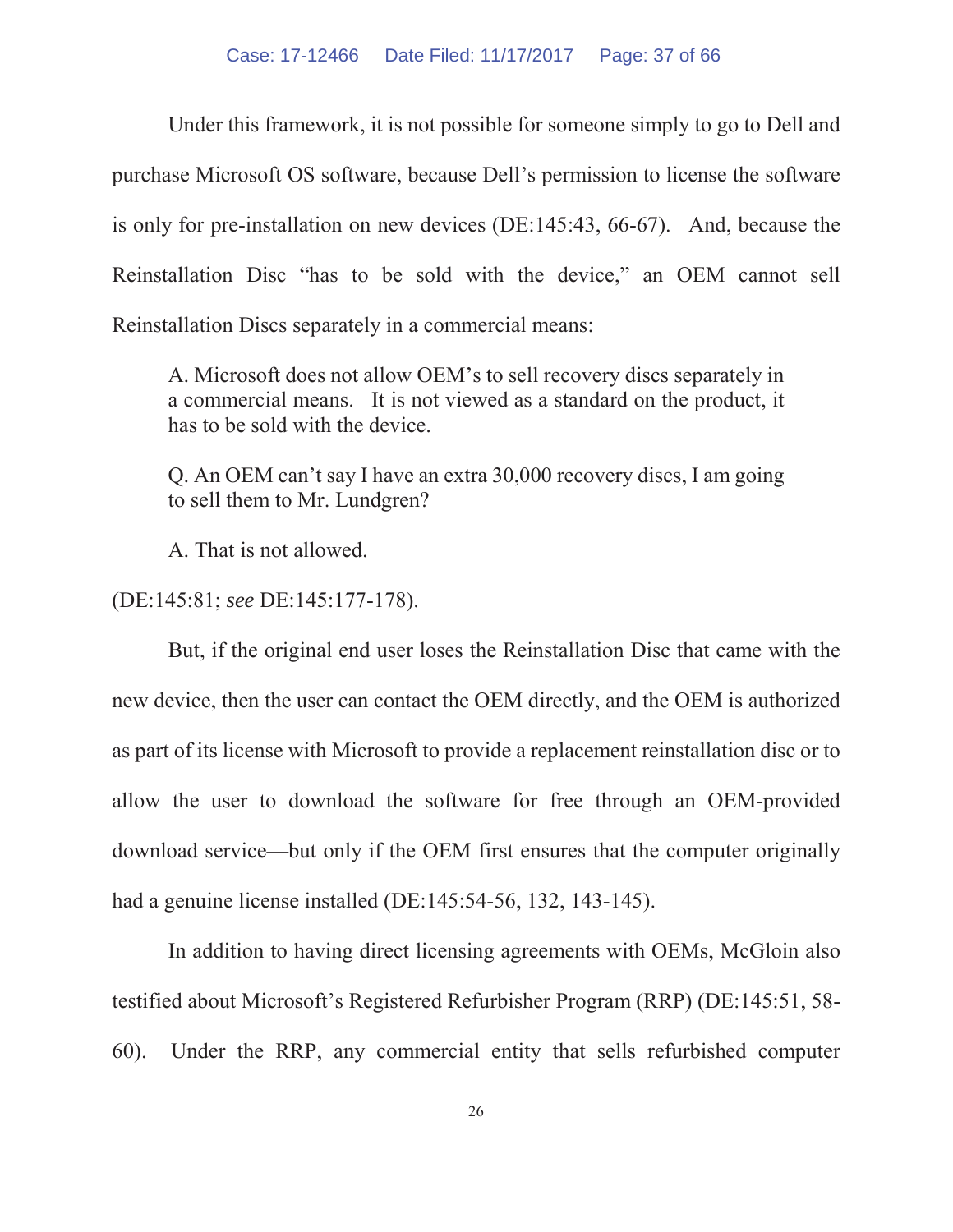#### Case: 17-12466 Date Filed: 11/17/2017 Page: 38 of 66

equipment in the secondary market can apply to Microsoft for a license, at a reduced price, to put genuine Microsoft OS software on its refurbished computers (DE:145:60, 83-84, 134; *see* DE:145:146 ("Refurbishers want to sell it with an operating system on it. People don't want to buy a device if you don't have an operating system on it.")). Like OEMs, registered refurbishers are required as part of its license agreement with Microsoft to provide a recovery solution, like a Reinstallation Disc (DE:145:135), and that disc, as noted, contains an identical copy of the Microsoft OS software (DE:145:71).

Take the following example. A large corporation like American Airlines or Chase Bank may wish to sell large numbers of its old computers to a computer refurbisher (DE:145:58-60, 134). Before it does so, the corporation will almost always "wipe" the hard drives of those computers, which will include deleting the OS software (DE:145:58-59, 83). At that point, the computers have no software, and there are only a limited number of ways through which Microsoft OS software can be put back onto them: (1) the refurbisher can, without joining Microsoft's RRP, use the reinstallation discs that came with the computer originally (if it has them) in order to install the operating system (DE:145:121-122, 133-134); (2) the refurbisher can go to a retail store and buy individual copies of Microsoft OS Software at a higher retail price; (3) the refurbisher can purchase a commercial license; or (4) the refurbisher can join Microsoft's RRP and get access "at a lower cost to refurbish the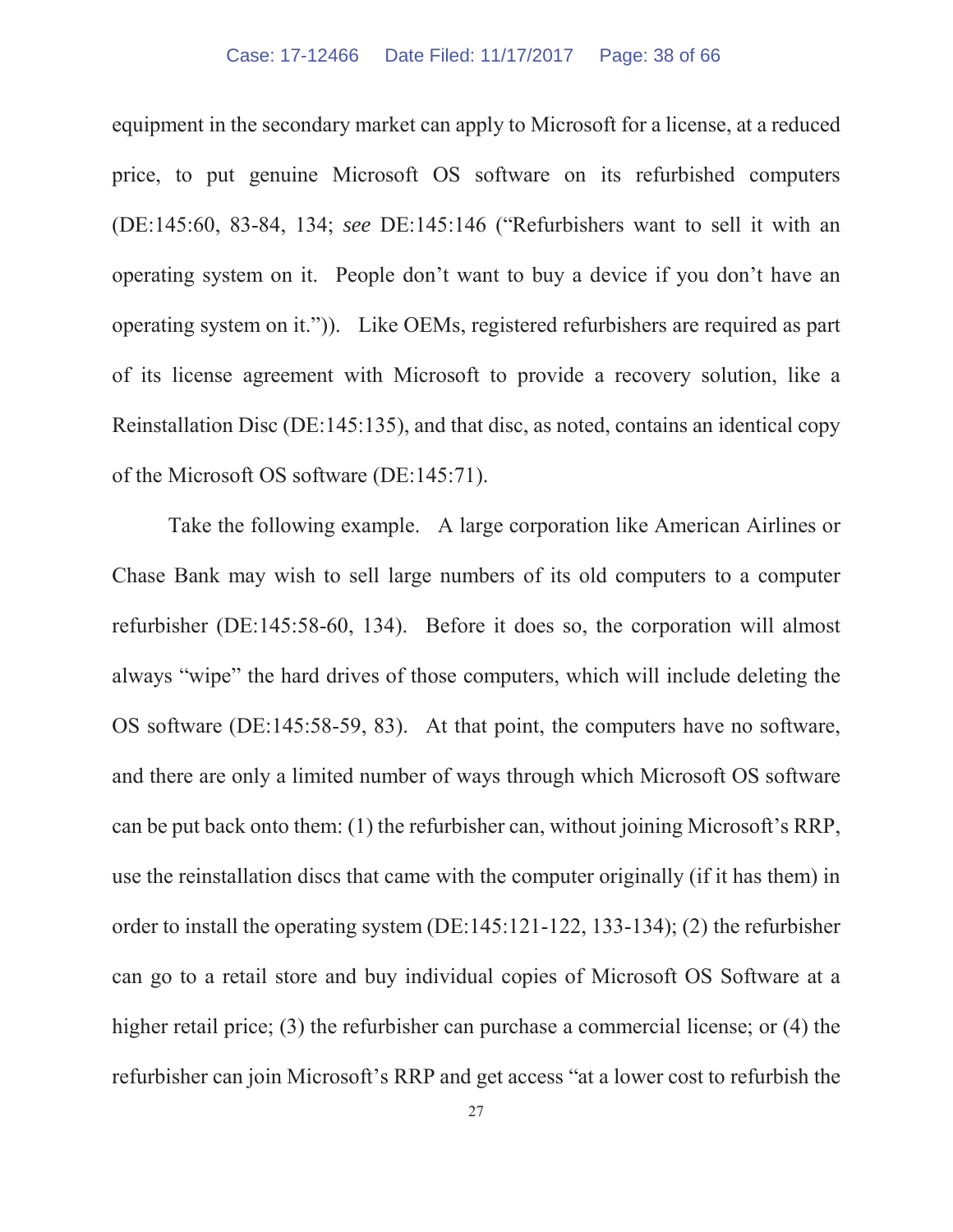device and put on a new license, a new copy of the software" (DE:145:60; *see*  DE:145:67-68, 134).

McGloin also testified about the various "royalty rates" at which Microsoft sells it OS software, including through the RRP (DE:145:61-64). He referred in particular to Government Exhibit 18, which is a pricing table organized by type of customer: large OEM, small OEM, large refurbisher, small refurbisher, and retail customer (GX18). It reflects, among other things, the higher price at which Microsoft sells its software at retail stores versus the discounted rates that Microsoft charges refurbishers through its registered refurbisher program (DE:145:61-66).

Per Mr. McGloin's estimates, the lowest amount that Microsoft charges small registered refurbishers is \$25 per unit (GX18; *see* DE:145:218).11 Lundgren did not challenge McGloin's testimony that Microsoft sells its OS software to registered refurbishers at \$25 per unit, and he does not do so on appeal.

<sup>&</sup>lt;sup>11</sup> For Windows XP, the refurbisher price is \$25 per unit, and for Windows 7, it is \$40 (GX18). The government made an accommodation to recommend the use of the lower \$25 figure for all 28,000 Reinstallation Discs, however, and the court accepted that accommodation, noting that it was "beneficial to the Defense" (DE:145:217-218).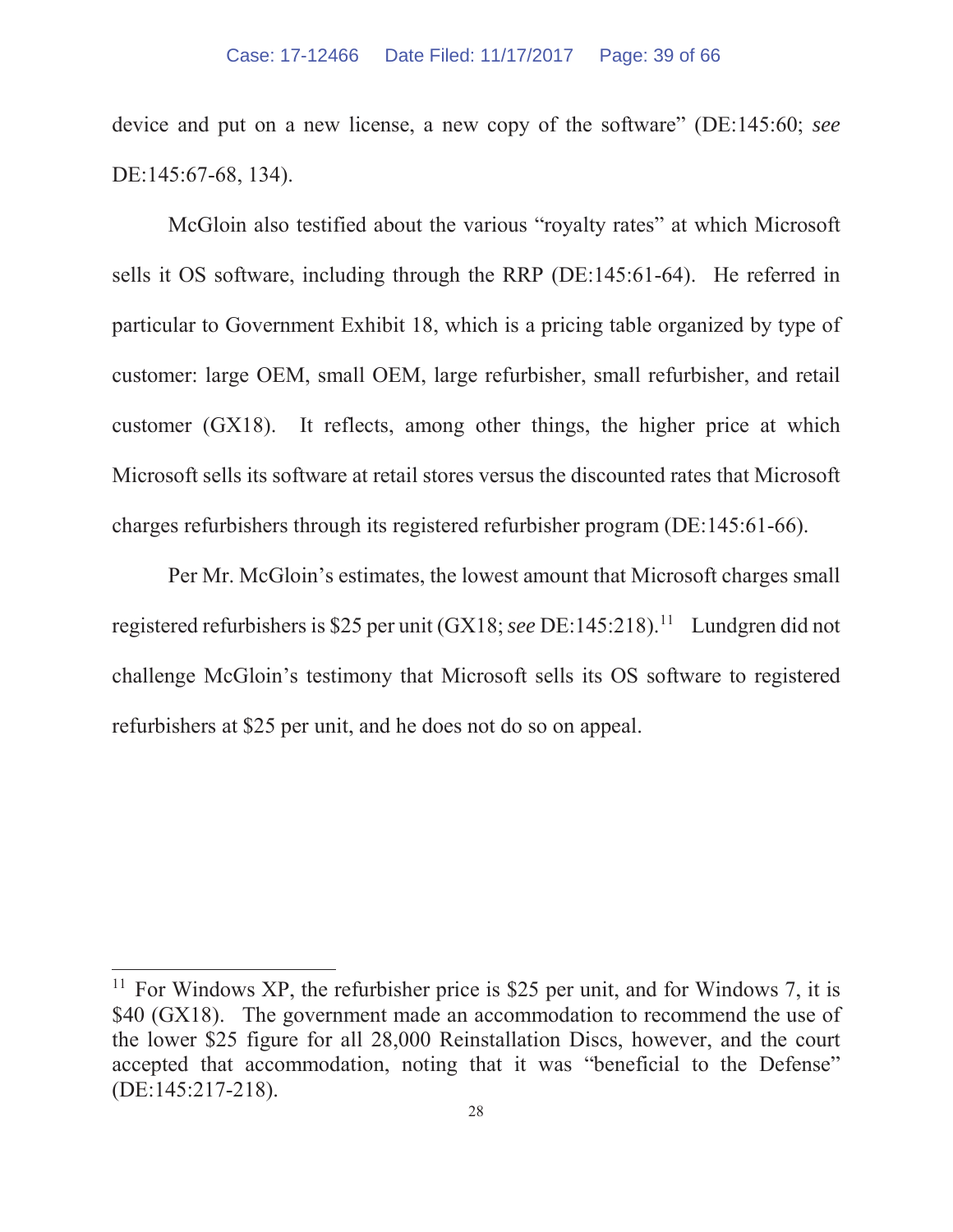#### **d. Illegal Market for Microsoft OS Software**

McGloin also testified about the substantial impact to Microsoft caused by the type of piracy in which Lundgren was engaged (DE:145:113-114). He noted, for example, that counterfeiting is a "major competitor" and a "big business" (DE:145:80), and he described the "black market for illegitimate or counterfeit Microsoft software" as "very vibrant":

There is a huge demand for free or low cost software. People like things at reduced prices, there is a large market out there for lower cost software…. It [the black market] displaces the sale of a genuine software license, so if you purchase the license on the black market it means you haven't purchased a new device with a new license from Dell or you haven't purchased a new license from Microsoft, it is taking a sale away from a genuine license.

(DE:145:84).

McGloin also described how Microsoft "employ[s] a team to police" such counterfeiting (DE:145:80), because counterfeiting causes a "loss of revenue" and also "a diminishment of the brand and reputation" (DE:145:113-114).

## **iii. Glenn Weadock**

After McGloin testified, Lundgren called Glenn Weadock as a defense expert (DE:145:154-184). Weadock is an IT consultant who specializes in training related to Microsoft OS software (DE:145:154, 160-163). In his opinion—an opinion deemed "not credible" or "worthy of belief" by the district court (DE:145:215)—the value of the Reinstallation Discs trafficked by Lundgren was "zero or near zero,"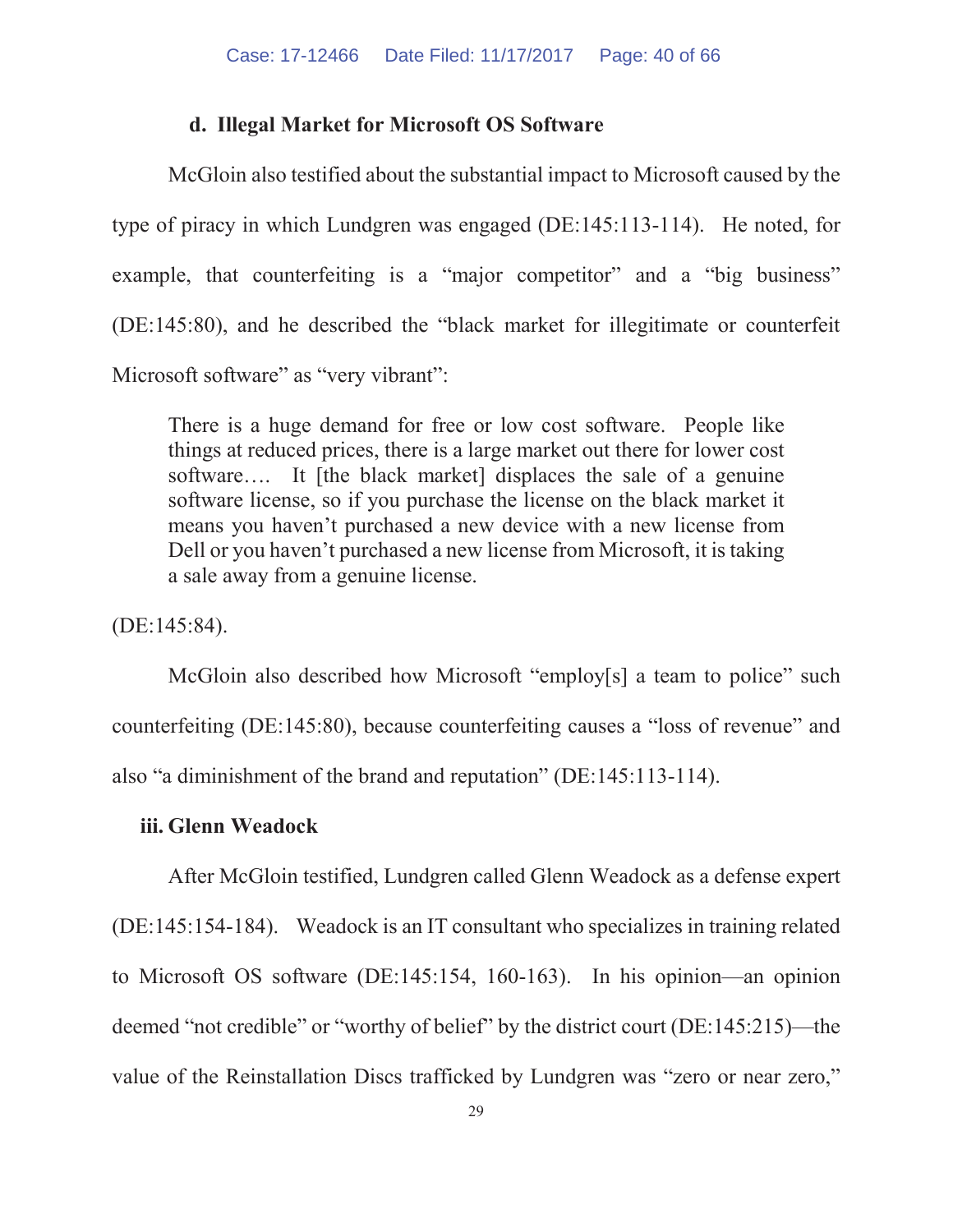because, as he claimed, the Reinstallation Disc "does not come with a license," and the only way a user can legitimately use the software is with a valid license (DE:145:164-167; DE:145:167 ("Q. In your opinion, without a code, either product key or COA, what is the value of these reinstallation discs? A. Zero or near zero.")).

Weadock further stated that the software Lundgren illegally reproduced can be downloaded for free by licensed users from Microsoft's website as well as many OEM websites (DE:145:167-168, 175-176). In Weadock's view, because Microsoft and Dell offer licensed end users the ability to download the software for free, the actual software itself (absent a license) has no value (DE:145:167-168).

Weadock also testified about the functionality of Microsoft OS software without a valid license (DE:145:165-167). In his opinion, the user does not get the functionality of the software without proving that he has a valid license (DE:145:165-171); in the case of Microsoft XP, the "system will not function" or "boot up" after 30 days without a valid license, he claimed, and although Windows 7 is "more tolerant," there still would be "degradations of functionality" (DE:145:170-172 (noting absence of security updates and also a legend that appears on the screen saying the software is not genuine)).

When Weadock was asked why someone would pay for a Reinstallation Disc of the sort trafficked by Lundgren if it has no value, he responded that it carries a "convenience value" for customers who are not "comfortable downloading software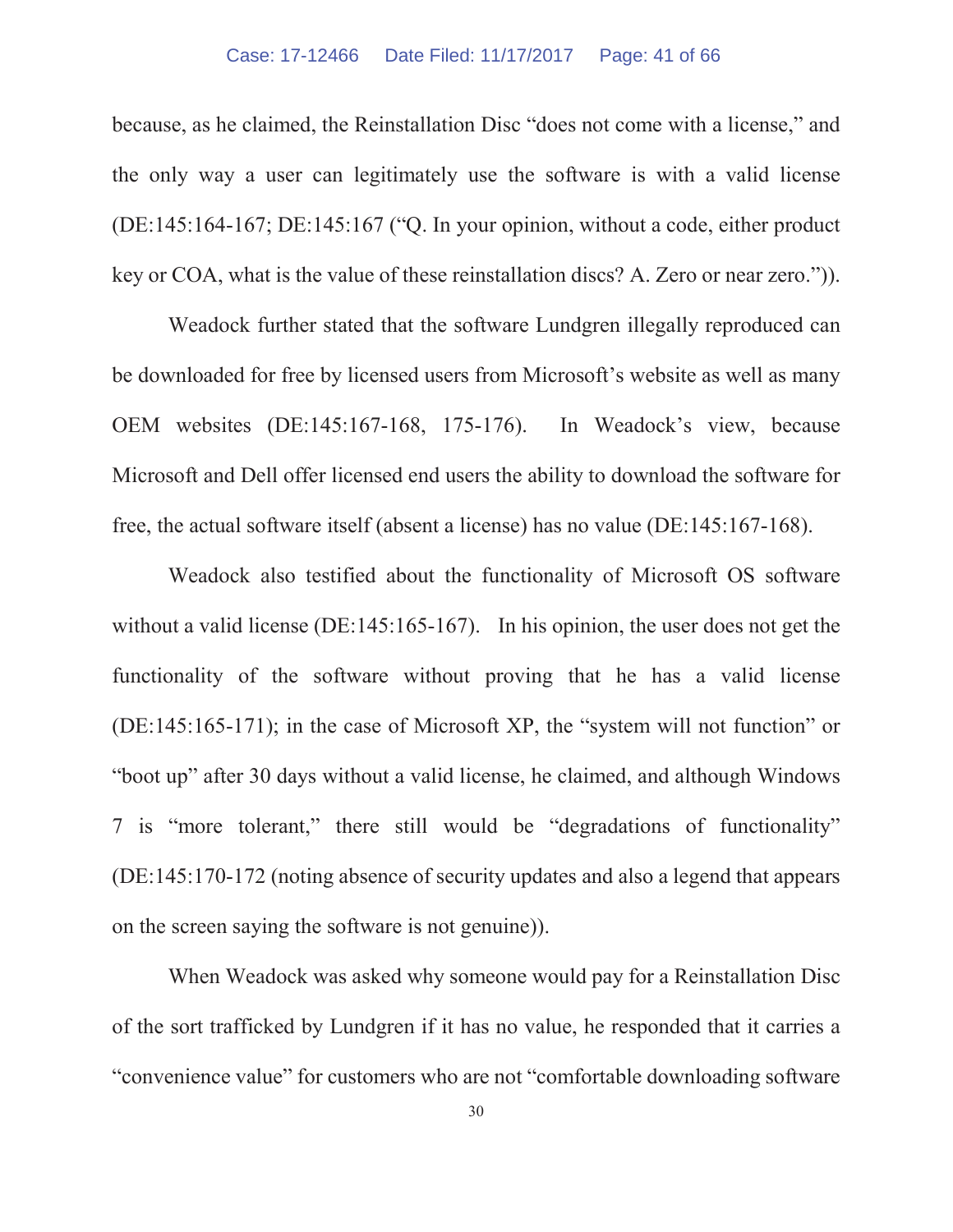#### Case: 17-12466 Date Filed: 11/17/2017 Page: 42 of 66

through the internet," but he described that value as "low," and he said that "[i]t would not be anywhere near the retail value of the product when you go into Best Buy and purchase a reinstallation version" (DE:145:172).

On cross-examination, the government asked Weadock "where [one] could download 16,000 versions of [the reinstallation software] in 2011" (DE:145:177). Weadock responded: "[i]f I bought 16,000 computers from Dell, I could go to their website and provide each of the service tag numbers for each of the computers and download all of those copies" (DE:145:177). When the government asked more specifically if someone "could get 16,000 versions of the recovery disk" without buying 16,000 computers, Weadock said no, adding: "If you want a reinstallation CD, you have to provide a serial number or [a] service tag number, some proof you licensed that computer for that operating system" (DE:145:178).

On redirect examination, Weadock reiterated his opinion that the counterfeit Reinstallation Discs would have value only if coupled with a license or product key (DE:145:178-179). The district court then pressed Weadock as to his zero dollar valuation, noting in the following exchange that the defendant spent \$80,000 on a criminal enterprise to create counterfeit discs he now argues have no value (DE:145:180).

COURT: What is your view why somebody is going to China to have 16,000 counterfeit discs produced? What do you think they are doing? Is this a charitable thing? I don't mean to be—what is your take on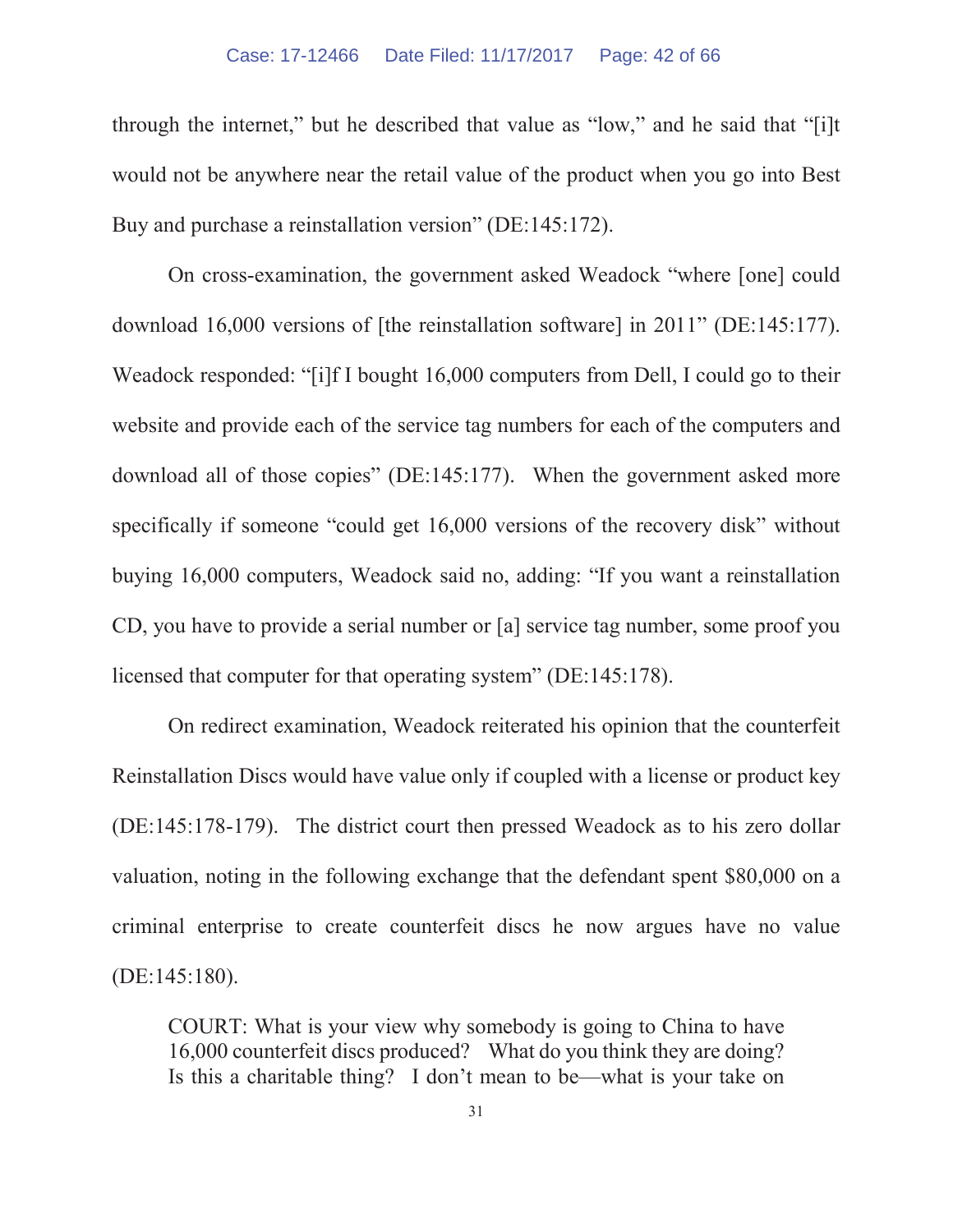this? You say it has no value, it might be convenient for the customer. What do you think is going on? They spent \$80,000, if I understand one of the exhibits, to produce this. What do you think was happening?

WEADOCK: I can't speak for the Defendant, Your Honor.

COURT: But you need to speak. You came in and told me, in your expert opinion, these have no value at all, which I understand that.

WEADOCK: Right.

COURT: Here is clearly a criminal enterprise, these gentlemen have pled guilty to crimes, and we know from the exhibits—again, I don't have it right in front of me, but looking at the monies from Chase and so on, it is about \$80,000. What is your sense as to what was being done?

WEADOCK: My sense is that the discs have value as a convenience to the end user who will be able to install Windows on those computers.

(DE:145:179-180).

The district court also asked Weadock whether he denied that there was a market

for the counterfeit Reinstallation Discs that Lundgren illegally reproduced

(DE:145:182-183). Weadock acknowledged that "obviously there had to be some

market for the enterprise," and that the Reinstallation Disc "allows [a user] to easily

install Windows" (DE:145:183). But, Weadock continued to opine that the discs

have "zero or little, zero or low [value]" (DE:145:184-185).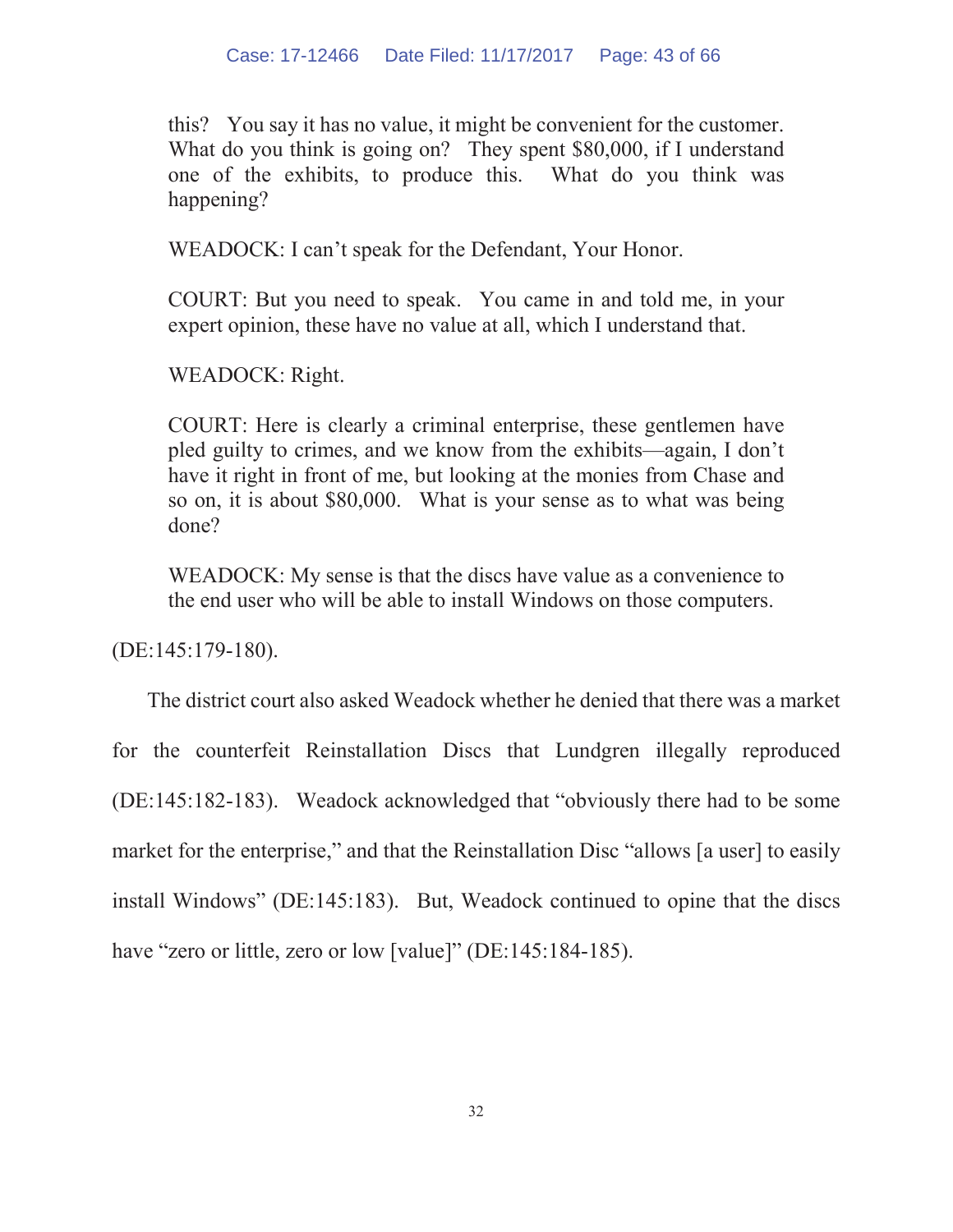#### **iv. Brent Kelley**

As a final witness, Lundgren called Brent Kelley, CEO of Power On Computer Services, to testify regarding the secondhand computer market and Reinstallation Discs (DE:145:185-194). Kelley testified that he acquires used computers from large companies, wipes them of their existing OS software, and resells them—and sometimes receives the Reinstallation Discs that came with the computers originally (DE:145:187-190). He added that the inclusion of Reinstallation Discs with the purchase of a refurbished computer is a matter of customer satisfaction or convenience (DE:145:189). But, he made clear that his company does not go out and buy reinstallation discs, and that it is the refurbishers who install the software before reselling the devices (DE:145:190-191, 204).

#### **v. District Court's Factual Findings and Imposition of Sentence**

After hearing the above testimony, the court heard more argument from the parties. The government reiterated the basis for its \$700,000 infringement amount, which derived from a \$25 per disc valuation multiplied by the stipulated 28,000 unauthorized discs trafficked by Lundgren as part of the conspiracy (DE:145:197- 200). The \$25 figure, as noted, reflected the fact that (1) Lundgren and Wolff aimed to sell the unauthorized discs to refurbishers, and (2) the lowest price at which Microsoft sells its OS software to refurbishers is \$25 per unit.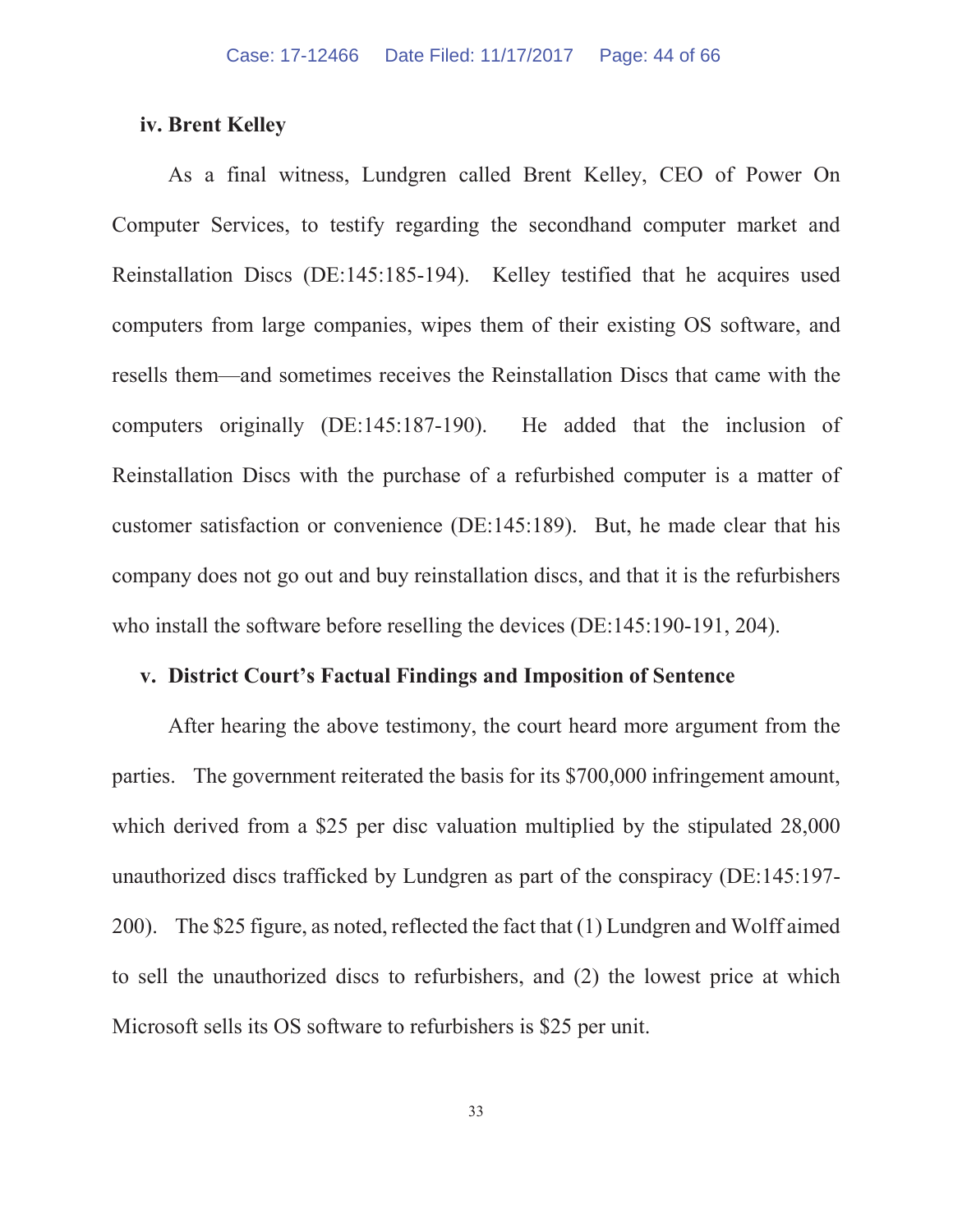In response, Lundgren agreed that his unauthorized Reinstallation Discs contained identical copies of Microsoft OS software, but he nevertheless claimed that the retail price should be the price at which Wolff sold the counterfeit discs during the conspiracy—\$3 for Windows 7, and \$4 for Windows XP (DE:145:201- 203).

The court rejected Lundgren's call to use the price that would have been paid by the infringers on the black market, noting:

[Y]ou are talking to me about the prices that the violators would pay. That is not the standard. The standard here, if it is an exact copy, and we all agree it is an exact copy, if it is an exact copy, the question as a matter of law is, what is the retail price of Microsoft, not what the infringers are paying or able to get. They are obviously engaging in an outlaw market, an illegal market that has a depressed value. That is why they are there, because the product is cheaper, not in Redland, California buying from Microsoft.

(DE:145:203).

Ultimately, the court concluded that it would use the \$25 per disc price proffered by the government and the Microsoft expert (McGloin) (DE:145:218). In reaching its decision, the court made the following findings and credibility determinations on the record, in the following order (DE:145:208-218):

• "[T]the reinstallation disc contains an exact copy of the Microsoft software that was pre-installed by the original equipment manufacturer" (DE:145:209).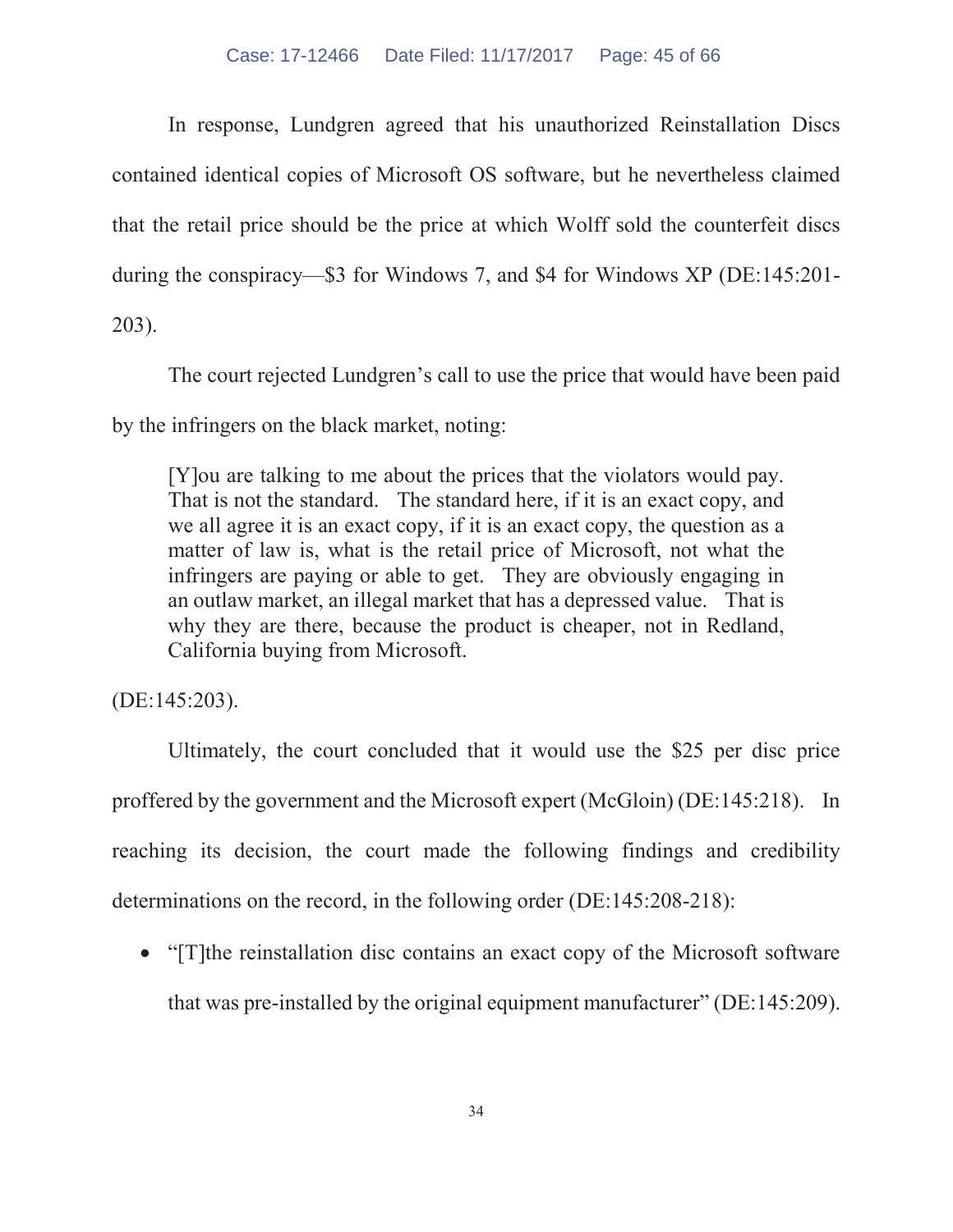- x "[S]omeone can sell their computer and the new purchaser essentially inherits the license and has the right, if they lose the reinstallation disc, to be able to go to the original equipment manufacturer and the testimony is really, without dispute, that you can obtain a free copy of it" (DE:145:210).
- x "[N]ormally [under Section § 2B5.3(b)] one would use the value of the infringing article unless, unless certain exceptions occur, in which case you turn and you use the retail value of the infringed—of the authentic item. And one of those situations is when the infringing item is or appears to a reasonably informed purchaser to be identical or substantially equivalent to the infringed item or is a digital or electronic reproduction of the infringed item" (DE:145:211).
- x "[W]hat Mr. Wolff and Mr. Lundgren did—and what they have acknowledged that they did—is that they produced and obtained—had produced these exact copies of the legitimate reinstallation discs" (DE:211- 212).
- x "I recognize there has been a dispute in the testimony about what you could do with one of these things, and I have certainly listened to Mr. Weadock's testimony and Mr. McGloin's testimony. I find Mr. McGloin's testimony to be credible and worthy of belief that he did take the installation device and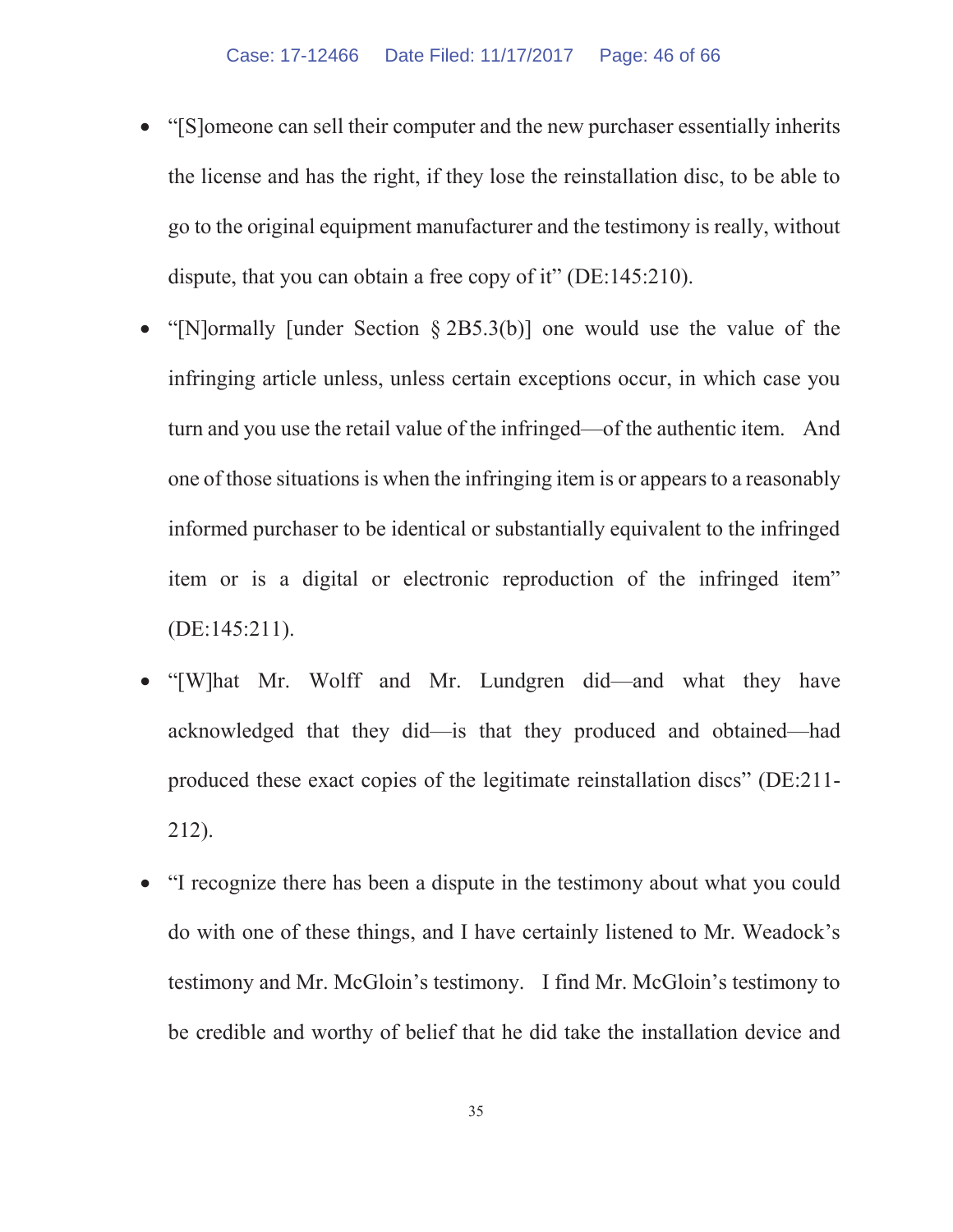was successful in installing it on two different computers and that it worked. That is, it worked in the sense that it functioned" (DE:145:212).

- "I understand Mr. Weadock tried to do it and he was unsuccessful. I understand, too, that Microsoft, probably with the XP or one of them—I may have them mixed up. One would close down after 30 days. Windows 7, apparently was more tolerant and you might have to put up with a continuing prompt that would ask you to activate it and follow those steps, but ultimately, if you didn't do it, what happened is, apparently a legend would come up telling you that you had software that is not genuine" (DE:145:212).
- x "[O]ne has to assume that in doing what they did that Mr. Wolff and Mr. Lundgren, both of whom are very intelligent people and have had a lot of experience in this field, that they understood the market that was out there … and that the aim was to sell these counterfeit copies to small refurbishers who would be able to use them and be able to provide the user with a functioning computer and operating system" (DE:145:212-213).
- x "I have a copy of the counterfeit disc, and I have a copy and copies of the authentic discs. Candidly, there is no way, there is no way a reasonably prudent person would be able to differentiate between the two. I guess that is the expertise of the counterfeiters … in China who are masters in having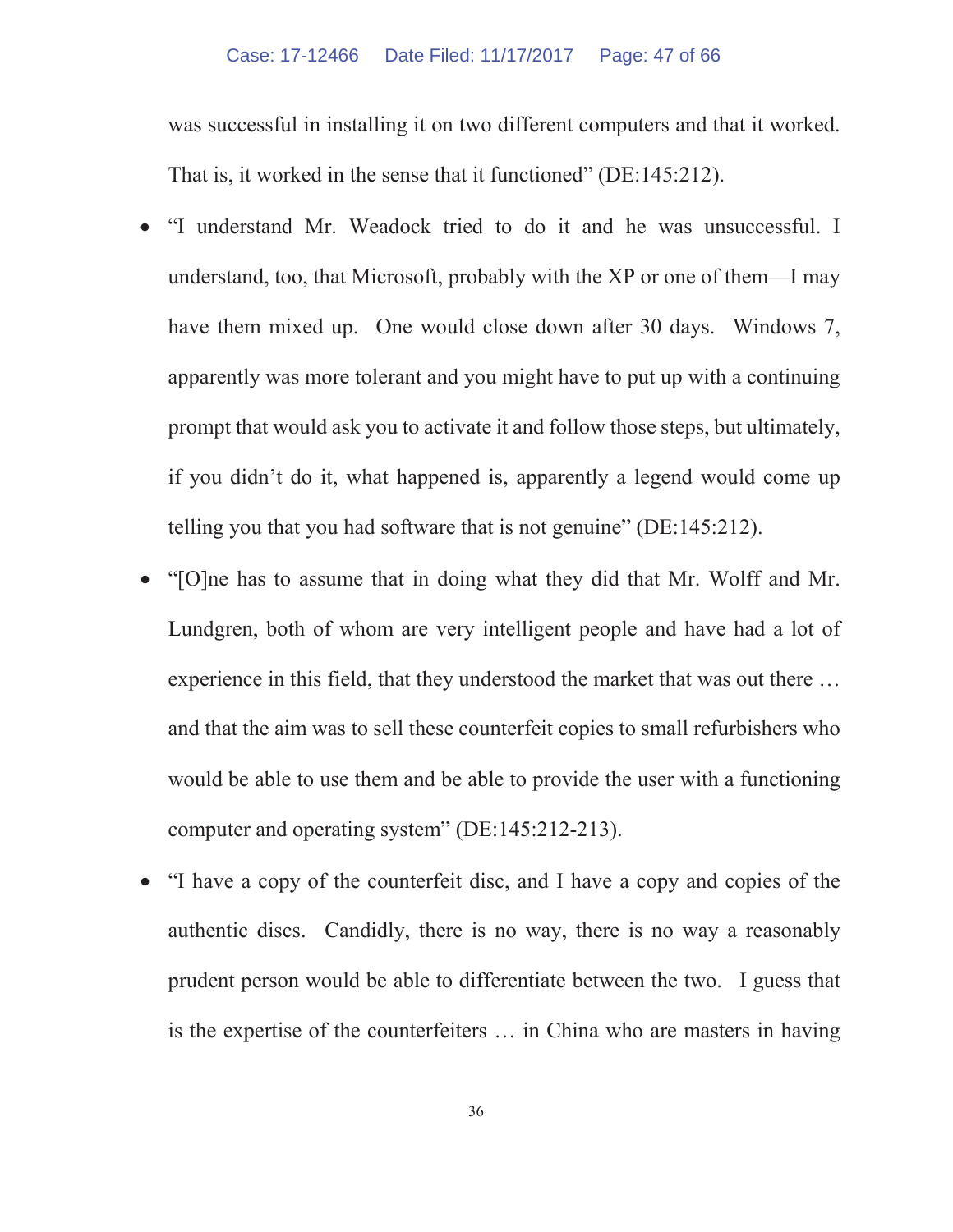achieved this. You just wouldn't be able to tell…. So, there is no way that the normal person would be able to tell the differences" (DE:145:213-214).

- x "I find credible and worthy of belief Mr. McGloin's testimony with respect to what appeared on the screen when you loaded the disc into the computers. It's identical to the legitimate screen that would appear" (DE:145:214).
- $\bullet$  "I would also point out  $\ldots$  that there is [an] alternative to the first part in [note] 2A [to § 2B5.3(b)(1)], subsection I, and that is, is a digital or electronic reproduction of the infringed item. That is exactly what we are dealing with" (DE:145:215).
- "[T]hen the debate becomes ... what is the value of the infringed device? Now, there is a split in testimony on this. Mr. Weadock suggested that the value is either zero or nominal. Mr. McGloin has suggested that the value is one of the values set forth on Government's Exhibit 18. I appreciate Mr. Weadock's testimony, he is obviously someone with experience in this area, but I reject his testimony as not credible nor worthy of belief. I find that Mr. McGloin's testimony is the correct view on that, and is in fact credible and worthy of belief" (DE:145:215).
- "[Y]ou need to step back for a second and say, look, we are in the real world, why were these people doing what they were doing? ... [T]his was a business, a business venture in which they invested about \$80,000 in the hope,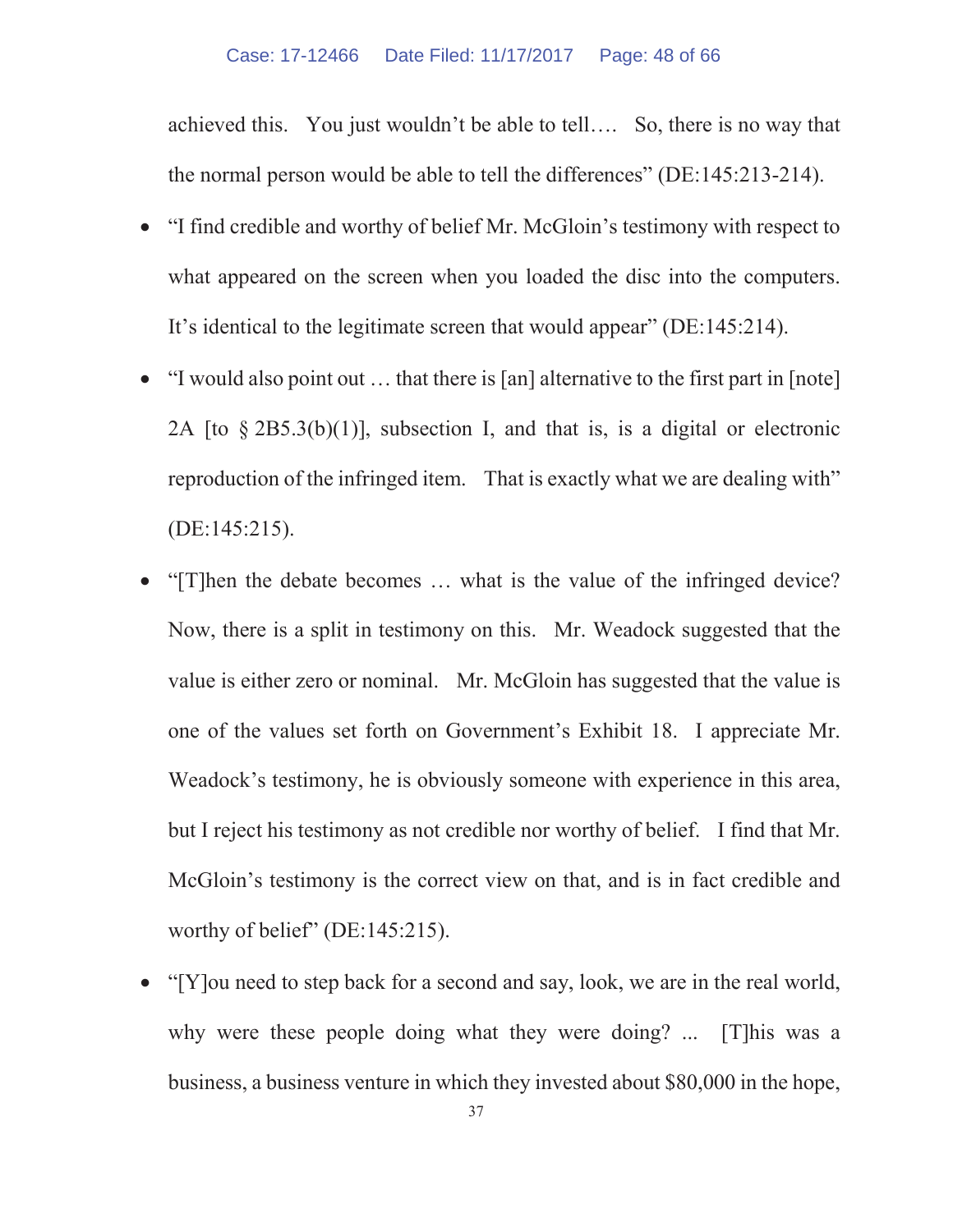certainly, of, number one, being able to market the product, and secondly, obtain a profit. Now, so, clearly there is a value to these" (DE:145:215-216).

- "I understand the contention is, well, this doesn't have any value if you don't have a license. But ... that suggests you are dealing with honorable people, law-abiding people, people who would think it is important that you have a license…. [T]here is illegitimate piracy going on, and it happens. This is a huge problem in the intellectual property area...." (DE:145:216).
- x "[T]he reinstallation disc … is just the means of installing the software. The item that has been—or the product that has been infringed is the Microsoft software. The potential valuations, I think, are all accurate as set forth on 18, but I accept what I think is a reasonable accommodation in this case because I suspect it does accord with what was in fact the Defendant's intentions, and that is to market these counterfeit reinstallation discs to small registered refurbishers. And I do think that in looking for the retail value, it is correct to look to the retail value that a registered—Microsoft registered, Microsoft approved small refurbisher, the monies paid to Microsoft" (DE:145:217-218).
- x "For Windows XP, that is \$25 per unit of Windows XP, and for Windows 7, that is \$40 for Windows 7…. I will accept that [the Government is further willing to discount the Windows 7 to \$25], although it is at odds with what I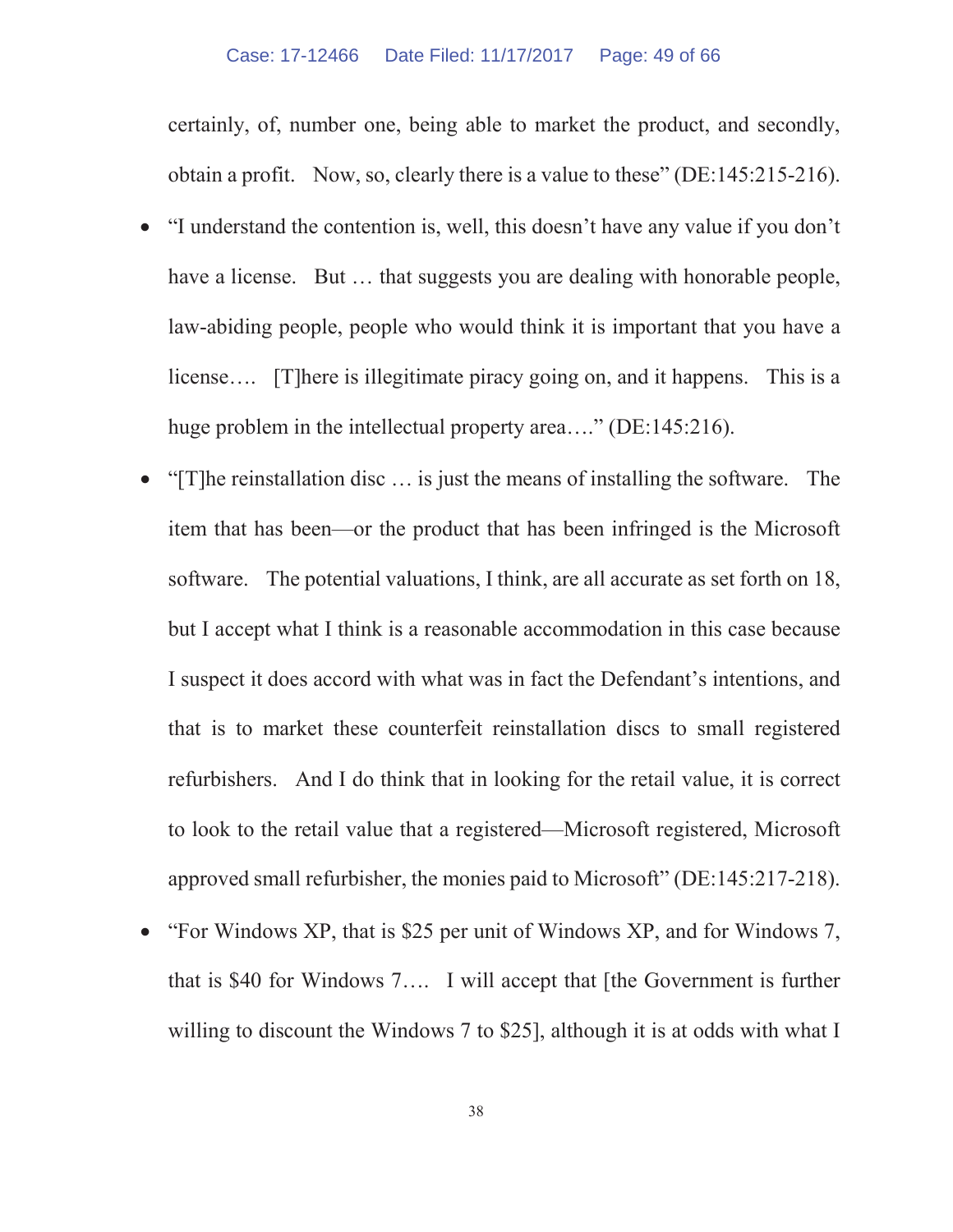think is the credible testimony, but I want to do it in a way that is beneficial to the Defense that the Government is willing to accede" (DE:145:218).

The district court then convened the hearing to determine an appropriate sentence (DE:145:219). At the final hearing, the court adopted the advisory guideline range of 37 to 46 months' imprisonment (DE:146:20). Lundgren spoke on his own behalf, describing his entrepreneurial and philanthropic achievements, his regret and shame for the crime he committed, and his hope that the court would grant him a non-incarcerative sentence (DE:146:39-48). Several other character witnesses also testified for him, all of whom generally described him as trustworthy and reliable (DE:146:23-39). Finally, Lundgren's attorney reiterated his request for a sentence of house arrest (DE:146:49).

The government recommended a sentence of 18 months' imprisonment, which it noted already reflected a downward variance from the 37-to-46 advisory range (DE:146:54). The governmental referenced (1) the seriousness of Lundgren's conduct and the harm to the industry caused by Lundgren's infringement scheme; (2) the economic loss to the software industry due to counterfeiting; (3) the importance of celebrating entrepreneurship when done correctly but not allowing the theft of others' ideas; and (4) the deliberate effort involved in Lundgren's counterfeiting enterprise, which included traveling to China, locating the right factories capable of supplying counterfeit discs and labels, and then coordinating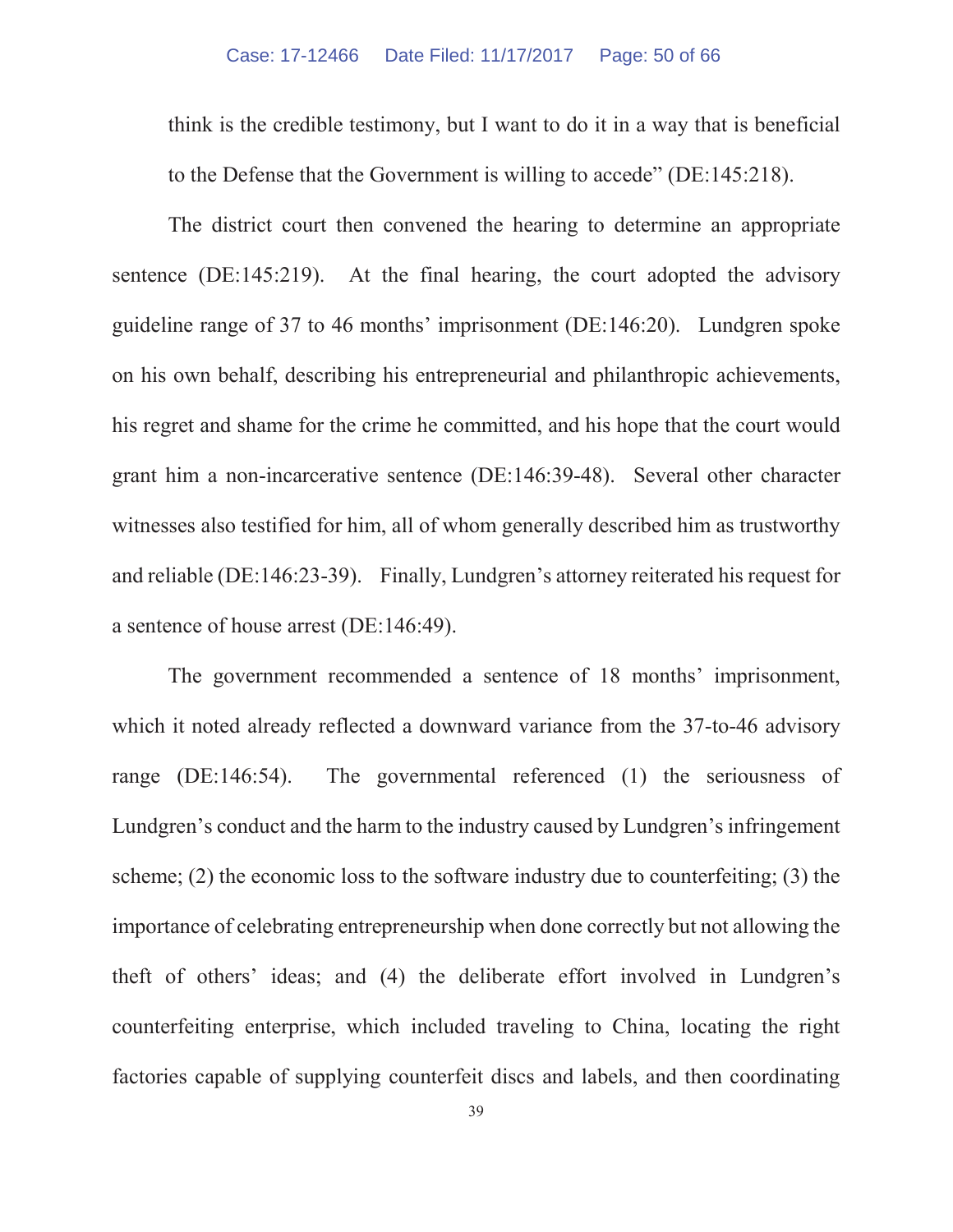over the course of a couple of years to promote his business (DE:146:51-57). Finally, the government noted that a probationary-type sentence would send the wrong message, and that although Lundgren had accepted responsibility by ultimately pleading guilty, his zero-dollar valuation reflected the false narrative that "he never sold this for the reason we know he sold it, which was for refurbishers to use the software" (DE:146:52-53).

After hearing argument from the parties, the district court set forth its consideration of the 18 U.S.C. § 3553(a) factors (DE:146:58-65). The court noted the power of software as a technological advancement, the tremendous importance of safeguarding copyright protections, and the brand and reputational harm caused by piracy (DE:146:58-65). The court referenced the visual and functional similarity of Lundgren's counterfeit discs, noting the inability to "tell them apart" from the genuine discs (DE:146:61). The court also acknowledged Lundgren's personal achievements, but explained that it had to consider the need to promote general deterrence as well, and that what Lundgren and Wolff had done was "wrong"—it "required skill, it required thought, [and] it wasn't a quick thing," as evidenced by the emails showing his careful actions (DE:146:65). Finally, the court stated: "[I]t is pretty clear you understood that you were essentially highjacking legitimate software. You may have said, well, it is okay, and other rationalizations … but it is pretty clear you were doing that" (DE:146:65).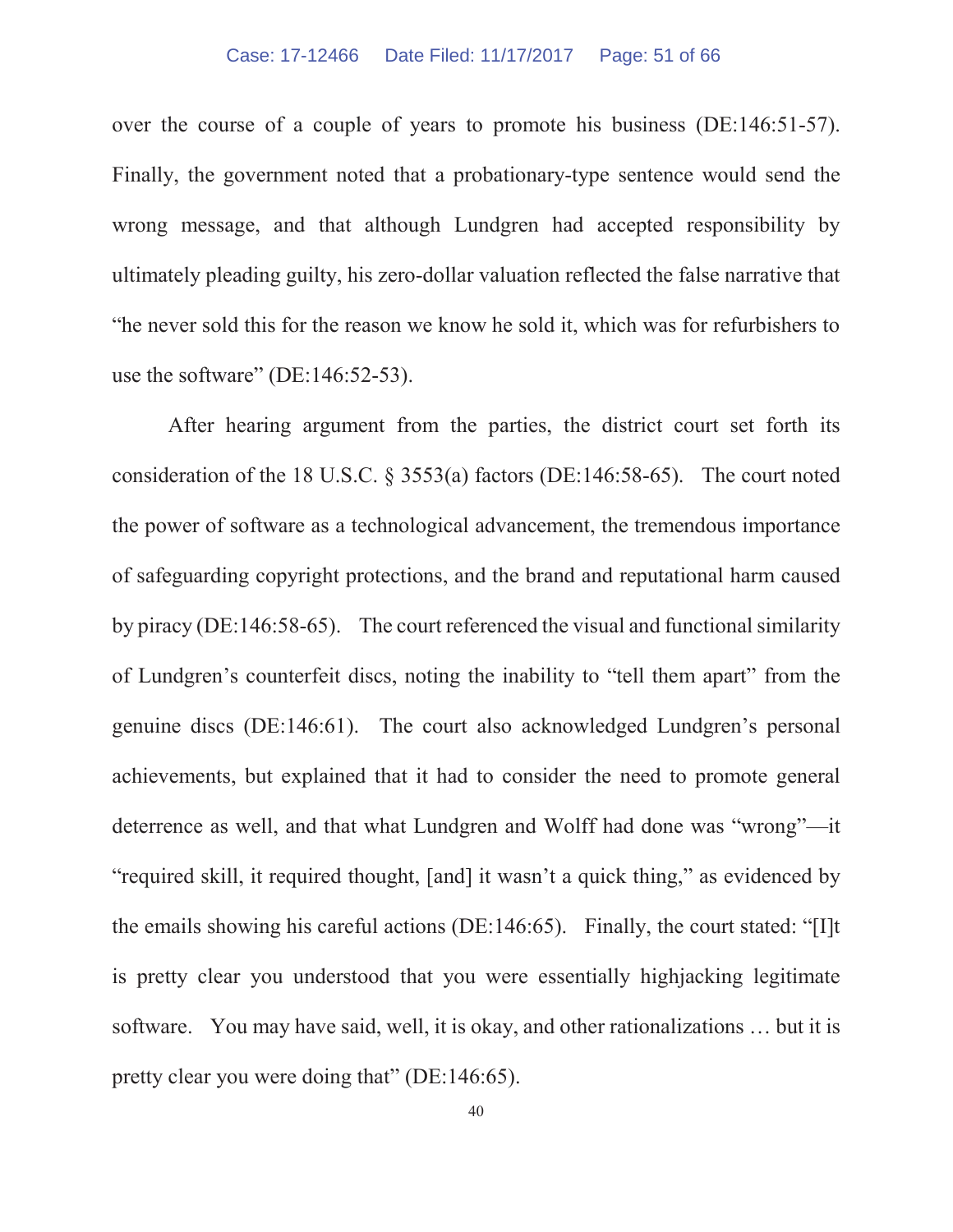Ultimately, the district court imposed a downward variance of 15 months' imprisonment as to Count 1 and 15 months' imprisonment as to Count 3, to be served concurrently (DE:146:66; DE:129:2).

#### **3. Standard of Review**

This court reviews *de novo* a district court's interpretation of the Sentencing Guidelines and accepts its factual findings unless clearly erroneous. *See United States v. Crawford*, 407 F.3d 1174, 1177-78 (11th Cir. 2005). The district court's determination of the infringement amount in a case involving counterfeit merchandise is a factual finding reviewed for clear error. *United States v. Lozano*, 490 F.3d 1317, 1322 (11th Cir. 2007). "Clear error review is deferential," and this Court will not disturb a district court's findings unless it is "left with a definite and firm conviction that a mistake has been committed." *United States v. Monzo*, 852 F.3d 1343, 1345 (11th Cir. 2017) (internal quotation marks omitted)). Generally, this Court accepts a credibility determination unless it is "so inconsistent or improbable on its face that no reasonable factfinder could accept it." *United States v. Ramirez-Chilel*, 289 F.3d 744, 749 (11th Cir. 2002) (internal quotation marks omitted).

#### **Summary of the Argument**

Lundgren argues that the district court clearly erred in determining that he was accountable for an infringement amount of \$700,000 under Section 2B5.3(b)(1)(B)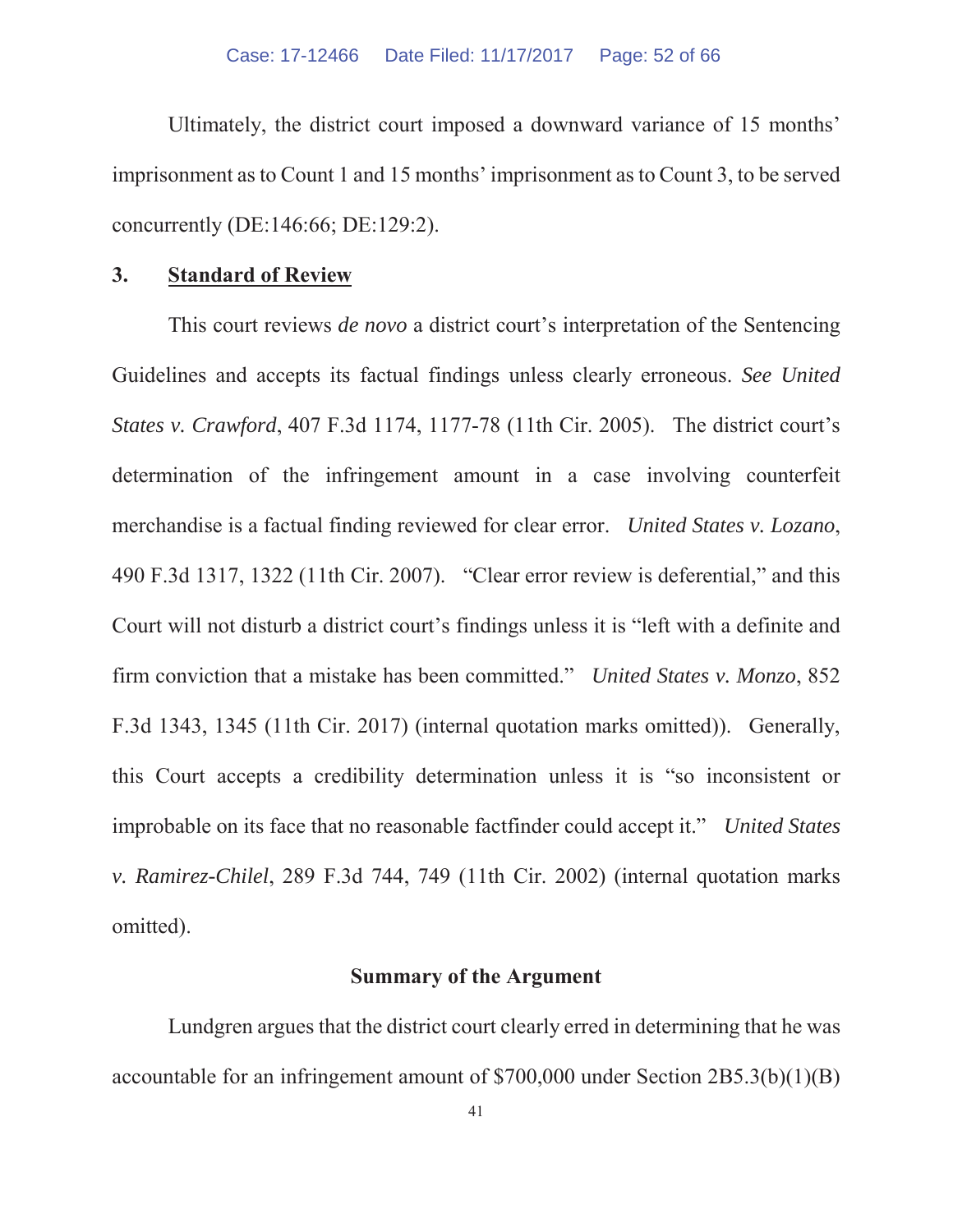of the Sentencing Guidelines. His theory, which he bases largely on the testimony of an expert witness whom the district court found not credible (DE:145:215), is that the discs that he sold as part of a for-profit criminal conspiracy should have been valued at zero, because, according to him, they are "worthless" without a product key or license from Microsoft. Lundgren is wrong. The court correctly found that the counterfeit discs that he trafficked offered a visually identical and functional version of genuine retail Microsoft OS software when installed, regardless of the entry of a license or product key (DE:145:212-215). That finding is rooted in substantial record evidence, including in the detailed testimony of the government's Microsoft expert, whom the district court expressly credited (DE:145:212, 214-215).

Moreover, given Lundgren's undisputed aim to sell his counterfeit discs to computer refurbishers, the district court appropriately used the lowest possible retail price at which Microsoft sells its OS software to computer refurbishers. That price, unchallenged by Lundgren, is \$25, and the stipulated number of discs that Lundgren trafficked is 28,000—yielding an infringement amount of \$700,000. As Lundgren's own emails make clear, he was engaged in a calculated, for-profit enterprise to counterfeit and sell thousands of Reinstallation Discs containing identical copies of Microsoft OS software to computer refurbishers who could not detect the difference. Those discs function in substantially the same way as genuine Microsoft OS software, regardless of the entry of a product key, and indeed, that is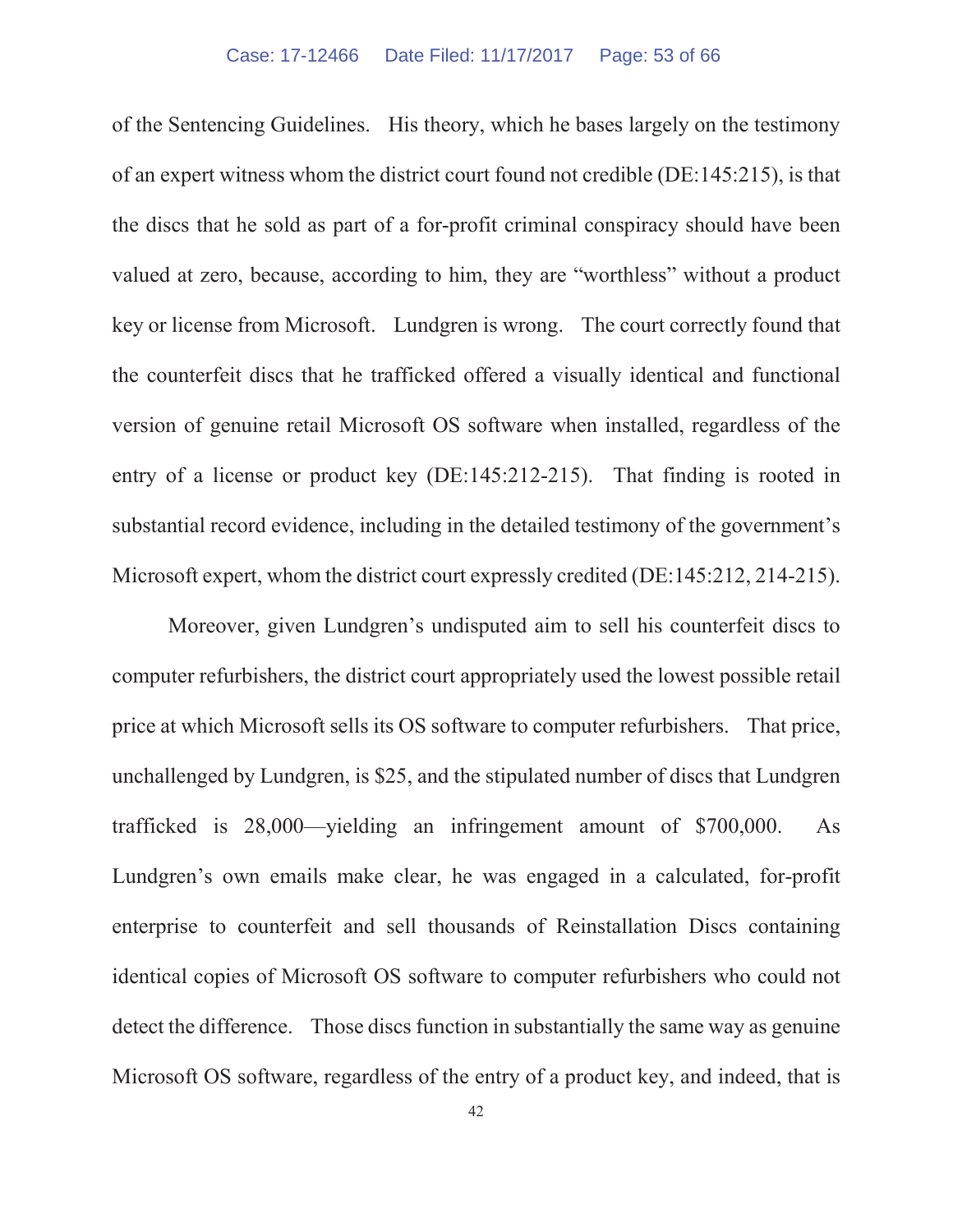why Lundgren so eagerly tried selling them for a "steady income," even boasting that only an expert like "Bill Gates" could detect their counterfeit nature.

There is no error, clear or otherwise, in the district court's careful, credibilityladen findings. Lundgren's already downwardly varied sentence of fifteen months' imprisonment (from a range of 37 to 46 months' imprisonment) should be affirmed.

#### **Argument**

## **The District Court Properly Calculated the Infringement Amount in this Case at \$700,000.**

Lundgren argues that the district court clearly erred in calculating an infringement amount of \$700,000 (Br. 9-19). His sole contention is that the court misunderstood a purported key distinction between the value of Microsoft OS software *with* a license and a product key versus Microsoft OS software *without* a license and product key (Br. 14). According to him, because the counterfeit Reinstallation Discs that he trafficked did not come with a license or a product key, they offered only a worthless, inactivated version of Microsoft OS software with no value (Br. 15). Hence, he says, the value of the infringed item should have been zero, or close to zero—a theory he says is bolstered by the fact that authorized purchasers of genuine Microsoft OS software can download replacement OS software directly from Microsoft or from licensed OEMs for free online (Br. 16).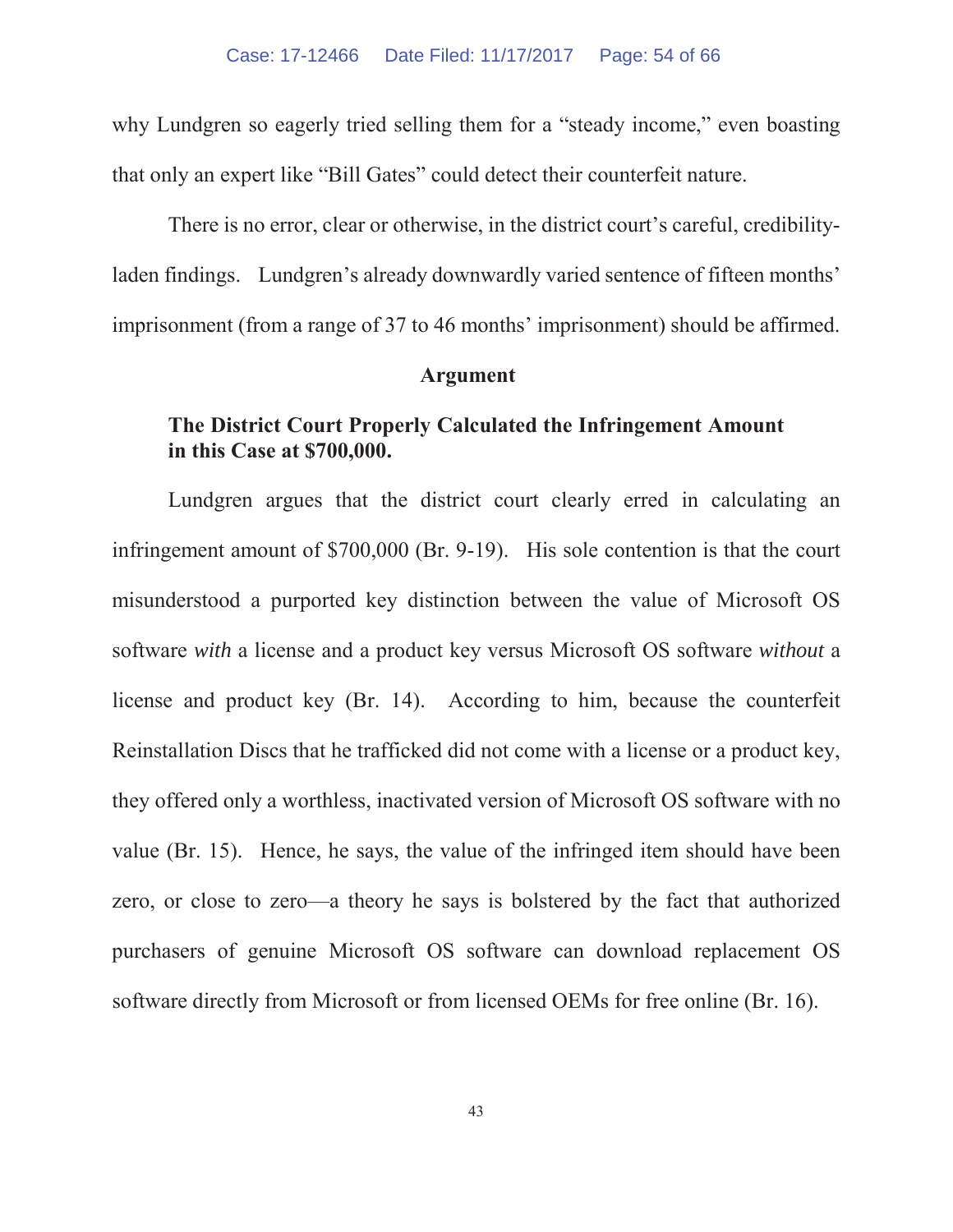#### Case: 17-12466 Date Filed: 11/17/2017 Page: 55 of 66

Lundgren is incorrect. The district court carefully considered the evidence over the course of a lengthy evidentiary hearing, understood the factual and legal issues presented, and came to the well-supported and credibility laden conclusion that Lundgren was accountable for a \$700,000 infringement amount. Lundgren's erroneous argument to the contrary, and his insistence on a zero-dollar valuation, rests on the testimony of a defense expert whom the district court found not credible, and it should be rejected (DE:145:203).

As a preliminary matter, we clarify what is not in dispute in this appeal.

First, Lundgren agrees, as he did below, that the district court used the correct infringement value formulation as found in Note 2(A) to Guideline Section § 2B5.3(b)(1) (Br. 9, 12-13). That commentary directs the court to use "the retail value of the infringed item, multiplied by the number of infringing items" when "[t]he infringing item (I) is, or appears to a reasonably informed purchaser to be, identical or substantially equivalent to the infringed item; or (II) is a digital or electronic reproduction of the infringed item." USSG  $\S$  2B5.3, cmt. 2(A)(i)(I)-(II). Lundgren agrees that both of those conditions apply here, and he further agrees that the "infringed item" in this case is genuine Microsoft OS software (Br. 13 ("There was and is no dispute that the unauthorized copies of the discs containing OS software that Mr. Lundgren pled guilty to … were digital or electronic reproductions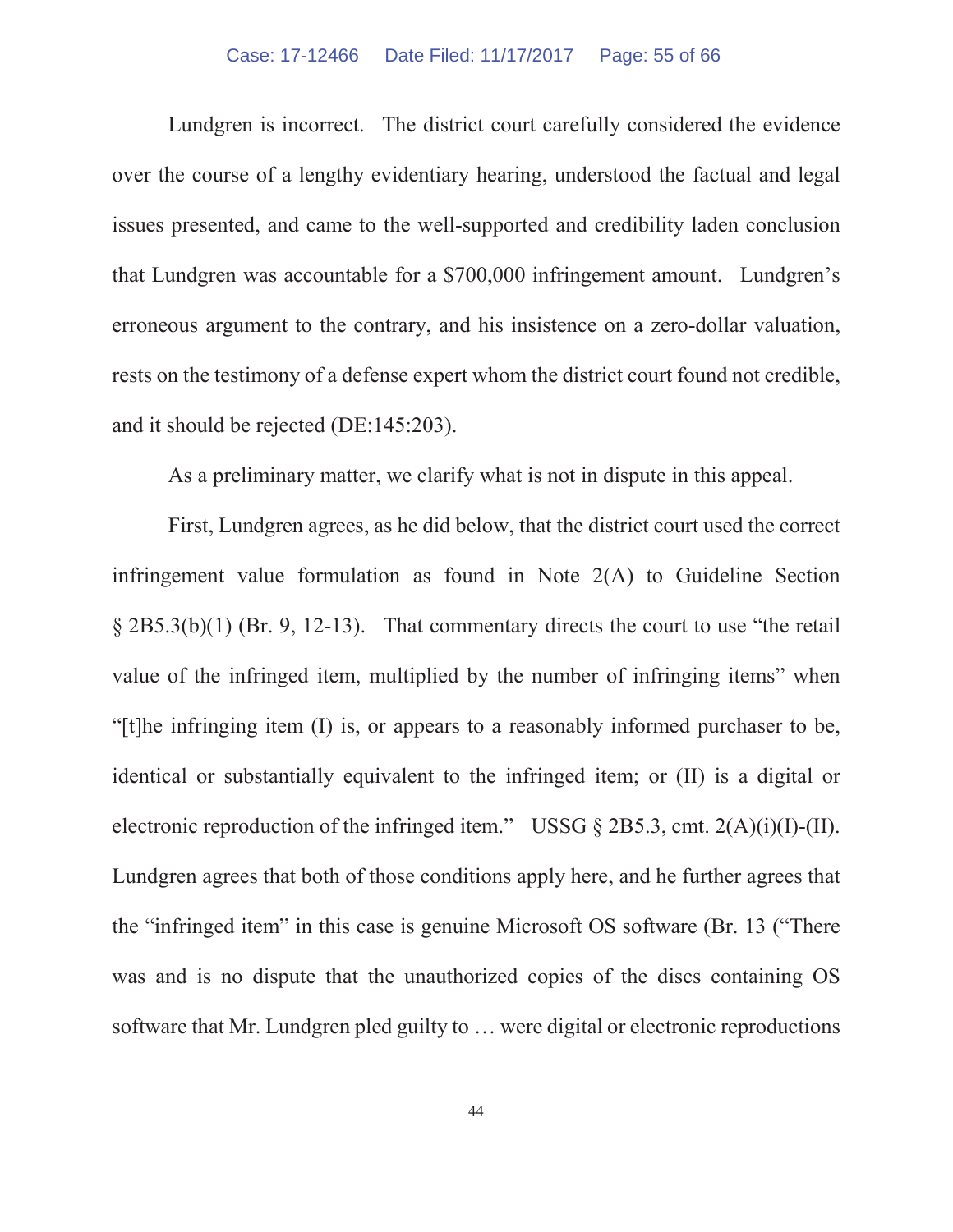of the Windows OS that were identical or substantially equivalent to the version of the software included on the Dell reinstallation discs.")).

Second, as he stipulated when he pled guilty (DE:86:1), Lundgren does not dispute that the purpose of his conspiracy was to sell the counterfeit Reinstallation Discs to computer refurbishers (Br. 13 ("Wolff asked for Mr. Lundgren's help in reproducing Dell reinstallation discs that Wolff planned to sell to Dell computer refurbishers"); DE:86:1).

Finally, Lundgren does not challenge the accuracy of the retail prices listed in Government Exhibit 18 or, in particular, the validity of the low-end \$25 price at which Microsoft sells its OS software to registered refurbishers as part of its Registered Refurbisher Program.

His sole claim, as noted, is that the district court was "confused" by the evidence (Br. 10, 15, 17, 19) and should have ascribed to the discs a value of zero on the theory that they have no value absent a license or product key (Br. 14). The district court made no error.

First, and most importantly, the district court correctly found that the counterfeit discs that Lundgren trafficked did in fact offer a visually identical and functional version of Microsoft OS software when installed, regardless of the entry of a license or product key (DE:145:212-215). The court credited the government's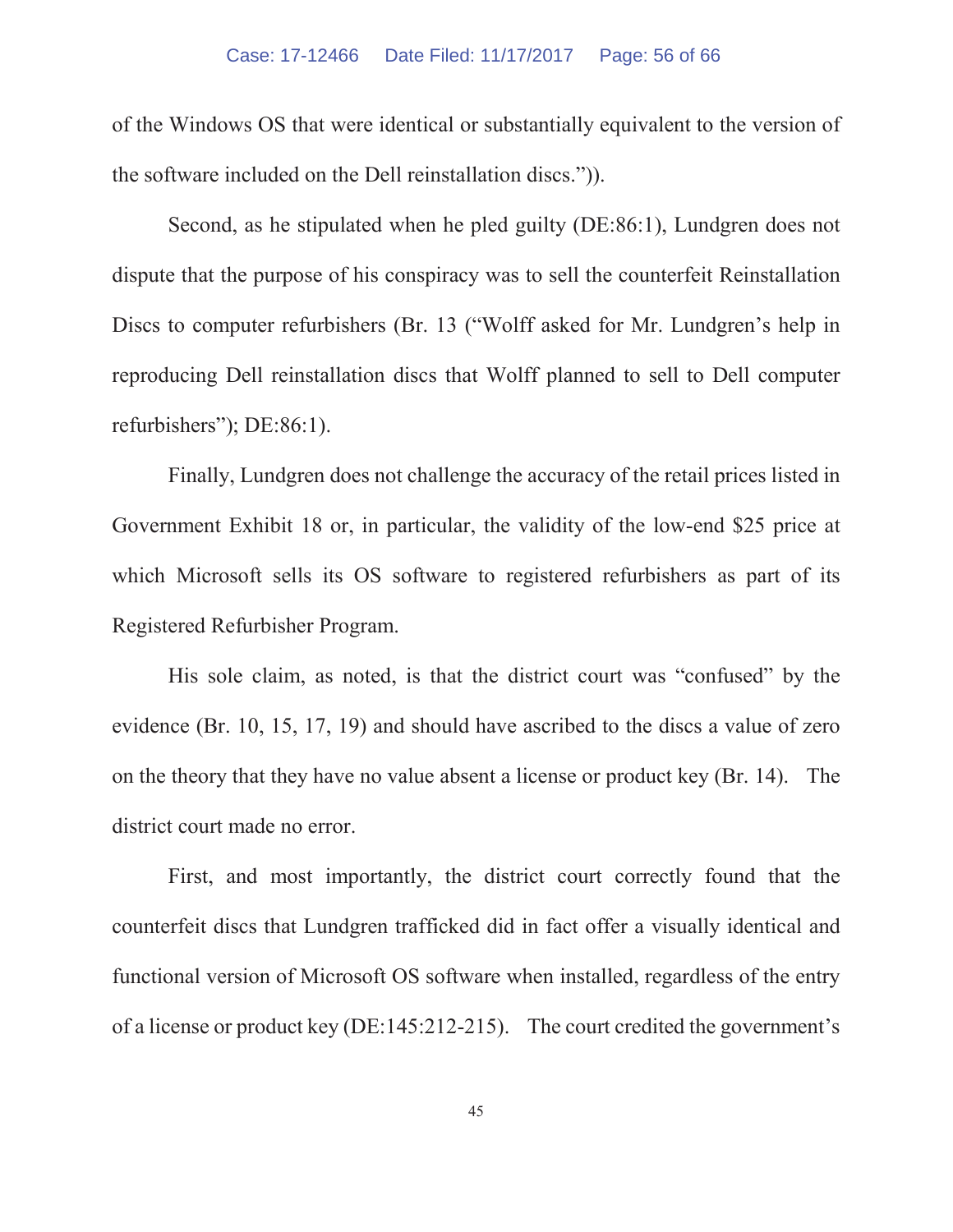Microsoft expert (McGloin) on this point,  $12$  and that finding is well supported in the record.

Indeed, as detailed above, McGloin was able, using Lundgren's unauthorized discs, to install a full version of Microsoft OS software with the same functionality as a genuine retail version of the software. *Supra* pp. 20-25.

In one test, overlooked entirely by Lundgren in his brief, McGloin used an "unconsumed" product key from a different device to load a *fully functional operating system*—without any "nagging" prompts for a product key, and with all of the regular "add ons" that Microsoft would provide to a legitimate user (e.g., updates) (DE:145:104-105, 148-149). As McGloin observed, over 98% of computers sold by OEMs possess COAs with unconsumed product keys (DE:145:52). Thus, it is "very common" for computer refurbishers to transfer COAs with unconsumed product keys from one device to another as a means of impermissibly granting a license to an otherwise unlicensed device (DE:145:51). Indeed, McGloin showed this to be the case; he used an unconsumed product key from the COA adhered to the back of an old Lenovo tablet to install and activate a

<sup>&</sup>lt;sup>12</sup> (DE:145:212 ("I find Mr. McGloin's testimony to be credible and worthy of belief that he did take the installation device and was successful in installing it on two different computers and that it worked. That is, it worked in the sense that it functioned."); DE:145:214 ("I find credible and worthy of belief Mr. McGloin's testimony with respect to what appeared on the screen when you loaded the disc into the computers. It's identical to the legitimate screen that would appear.").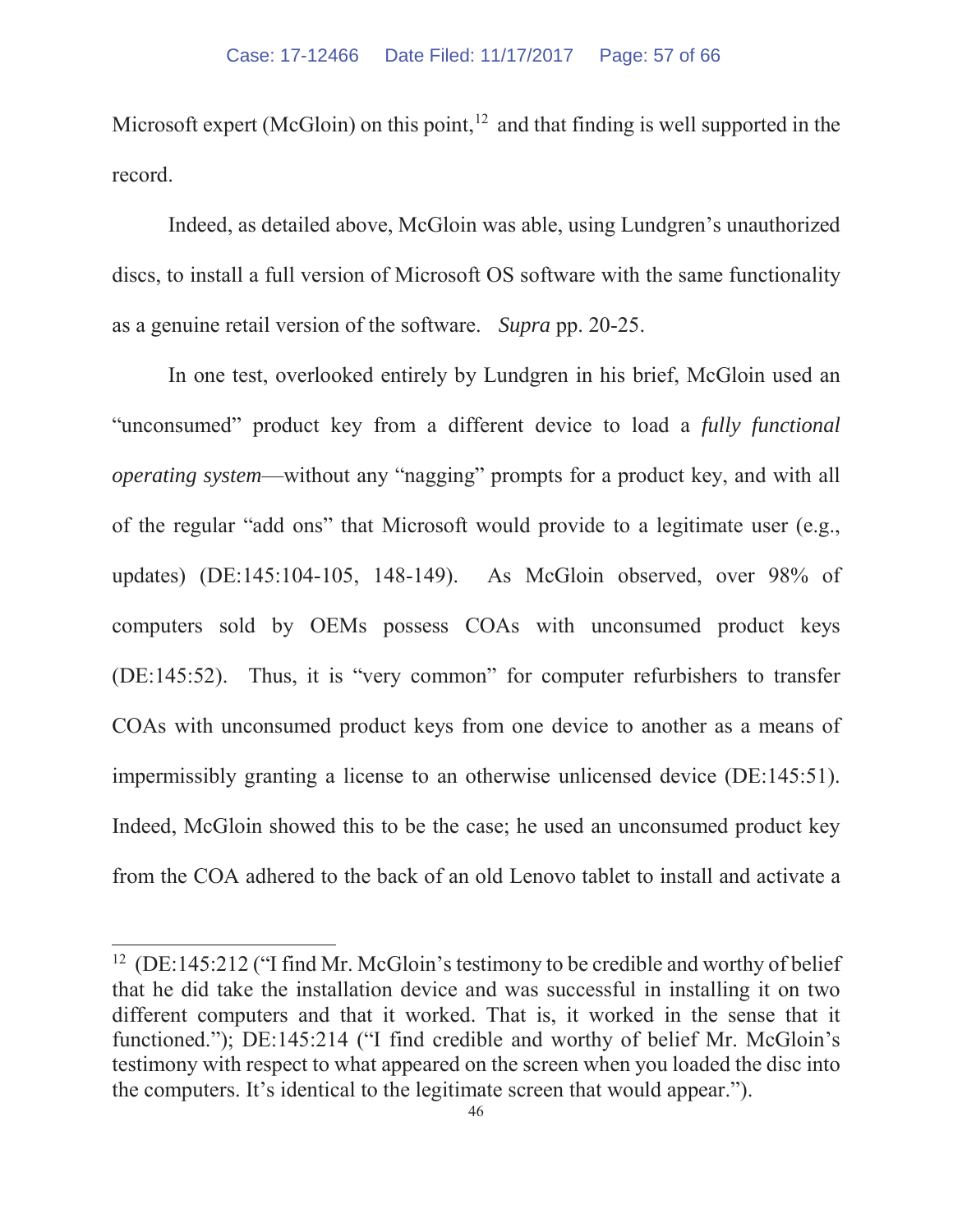pirated yet fully functional copy of Microsoft OS software using Lundgren's counterfeit discs (DE:145:104-105).

In the two other test installations, McGloin again managed to use Lundgren's unauthorized Reinstallation Discs to install functional versions of Microsoft OS software—and he did so notwithstanding the absence of a license or product key. *Supra* pp. 20-25 (referencing DE:145:90-106, 115-116, 127-131, 141-142). This is because, as he testified, both Microsoft Windows XP and Microsoft Windows 7 did not have a "functionality step," and so the software continued to function, without shutting down, even beyond the 30-day activation period (DE:145:95-97)*.* McGloin reiterated this point several times, stating that (1) Lundgren's counterfeit Reinstallation Discs installed "full version[s]" of Microsoft OS software (DE:145:115); (2) users could "access the internet on a nonactivated machine" (DE:145:127); (3) even where a user fails to enter a license or product key, the software "will actually allow [the user] to use it, despite what it says," and it will not "completely shut down or prevent [the user] from using it" (DE:145:130); and (4) the counterfeit copies of the Microsoft OS software sold by Lundgren provided the same functionality as genuine retail Microsoft OS software (DE:145:141-142).

To be sure, in some of the test installations, McGloin received "nagging" prompts asking him to enter a product key, including a notice that he had 30 days to activate in conformity with the terms of Microsoft's license agreement. *Supra*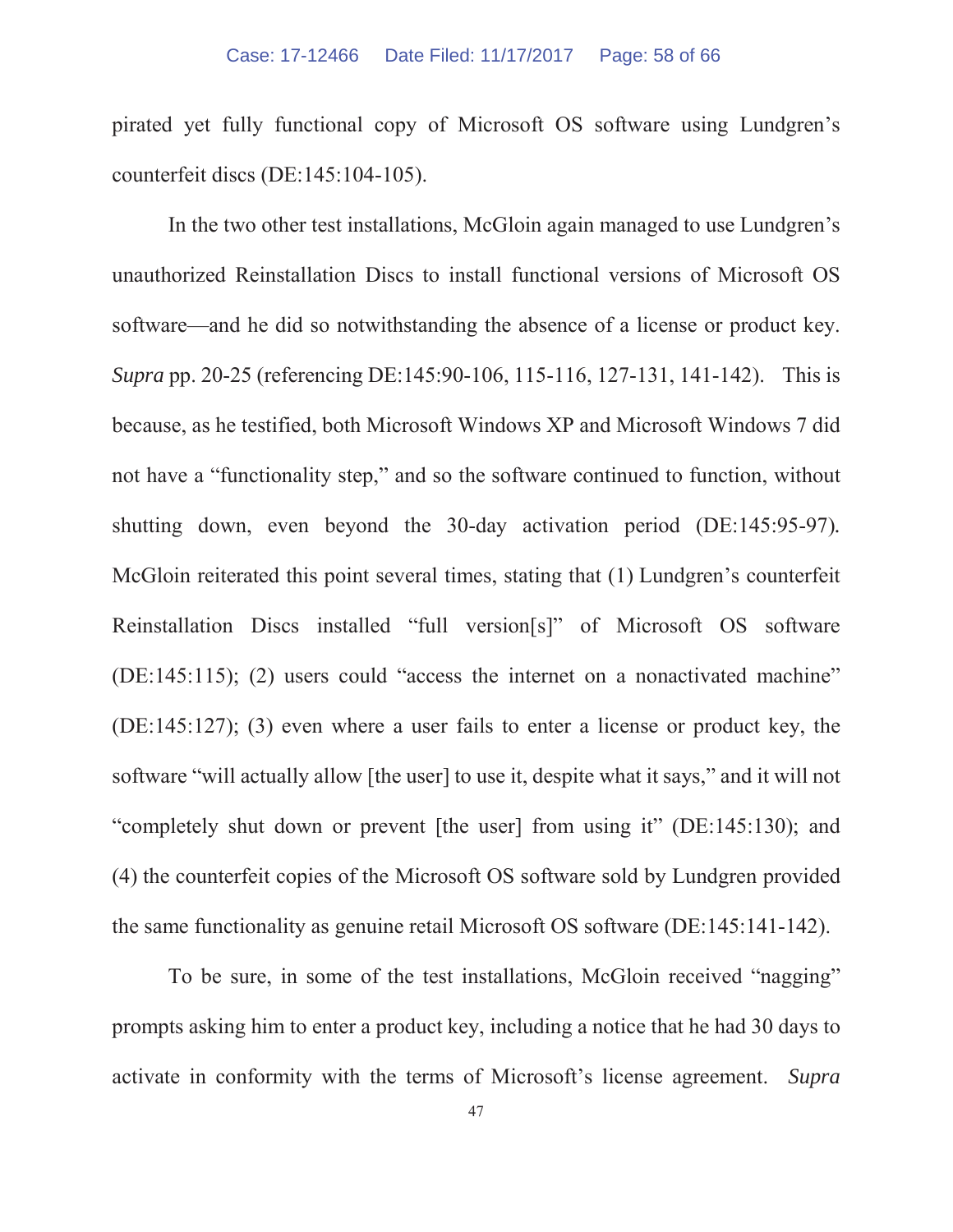pp. 21-23. He also acknowledged that he would not receive certain product updates or services without a product key. *Supra* pp. 21, 24*.* But, contrary to Lundgren's claims (Br. 15), McGloin was clear that he was able to install a visually identical and substantially equivalent operating system that functioned, notwithstanding the absence of a product key, and despite the terms of the 30-day limit in Microsoft's license agreement. *Supra* pp. 20-25. And, of course, those "nagging" prompts were not an issue when he used the "unconsumed" product key on the back of his old computer (DE:145:104-105)—an illegal practice that he described as "very common," and a practice that yielded a *fully functional operating system just as a genuine end user would experience* (DE:145:51 ("Q. Have you, in your experience, ever seen instances where people, whether it is a refurbisher or somebody else who wants to circumvent the product key, where they take the COA off one and put it on another? A. Yes, it happens all the time.")).

In light of this record evidence, and given Lundgren's undisputed aim to sell his counterfeit discs to computer refurbishers, the district court rightly found that the appropriate value of the infringed software is the retail price at which Microsoft sells refurbishers genuine copies of Microsoft OS software (DE:145:215-218). The government presented unchallenged evidence that (1) Microsoft sells its software to registered refurbishers at price of \$25 (at the low end) (GX18); and (2) the number of discs that Lundgren trafficked was 28,000 (DE:86:3)—yielding an infringement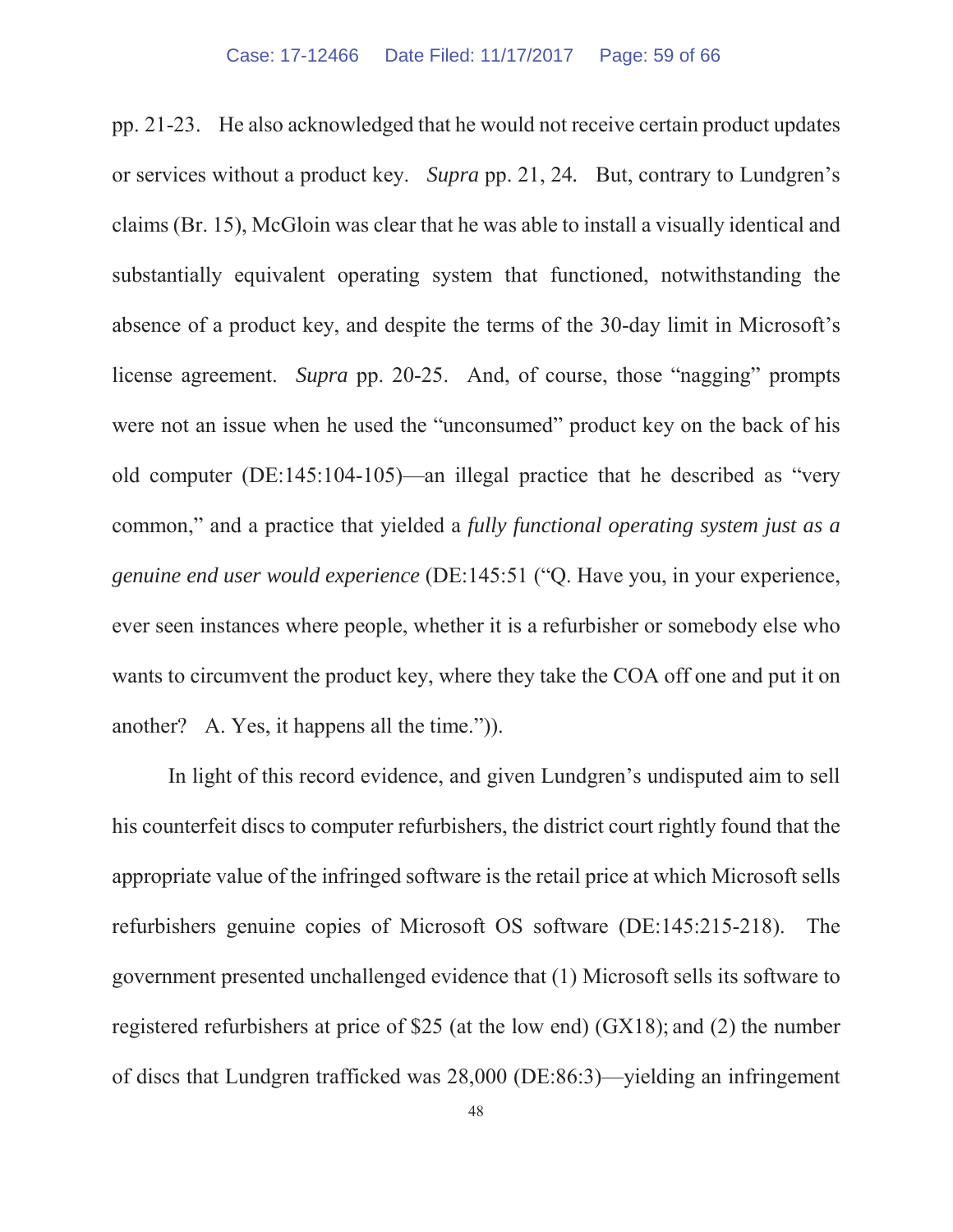amount of \$700,000 under Section  $\S 2B5.3(b)(1)$ . The court made a finding on the \$25 retail value (DE:145:218), and Lundgren does not dispute the accuracy of that figure. $13$ 

Instead, he simply repeats his flawed premise, which is that the district court should have used a value of zero because, as he claims, the discs that he trafficked offered only an inactivated, limited operating system (Br. 15). He relies on his discredited expert (Weadock) for this "worthless" proposition (Br. 14 n.8), but the court expressly rejected that zero-valuation testimony as "not credible []or worthy of belief," choosing instead to credit McGloin's testimony on the valuation of the infringed item (DE:145:215). These well-considered credibility determinations warrant substantial deference, and there is nothing about them that can be deemed "contrary to the laws of nature" or "so inconsistent or improbable on its face that no reasonable factfinder could accept [them]." *Ramirez-Chilel*, 289 F.3d at 749 (internal quotation marks omitted); *see Rivers v. United* States, 777 F.3d 1306, 1317

 $13$  In fact, the use of the \$25 figure is a conservative estimate that inures to Lundgren's benefit. The retail price of the same Microsoft software at retail stores is \$119 on the low end (\$119 for Windows 7 Home and \$199 for Windows XP Home). Nevertheless, on the government's recommendation, the district court agreed not to use that much higher retail-store price, noting that Lundgren's target market was computer refurbishers (DE:145:217). Moreover, even within the registered refurbisher category, the court made another "beneficial" accommodation to the defense by using the \$25 figure for *both* Windows XP and Windows 7—even though Windows 7 was priced at a higher, \$40 price (DE:145:218).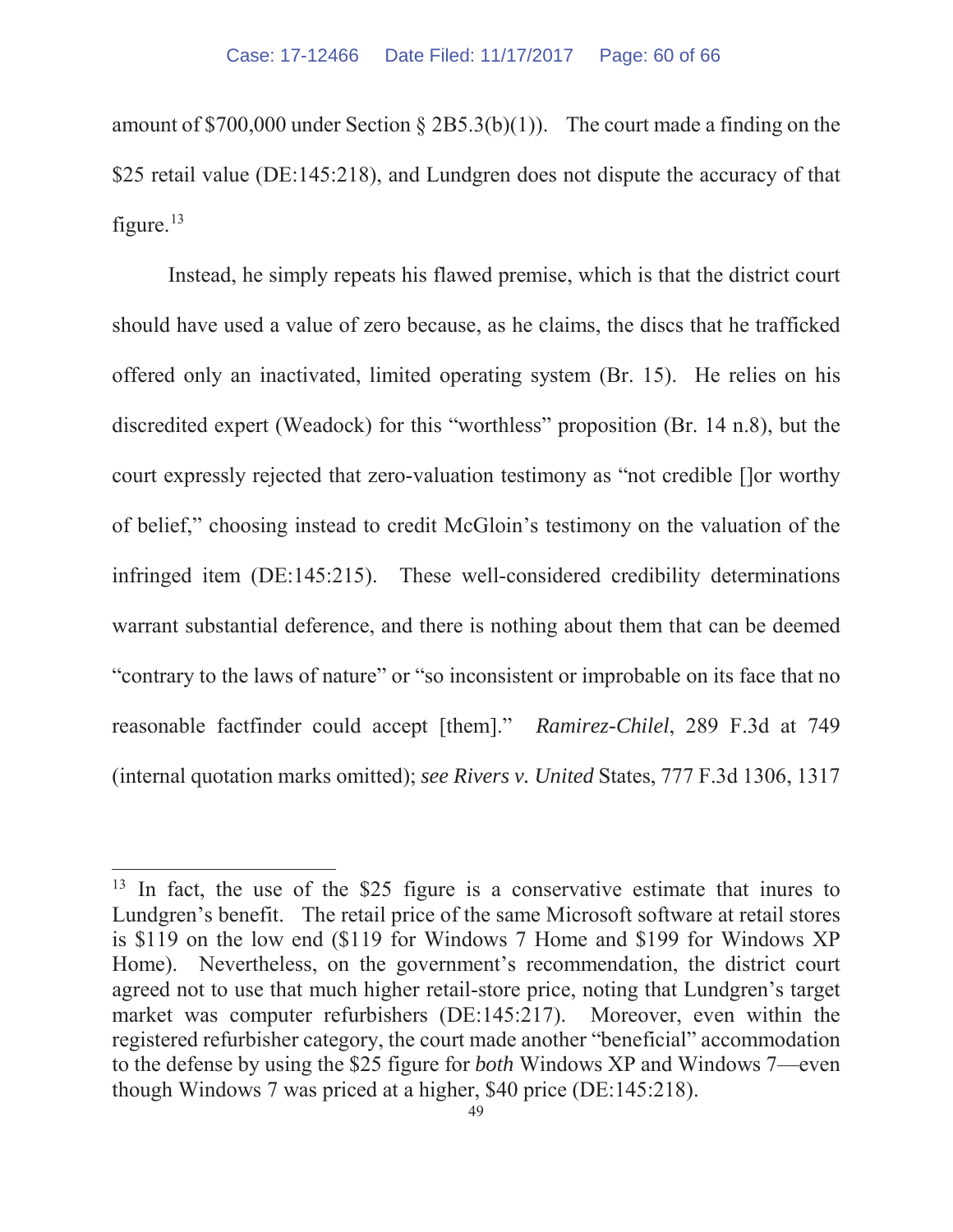(11th Cir. 2015) ("We will uphold a district judge's credibility determination unless the court's understanding of the facts appears to be unbelievable." (internal quotation marks omitted)).

Nor is there a reason to think the district court, who presided over a lengthy evidentiary hearing and clearly understood the factual and legal issues at play (DE:145:208-218), was "confused" about the with-a-key versus without-a-key distinction. To the contrary, the court honed in on that precise issue and rejected Lundgren's "specious" argument (DE:145:203, 215-216), noting the reality of the conspiracy to which Wolff and Lundgren had pled guilty as reflected in Lundgren's emails (DE:145:179-180, 215-216). They were engaged in a calculated, illegal, forprofit business to counterfeit genuine Microsoft software so they could sell it to refurbishers who could not detect the difference, and it was Lundgren who boasted in emails that only an "expert with a magnifying glass" or "Bill Gates" could tell otherwise (DE:145:213-214; DE:145:20-25 (discussing emails); DE:146:65 ("[I]t is pretty clear you understood that you were essentially highjacking legitimate software.")). These e-mails underscore Lundgren's obvious profit motive, *supra*  pp. 12-14, and they severely undermine his discredited narrative that he was trying simply to help licensed Microsoft software owners who did not know about, or could not access, free downloads of the Microsoft operating system software.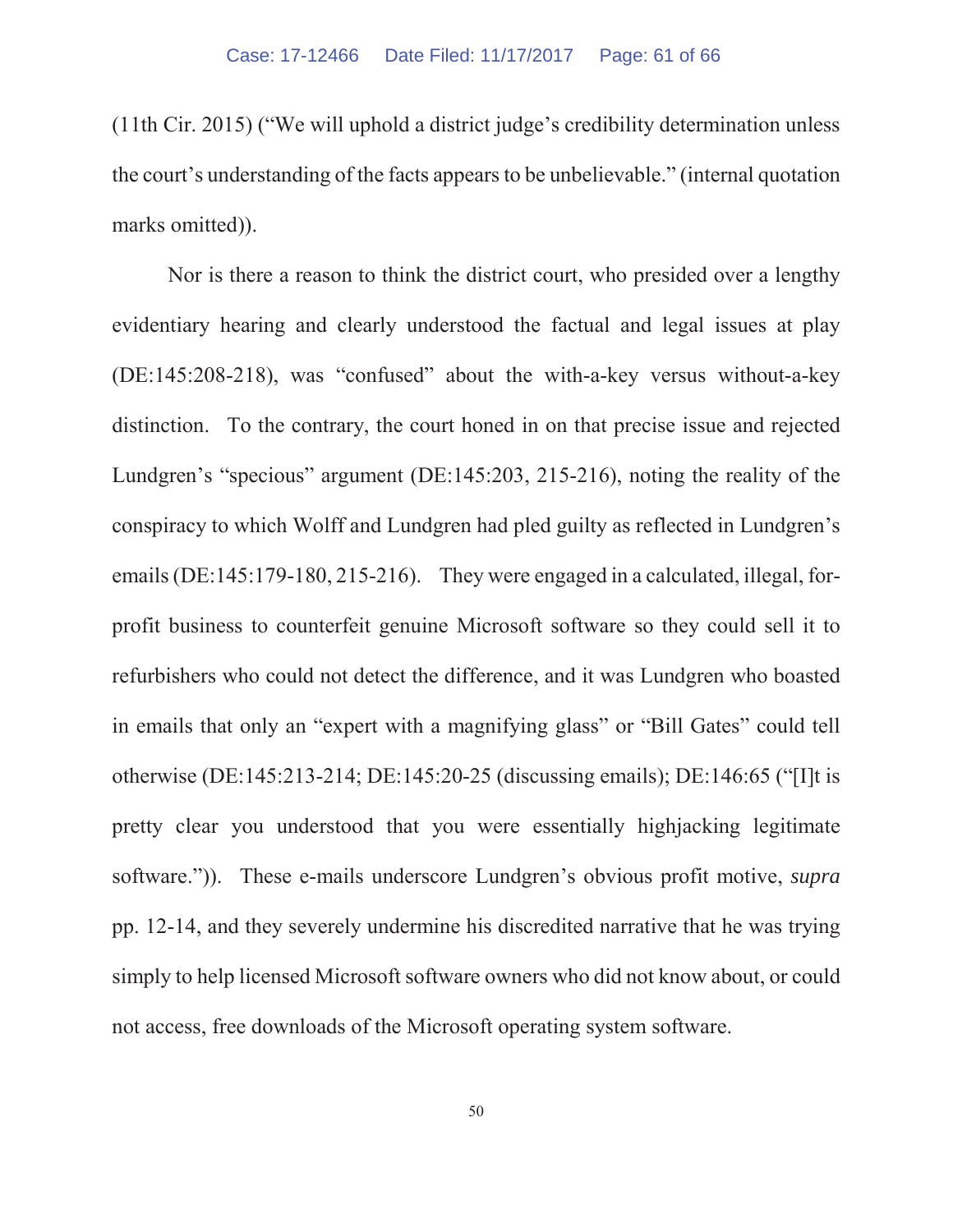Finally, Lundgren faults the government for failing purportedly to prove the value of a Reinstallation Disc without a product key (Br. 10). That criticism, however, rests on an invalid premise. There is no freestanding market for the purchase of thousands of reinstallation discs without a product key (DE:145:81, 177- 178).14 Indeed, there is no separate commercial means by which an OEM can sell recovery discs, and the only legal way in which a computer refurbisher can buy thousands of genuine Reinstallation Discs is through the Microsoft RRP. *Supra* pp. 26-28. Moreover, the only time a licensed OEM can supply a reinstallation disc is if the end-user can show that the computer originally had a genuine license (DE:145:54-56, 132, 177-178). Thus, although it is true that a *licensed* owner of *genuine* Microsoft OS Software can download replacement Microsoft software for free after proving that he or she has a genuine license—*that is not what is happening here.* As the district court found, this is a criminal copyright infringement scheme, in an "outlaw market" (DE:145:203), to pirate and duplicate functional versions of

<sup>&</sup>lt;sup>14</sup> (DE:145:81 ("Q. Is there a retail market for recovery discs, outside of OEM's? A. Microsoft does not allow OEM's to sell recovery discs separately in a commercial means. It is not viewed as a standard on the product, it has to be sold with the device. Q. An OEM can't say I have an extra 30,000 recovery discs, I am going to sell them to Mr. Lundgren? A. That is not allowed."); DE:145:178 ("Q. If you don't have 16,000 computers, could you get 16,000 versions of the recovery disc? A. I don't think so. Q. You don't? A. No. When you go to Dell, you have to provide them if you want a reinstallation CD, you have to provide a serial number or service tag number, some proof you licensed that computer for that operating system.").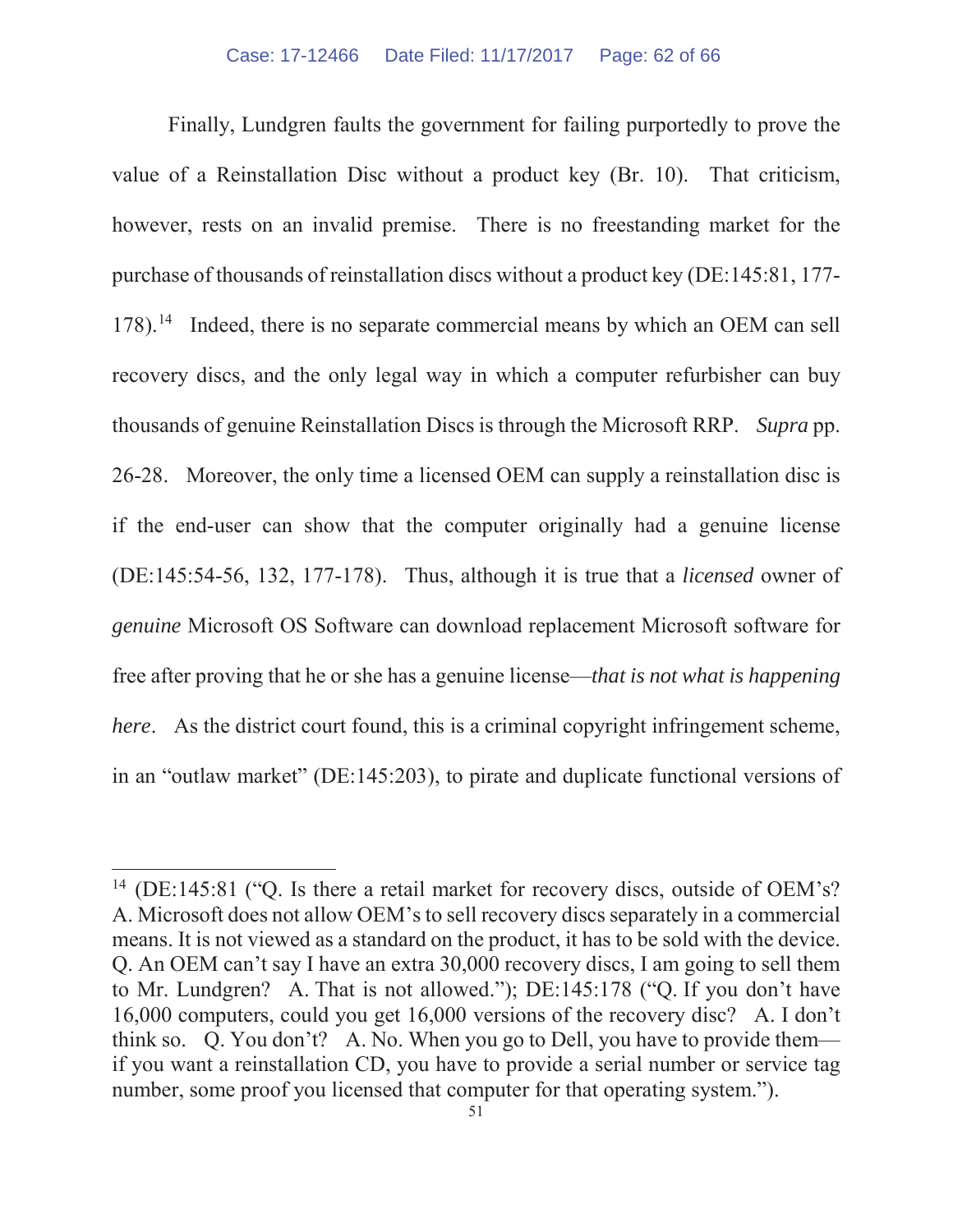Microsoft OS software and sell them for a profit as purported genuine copies of the software to computer refurbishers (DE:145:203, 215-216). Those discs—as the district court found (DE:145:212-215)—are visually identical and function in substantially the same way as genuine Microsoft OS software, and that is why Lundgren so eagerly tried selling them, prodding Wolff to make the sales so he could "ensure a steady income for the next year to come" (GX9). *Supra* p. 14.

Simply put, this appeal is about a battle of the experts, at best, and the law is clear that where, as here, the district court has weighed that competing evidence and made reasonable credibility determinations based on ample evidentiary support, this Court should not disturb its determinations on appeal. *See, e.g.*, *Anderson v. City of Bessemer City*, *N.C*., 470 U.S. 564, 574-75 (1985) ("Where there are two permissible views of the evidence, the factfinder's choice between them cannot be clearly erroneous."). *See Pioneer Hi-Bred Int'l v. Holden Found Seeds, Inc*., 35 F.3d 1226, 1238 (8th Cir. 1994) ("'We will not disturb the district court's decision to credit the reasonable testimony of one of two competing experts." (quoting *Lansford-Coaldale Joint Water Auth. v. Tonolli Corp*., 4 F.3d 1209, 1218 n.7 (3d Cir. 1993)); *Amstar Corp. v. Envirotech Corp*., 823 F.2d 1538, 1543 (Fed. Cir. 1987) ("When, as here, the evidence consists solely of competing expert opinions, we have no basis for overturning the district court's credibility determinations."); *An-Son Corp. v. Holland-America Ins. Co*., 767 F.2d 700 (10th Cir. 1985) (noting that, when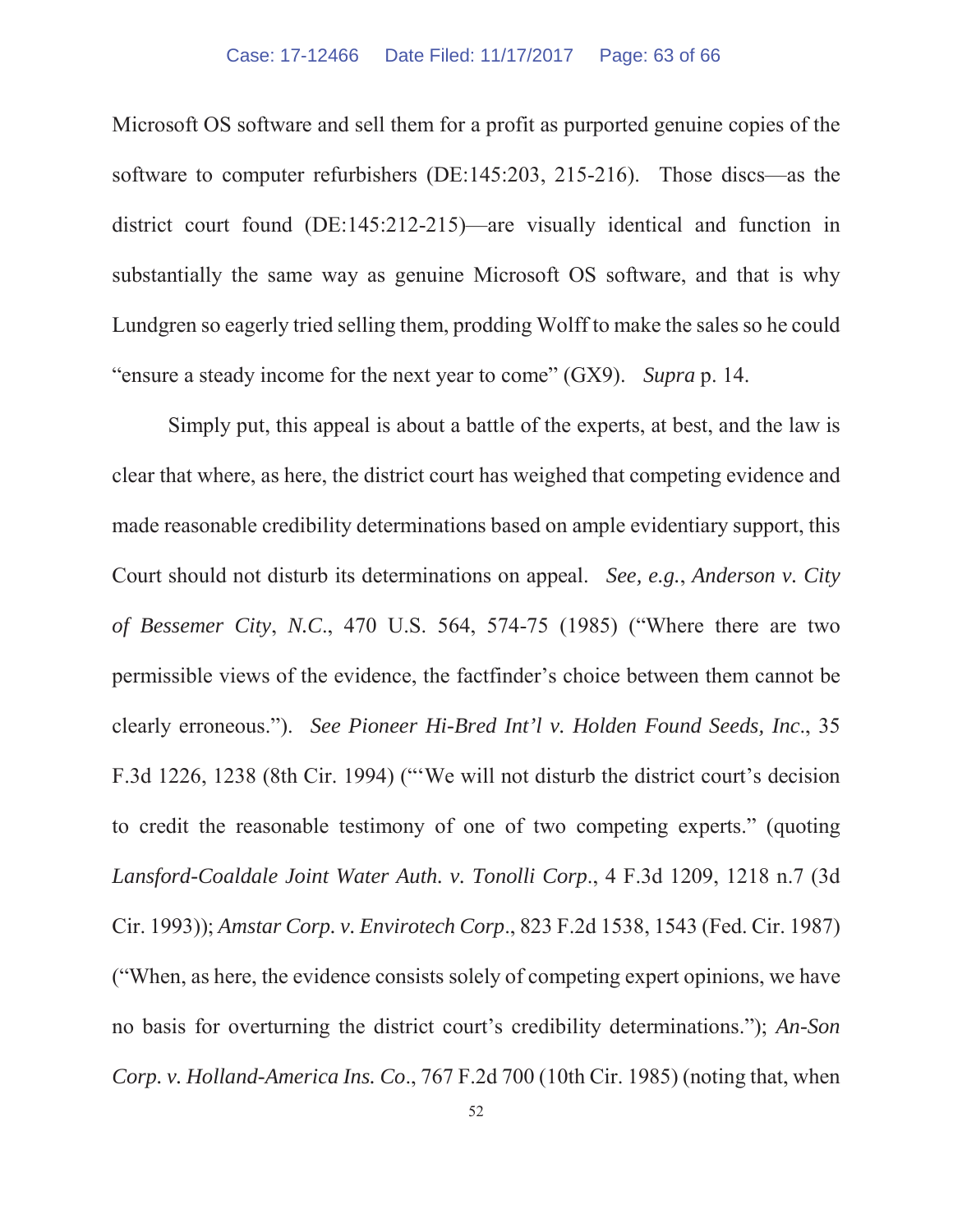the evidence consists primarily of conflicting expert testimony, the appellate court is loath to disturb the trial court's findings based upon such evidence).

The district court did not err, clearly or otherwise, in calculating the \$700,000 infringement amount.

## **Conclusion**

Lundgren's already downwardly varied sentence of fifteen months' imprisonment should be affirmed.

Respectfully submitted,

Benjamin G. Greenberg Acting United States Attorney

By: *Aileen M. Cannon*<sup>15</sup> Aileen M. Cannon Assistant United States Attorney 99 N.E. 4th Street, #522 Miami, FL 33132 (305) 961-9002 Aileen.cannon@usdoj.gov

Emily M. Smachetti Chief, Appellate Division

Nicole D. Mariani Assistant United States Attorney

<sup>&</sup>lt;sup>15</sup> This brief was prepared with the assistance of Nicole Chipi, a third year law student at the University of Miami School of Law and intern at the United States Attorney's Office, Southern District of Florida.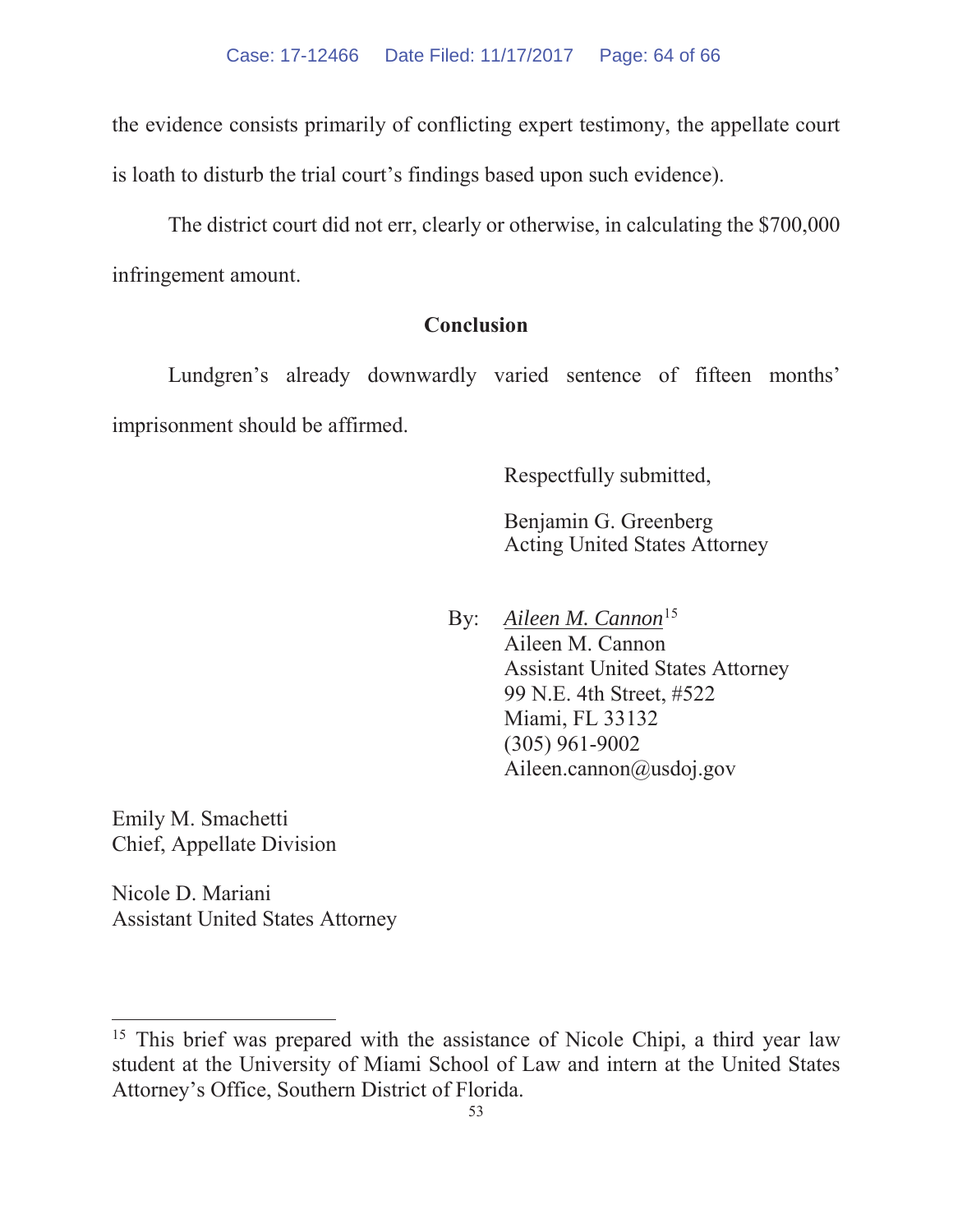## **Certificate of Compliance**

This brief complies with the type-volume limitation of Fed. R. App. P. 32(a)(7)(B), because it contains 12,470 words, excluding the parts of the brief exempted by Fed. R. App. P.  $32(a)(7)(B)(iii)$ .

This brief complies with the typeface requirements of Fed. R. App. P. 32(a)(5) and the type style requirements for Fed. R. App. P. 32(a)(6), because it has been prepared in a proportionally-based typeface using Microsoft Word 2016, 14-point Times New Roman.